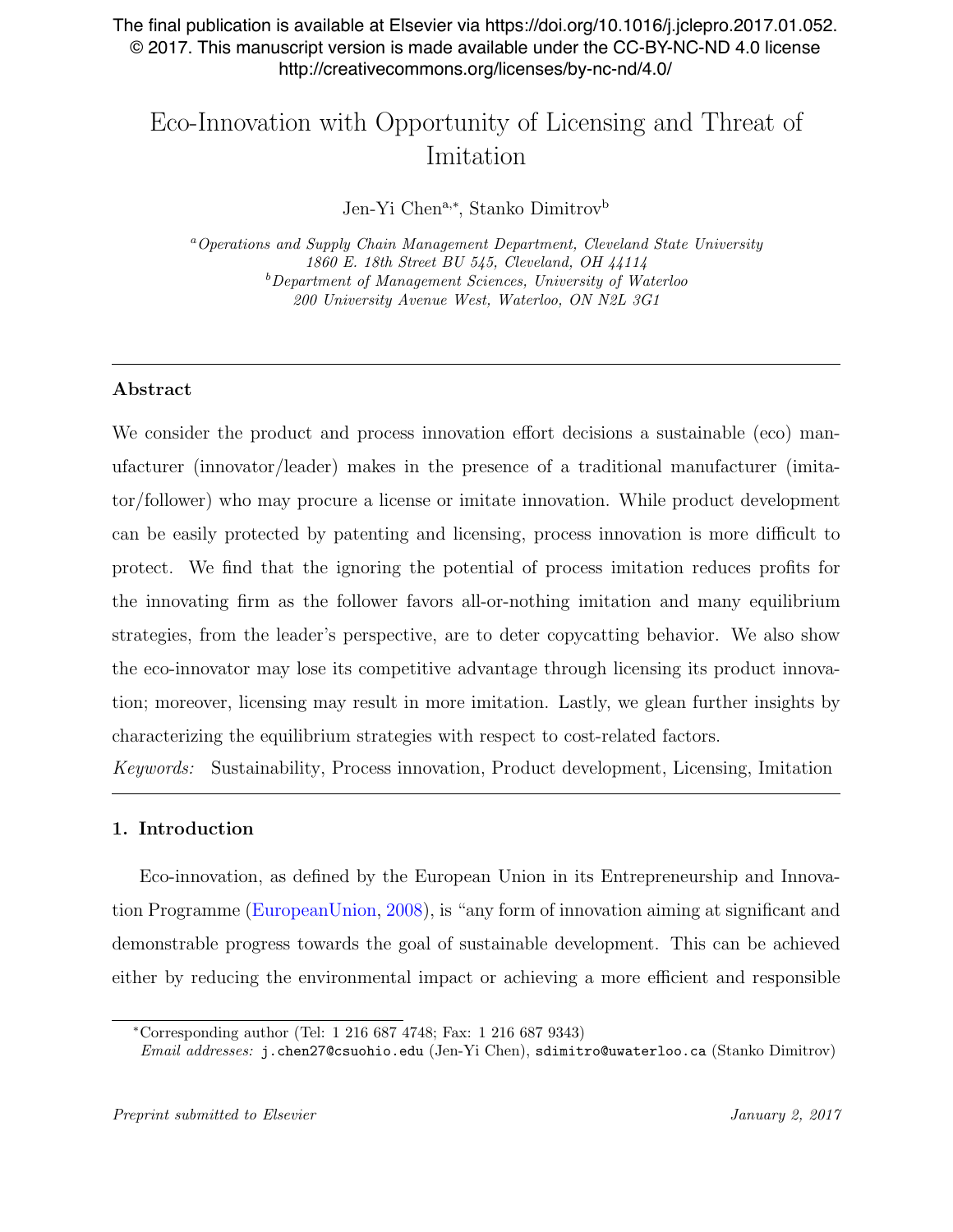use of resources." Further, eco-innovation "will . . . produce quality products with less environmental impact, whilst innovation can also include moving towards more environmentally friendly production processes and services." In addition to having government programs to promote and sustain eco-innovation, there is market demand for sustainability and environmentally friendly products driven by not only risk and regulatory compliance but also consumer awareness [\(Adams,](#page-24-0) [2014\)](#page-24-0), companies are beginning to incorporate sustainability as a feature into their product or process innovations. For example, Zara, the Spanish company investing in "fast fashion" and the world's largest clothing retailer, committed to eliminate the release of hazardous chemicals from its manufacturing processes following intensive public pressure and signed a safety agreement after the death of 1,127 as a result of a building collapse in Bangladesh [\(Campbell,](#page-25-0) [2013;](#page-25-0) [Greenpeace,](#page-27-0) [2012\)](#page-27-0). Identifying that helping customers to reduce their carbon impact as a priority, Siemens, introduced an environmental portfolio of green products and services, which generated  $\in$  32.3 billion, 43% of the company's total revenue, and cut customers'  $CO_2$  emissions by 377 million metric tons [\(Siemens,](#page-29-0) [2014\)](#page-29-0). Beside the goals of better non-financial (environmental, social and governance) outcomes, such eco-innovations are also driving strong financial performance in many ways through revenue enhancement and cost reduction [\(Bonini and Swartz,](#page-25-1) [2014;](#page-25-1) [Przychodzen and Przychodzen,](#page-29-1) [2015\)](#page-29-1). According to [Eccles et al.](#page-26-1) [\(2014\)](#page-26-1), highly-sustainable companies did better in both organizational processes and performance than other companies. [Porter and Kramer](#page-28-0) [\(2006\)](#page-28-0) advise that, when approached strategically, corporate social responsibility, more than just a cost or constraint, can generate opportunity, innovation, and a competitive advantage. For example, Toyota's hybrid-engine Prius was the company's early response to public concern about auto emission and later became the market leader in hybrid technology [\(Zapata and](#page-30-0) [Nieuwenhuis,](#page-30-0) [2010\)](#page-30-0).

However, as companies develop new sustainable initiatives to grow their market and market share by responding to customers' needs, they must address licensing their products and responding to copycat firms [\(Bhupendra and Sangle,](#page-24-1) [2016\)](#page-24-1). Some firms may choose not to issue a license for their innovation in order to build a competitive advantage and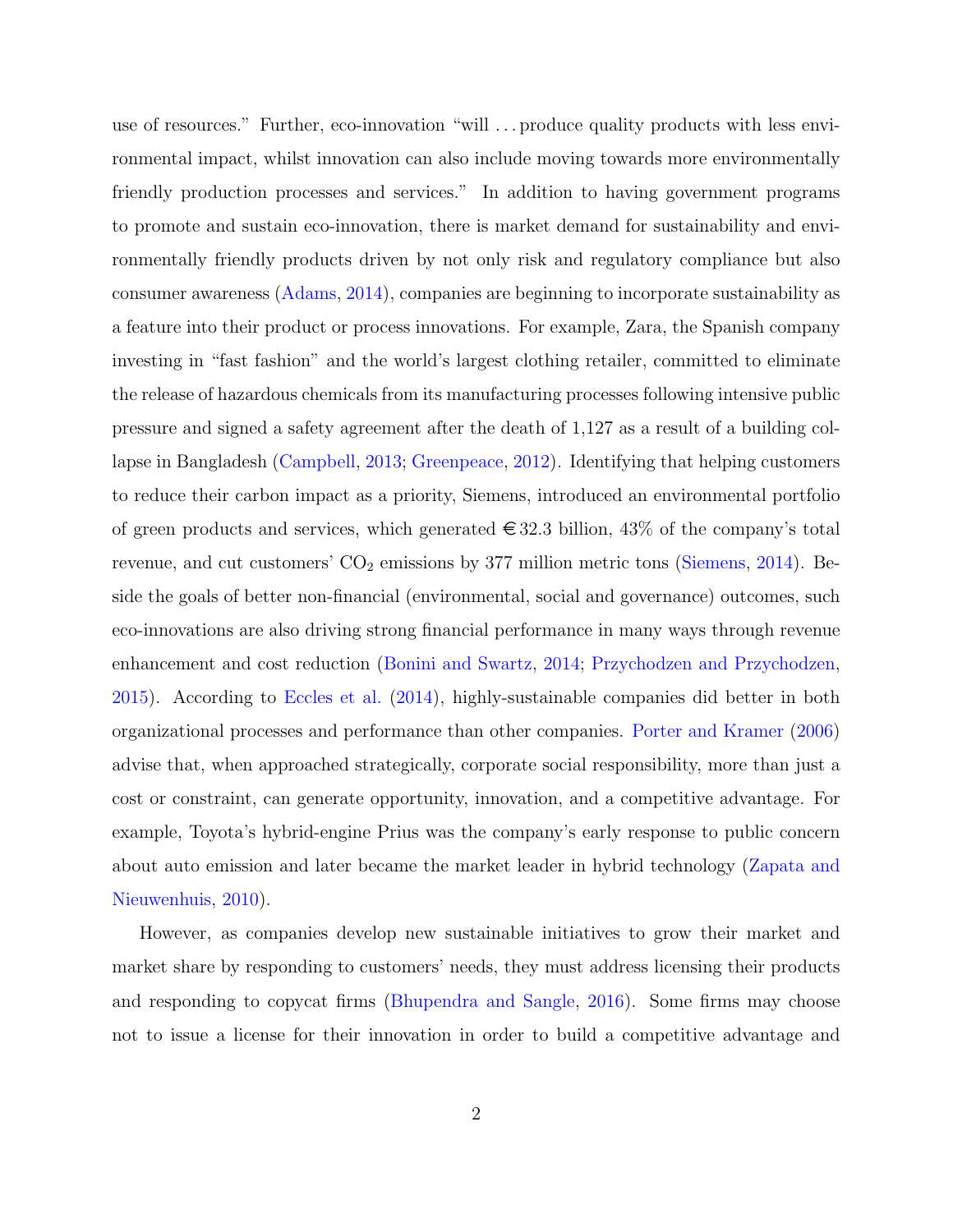stifle competition if they have the manufacturing and marketing capability to the developed technology, for example DuPont sued Monsanto over infringement of patents for producing seeds that can withstand environmental stress [\(Decker and Kaskey,](#page-26-2) [2011\)](#page-26-2). On the other hand, firms may choose to keep their innovation a trade secret especially if the innovation is a process that may be difficult to protect [\(Moore and Ausley,](#page-28-1) [2004;](#page-28-1) [Teece,](#page-29-2) [1986;](#page-29-2) [Young,](#page-30-1) [2001\)](#page-30-1). For example, in the chemical industry, including consumer products like Clorox's Green Works detergents [\(Glazer,](#page-26-3) [2012\)](#page-26-3) and WD-40 [\(Bounds,](#page-25-2) [2006\)](#page-25-2), process innovation is typically kept as a trade secret (Maréchal, [2013\)](#page-28-2). Regardless of the way innovation is protected, patented or kept a trade secret, firms must deal with copycat products. For example, in 2012, Nike sued Adidas for patent infringement over knit-style sneakers, whose manufacturing process produces 66% less waste than traditional methods [\(Townsend,](#page-30-2) [2012\)](#page-30-2). In the past, many companies copied and succeeded: e.g., Apple imitated others' products but made their iPod, iPhone, and iPad more appealing from both hardware and software perspectives; and fast-fashion firms grow by copying innovations from the catwalk [\(The Economist,](#page-30-3) [2012\)](#page-30-3). The copycat followers have lower research-and-development (R&D) costs and bear less risk of market failure, which give them advantages over market pioneers [\(Golder and Tellis,](#page-27-1) [1993\)](#page-27-1). According to [Shenkar](#page-29-3) [\(2010a\)](#page-29-3), the often overlooked and despised imitation can be more important to business growth than innovation as nearly 98% of the value generated by innovations is captured by the copycats. However, imitation is not just mindless repetition but rather requires strategic planning. Therefore, companies should smartly use it to gain a strategic edge [\(Shenkar,](#page-29-4) [2010b\)](#page-29-4).

In this paper we consider a sustainable (eco) manufacturer that will exert effort into process and product eco-innovation. Note that as defined by the European Union [\(Euro](#page-26-0)[peanUnion,](#page-26-0) [2008\)](#page-26-0), eco-innovation may result in "more environmentally friendly production processes" in addition to new "products with less environmental impact". Given the European Union definition of eco-innovation, we say that process eco-innovation is any developed business or manufacturing process that is more environmentally friendly, and we say that product eco-innovation is any developed product that has less environmental impact, relative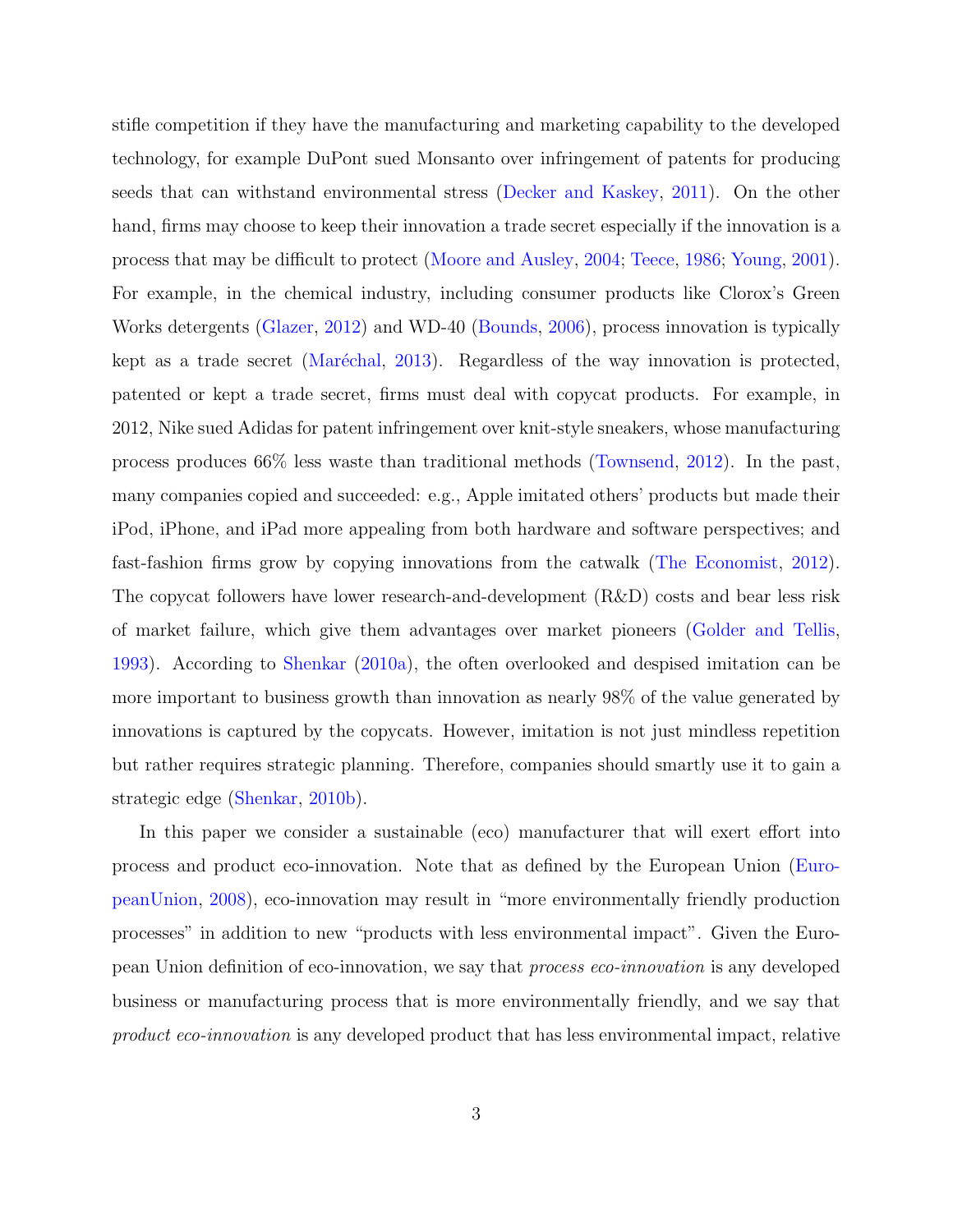to what was previously available. Through the use of patents, a product eco-innovation can be protected from copycats (enforceable). On the other hand, though not impossible, it is more difficult to protect new processes from copycat competitors (unenforceable) [Teece](#page-29-2)  $(1986).$  $(1986).$ <sup>[1](#page-3-0)</sup> Eco-innovation may result in a higher per-unit production cost for the innovating manufacturer, but result in a larger market share for the innovator. In addition to being more appealing to a marketplace, an innovating manufacturer may receive government subsidy, from programs similar to those run by the European Union, to make its product or process more sustainable, potentially resulting in increased profits. However, with the looming threat of having any developed process or product imitated, the innovative manufacturer must take these opposing forces into account before making any innovation decisions. The rival manufacturer must also consider how much of any developed process or product to copy when improving its manufacturing process or product line.

In order to better understand the opposing forces of increased market growth due to innovation and the cost of innovation and copycat products, in this paper we model the interactions between a sustainable (innovative) and a traditional (copycat) manufacturer when both need to make production, research and development effort decisions, and technology transfer decisions. In this setting, we show that the potential of copycatting can be a threat but not always, and it might be deterred. In addition, we show that the presence of copycatting results in an across the board reduction in eco-innovation of all types. We also find that licensing eco-innovation may not benefit the innovator when substantial competitive advantage can be built through new sustainable product development, and it may further induce imitation. Lastly, our numerical studies show that cost characteristics play a key role in strategic innovation and imitation, especially when more proactive strategies, like monopoly and deterrence, are considered.

In the remainder of the paper we first discuss related work in Section [2.](#page-4-0) We then present our model in Section [3,](#page-5-0) followed by our analysis in Section [4.](#page-8-0) We present numerical studies, in which we show our results graphically, in Section [5,](#page-17-0) and conclude the paper in Section [7.](#page-23-0)

<span id="page-3-0"></span><sup>1</sup>Personal communication with university patent officer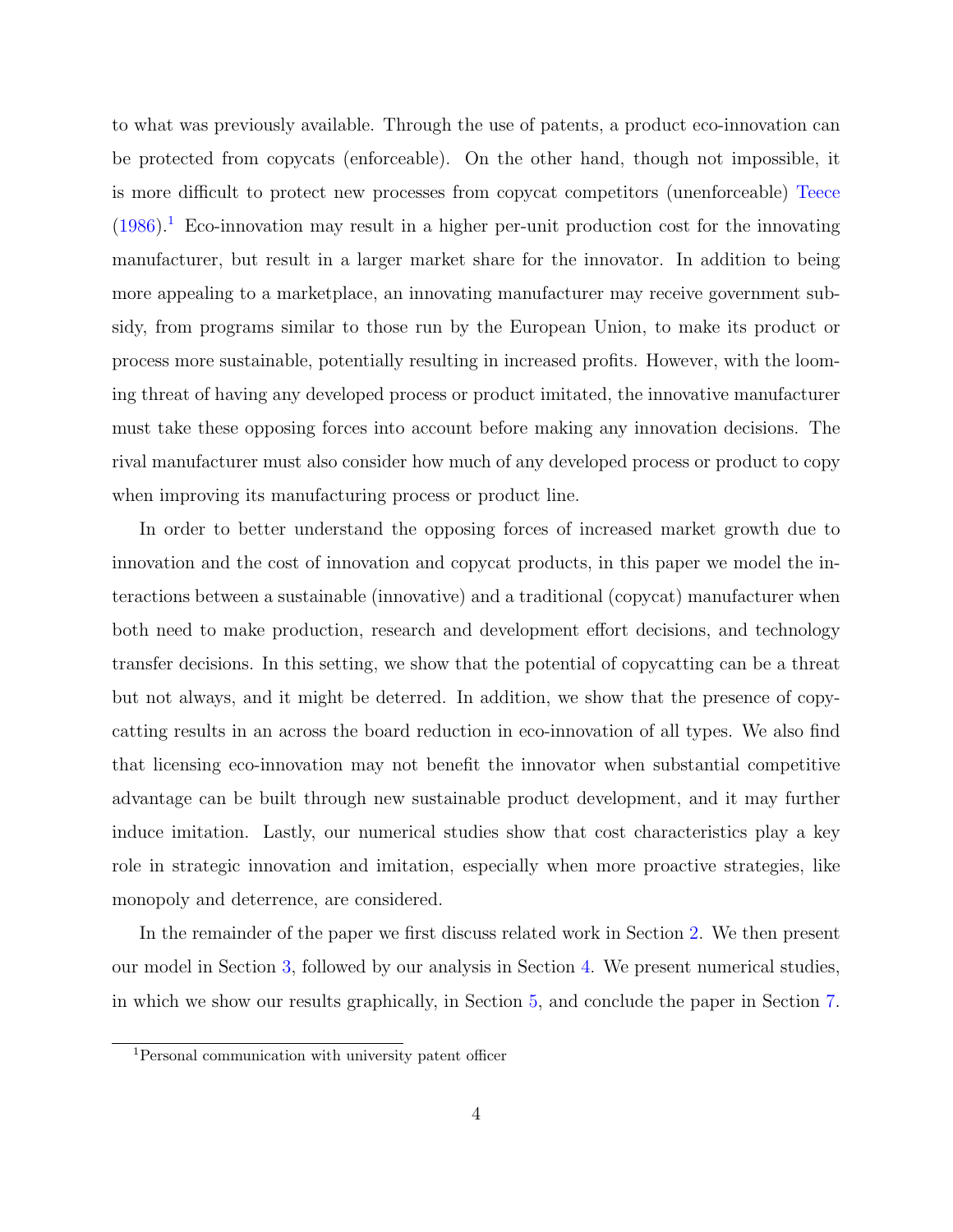#### <span id="page-4-0"></span>2. Related Work

In the extensive review by [Kleindorfer et al.](#page-27-2) [\(2005\)](#page-27-2), it is noted that sustainability has gained momentum in the field of operations management (OM) in the last three decades. Green product development and sustainable process design aim to integrate environmental and social outcomes with economic outcomes, the triple bottom lines (social, environmental, and financial), instead of trading off the three outcomes. However, as indicated by [Tang](#page-29-5) [and Zhou](#page-29-5) [\(2012\)](#page-29-5), extant studies on environmental measures focus mostly on government regulations while the effect of market forces is largely ignored. With consumers becoming more conscious of environmental issues, their preferences and response as well as the resulting market competition will play a more important role in determining firms' investment in sustainability [\(Kikuchi-Uehara et al.,](#page-27-3) [2016\)](#page-27-3). [Alwi et al.](#page-24-2) [\(2014\)](#page-24-2) review a selection of papers that aim to provide guidelines on sustainable engineering and innovations. Since these works do not consider direct competition, our model complements this strain of the literature by introducing a rival who may procure a license and imitate the eco-initiatives of the innovative firm. Our modeling framework of asymmetric competition reflects the need suggested by another recent review paper [\(Brandenburg et al.,](#page-25-3) [2014\)](#page-25-3). [Li et al.](#page-28-3) [\(2017\)](#page-28-3) point out that most research separates eco-innovation into eco-process and eco-product innovation [\(Chang,](#page-25-4) [2011;](#page-25-4) [Cuerva et al.,](#page-26-4) [2014;](#page-26-4) [Lin et al.,](#page-28-4) [2014;](#page-28-4) [Rennings and Rammer,](#page-29-6) [2011;](#page-29-6) [Schiederig et al.,](#page-29-7) [2012\)](#page-29-7). We add to this stream of literature by proposing an analytical model as to how an ecoinnovating firm best responds to the threat of imitation and providing insights into behavior that may not be directly observed through surveys or publicly available data sets.

In terms of the adoption of innovation in OM, [Shane and Ulrich](#page-29-8) [\(2004\)](#page-29-8) find most of the literature [\(Chen and Chang,](#page-25-5) [2010;](#page-25-5) [Loch and Huberman,](#page-28-5) [1999\)](#page-28-5) assumes diffusion models, which also resonate strongly with the Industrial Organization R&D stream of literature in economics [\(Davidson and Segerstrom,](#page-26-5) [1998\)](#page-26-5). However, they mostly considered what incentives need to be given such that firms become more innovative, which in turn leads to higher social welfare. Unlike these works, we do not consider the types of incentives that should be given to stimulate economic growth over time. Instead, we assume these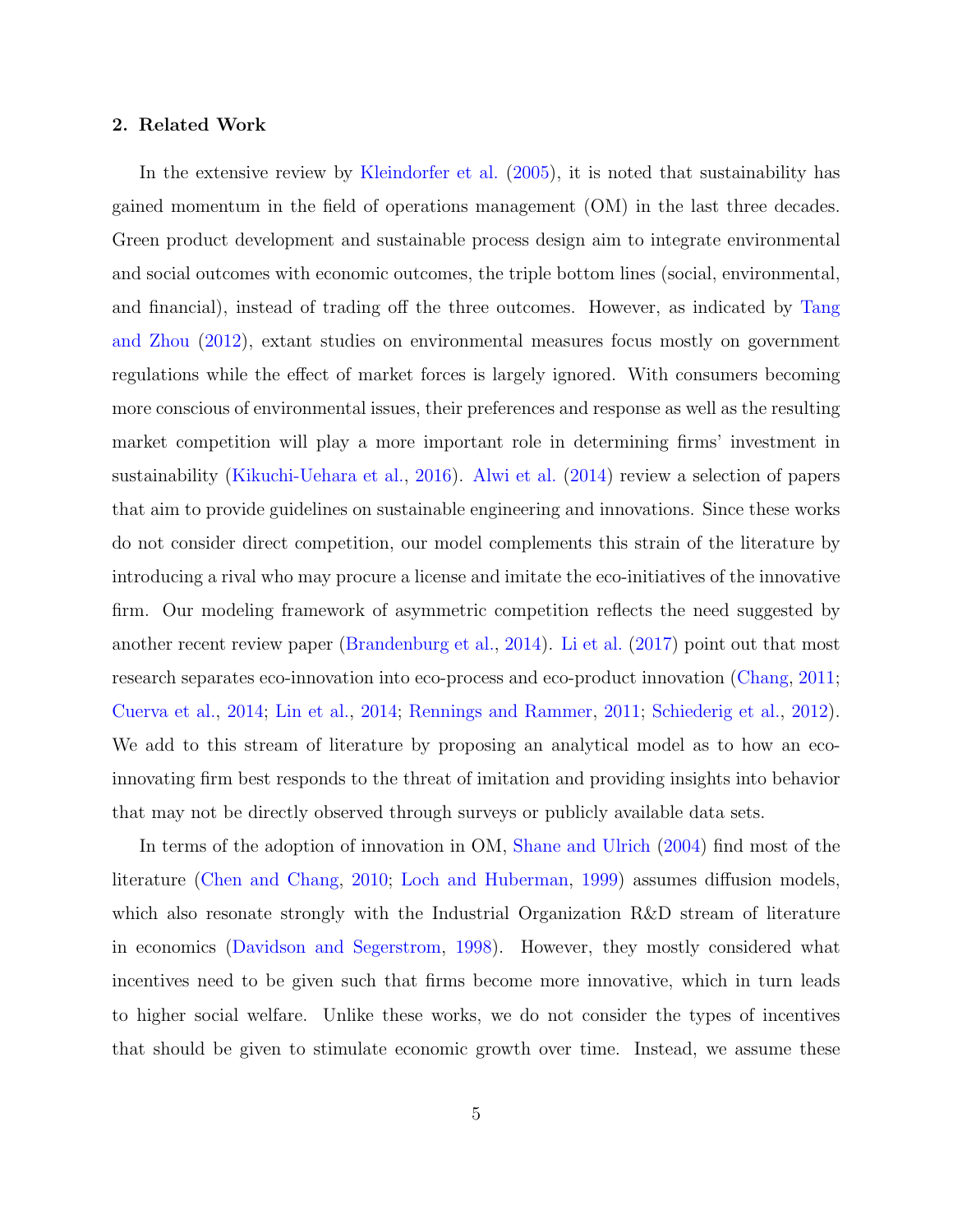incentives to be exogenously given and study the dynamics between a eco-innovator and a traditional imitator in a Stackelberg setting. Specifically, we consider the R&D decisions made by the innovative leader, and subsequently the post-innovation decisions, licensing and imitation, made by the follower. Though a firm's innovation strategy can focus on product, process, or both, [Arundel and Kabla](#page-24-3) [\(1998\)](#page-24-3); [Brouwer and Kleinknecht](#page-25-6) [\(1999\)](#page-25-6) found that product innovation is more likely to be patented as infringement is easier to detect. On the other hand, patenting process innovation is less likely to enforceable and hence secrecy is a more appropriate protection mechanism for this type of innovation [\(Cohen et al.,](#page-25-7) [2000\)](#page-25-7). The spillover (externality) of innovation we consider is unidirectional, from the sustainable manufacturer to the traditional manufacturer, which is consistent with the finding by [Knott](#page-27-4) [et al.](#page-27-4) [\(2009\)](#page-27-4) that spillovers have directionality and differ across firms through an empirical study in the banking industry. Work on licensing, such as that by [Avagyan et al.](#page-24-4) [\(2014\)](#page-24-4); [Kamien et al.](#page-27-5) [\(1992\)](#page-27-5); [Katz and Shapiro](#page-27-6) [\(1987\)](#page-27-6), looks at why firms license and when they should enter licensing agreements and consider external incentives, such as product diffusion. We do not consider these external incentives and only consider profit that is derived from issuing a licensing agreement. To the best of our knowledge, our work is the first considering the follower can procure part of a license and partially imitate the leader's innovations, and the leader can use patents to enhance the revenue of the innovation or deter the follower's imitation through strategic investments.

# <span id="page-5-0"></span>3. Model

As illustrated in Figure [1](#page-6-0) we consider a three-stage model of innovation and imitation in which a traditional manufacturer,  $T$ , and a sustainable manufacturer,  $S$ , engaging in Cournot competition within the same retail market. Thus the market-clearing price before research and development decisions is  $p = m - q_S - q_T$  with a base market size, m, similar to that of [Du et al.](#page-26-6) [\(2016\)](#page-26-6); [Shamir and Shin](#page-29-9) [\(2015\)](#page-29-9); [Wang and Wang](#page-30-4) [\(2015\)](#page-30-4).

Stage 1: S determines the efforts into research and development for the sustainable product and process,  $I_d$  and  $I_c$ , at costs of  $\gamma_d I_d^2$  and  $\gamma_{cs} I_c^2$ , respectively, similar to the quadratic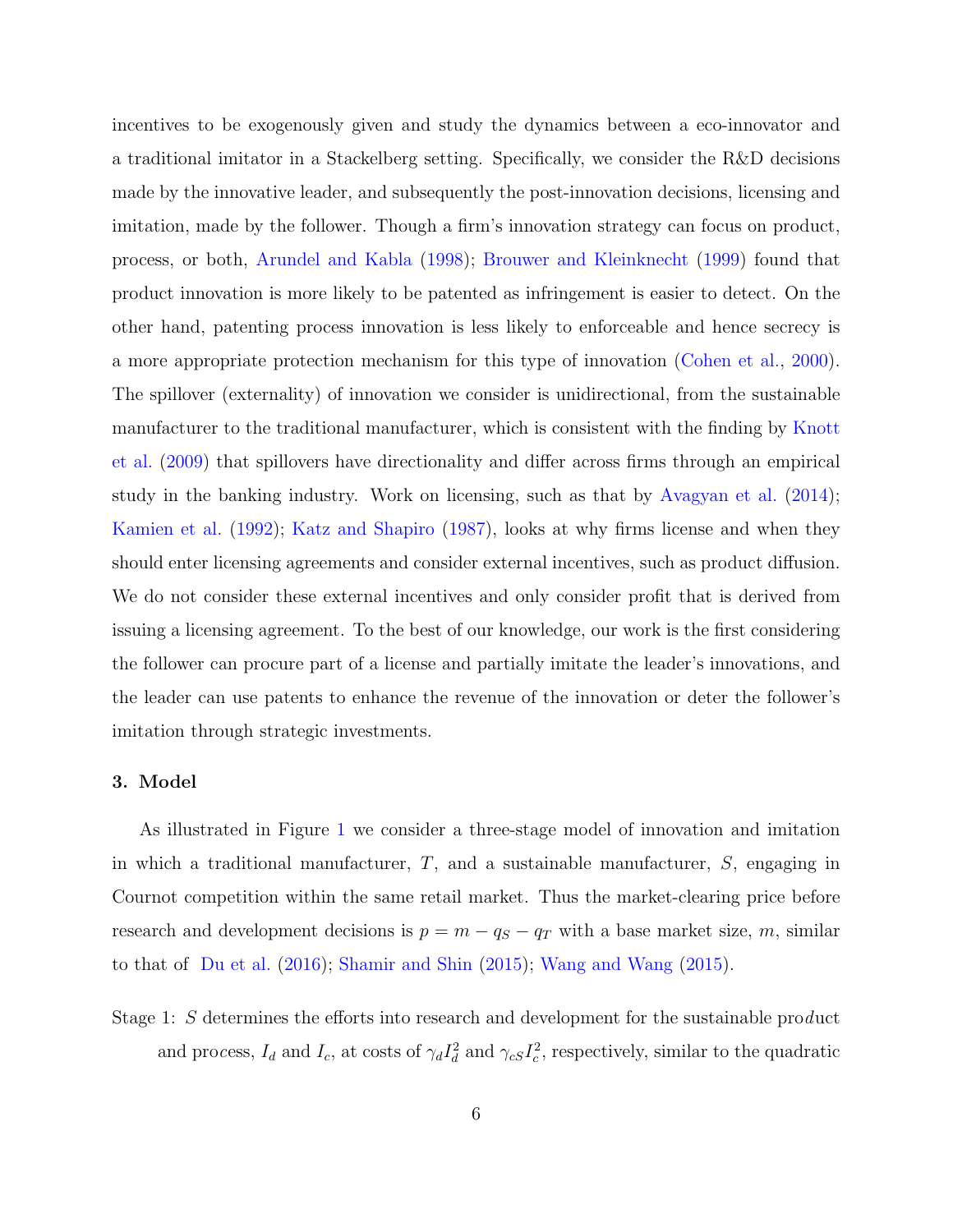| Stage 1: S determines $I_d$ , $I_c$ , and $\lambda$ |                                                 | Stage 3: S and T determine $q_S$ and $q_T$ |
|-----------------------------------------------------|-------------------------------------------------|--------------------------------------------|
|                                                     |                                                 |                                            |
|                                                     | Stage 2: T determines $\theta_d$ and $\theta_c$ | Time                                       |

<span id="page-6-0"></span>Figure 1: Pictorial representation of game dynamics

cost functions of [Atasu and Subramanian](#page-24-5) [\(2012\)](#page-24-5); [Gao et al.](#page-26-7) [\(2016\)](#page-26-7); [Wang and Wang](#page-30-4) [\(2015\)](#page-30-4)., as well as the per-unit licensing fee,  $\lambda$ , to charge. These innovation efforts increase S's market size by  $I_d + I_c$  to  $m + I_d + I_c$ , and reduce T's to  $m - I_d - I_c$ , if there is no licensing and imitation, similar to the switching effect due to a firm violating its corporate social responsibility in [Chen and Slotnick](#page-25-8) [\(2015\)](#page-25-8); [Guo et al.](#page-27-7) [\(2013\)](#page-27-7). As noted by [Haines](#page-27-8) [\(1964\)](#page-27-8), the market response to innovation need not be linear but "a linear model is often close enough over the relevant range to the shape of the curve usually encountered to serve for practical purposes." [Acemoglu and Linn](#page-23-1) [\(2004\)](#page-23-1) found a similar linear relationship for pharmaceutical innovation. Sustainable process innovation may also increase (decrease) per-unit production cost c by  $\beta I_c$  for positive (negative) adjustment factor  $\beta$ , which is similar to that of [Arora and Ceccagnoli](#page-24-6) [\(2006\)](#page-24-6); [Ceccagnoli](#page-25-9) [\(2005\)](#page-25-9); [D'Aspremont and Jacquemin](#page-26-8) [\(1988\)](#page-26-8).

Stage 2: Given  $S$ 's innovation efforts and licensing fee,  $T$  determines the fraction of the sustainable product and process innovations to license and copy from S into its business,  $\theta_d \in [0,1]$  and  $\theta_c \in [0,1]$ , respectively. As new products can legally be protected using patents, the traditional manufacturer must pay a proportional licensing fee,  $\theta_d \lambda$ , which we discuss in greater detail shortly. On the other hand, though new processes may be patentable, identifying a process patent infringement is very difficult, which renders patenting process innovations ineffective [\(Peeters and van Pottelsberghe de la Potterie,](#page-28-6) [2006;](#page-28-6) [Teece,](#page-29-2) [1986\)](#page-29-2). Thus, we assume S does not patent nor license its newly developed processes, but all developed processes are subject to T's imitation [\(Ceccagnoli,](#page-25-9) [2005;](#page-25-9) [D'Aspremont and Jacquemin,](#page-26-8) [1988\)](#page-26-8) at a copying cost of  $\theta_c \gamma_c T_c$  and a unit production cost increase (or saving)  $\theta_c \beta I_c$ , proportional to the imitation level  $\theta_c \in [0,1]$ . Similar to the negative yet prevalent cross-investments to alter a rival's demand in [Arya and](#page-24-7) [Mittendorf](#page-24-7) [\(2013\)](#page-24-7) and the lobbying effort to offset the market share loss in [Kraft et al.](#page-28-7)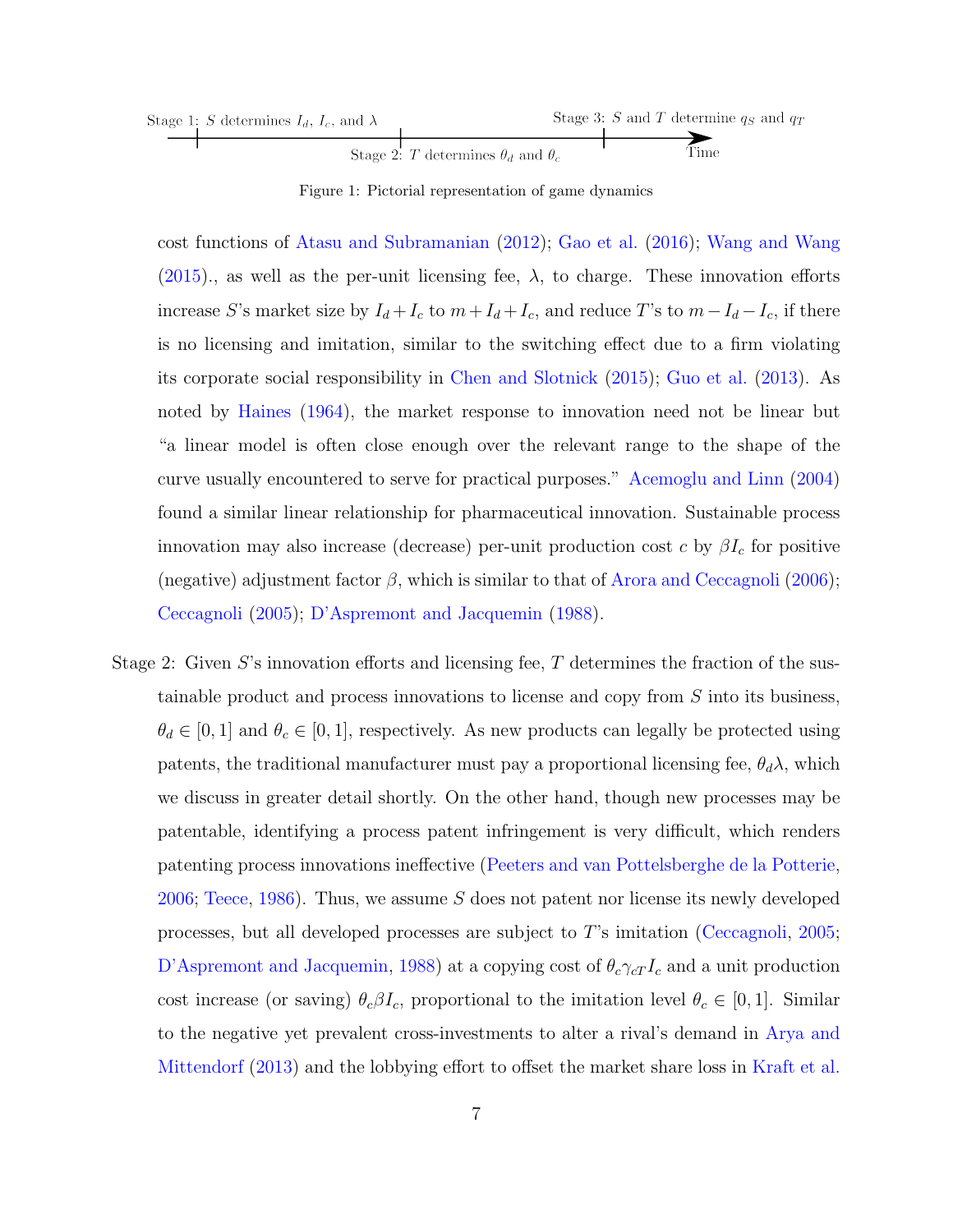$(2013)$ , here both licensing and imitation mitigate T's disadvantage to S's innovations,  $m - (1 - \theta_d)I_d$  and  $m - (1 - \theta_c)I_c$ , respectively. That is, both S and T's market shares stay the same as  $m$  if  $T$  procures the full license and completely copies the sustainable process innovations since  $m \pm (1 - 1)I_d \pm (1 - 1)I_c = m$ .

Stage 3: After research and development, licensing and copying decisions are made, both manufacturers,  $S$  and  $T$ , simultaneously determine their production quantities,  $q_S$  and  $q_T$ , respectively.

Except for the seven decisions on investment, copying and production quantities, we assume the net marginal costs,  $\gamma_d$ , for product investments and,  $\gamma_{cS}$  and  $\gamma_{cT}$ , for process investments for S and T respectively as well as the change in production cost,  $\beta$ , are given and fixed. These values incorporate any government incentives or subsidies that exist for eco-innovation. Putting these parameters and decisions variables together we write the sustainable manufacturer's profit function as:

<span id="page-7-0"></span>
$$
\Pi_S(q_S|\theta_d, \theta_c, \lambda, I_d, I_c) = [m + (1 - \theta_d)I_d + (1 - \theta_c)I_c - q_S - q_T]q_S + \theta_d\lambda q_T - [(c + \beta I_c)q_S + \gamma_d I_d^2 + \gamma_c I_c^2],
$$
\n(1)

and the traditional manufacturer's profit function as:

<span id="page-7-1"></span>
$$
\Pi_T(q_T|\theta_d, \theta_c, \lambda, I_d, I_c) = [m - (1 - \theta_d)I_d - (1 - \theta_c)I_c - q_S - q_T]q_T - \theta_d\lambda q_T - [(c + \theta_c\beta I_c)q_T + \theta_c\gamma_cI_c^2].
$$
\n(2)

We now examine the profit function for sustainable manufacturer in greater detail. The first three terms of S's market-clearing price in [\(1\)](#page-7-0),  $m + (1 - \theta_d)I_d + (1 - \theta_c)I_c$ , represent the effective market size after S's eco-innovation efforts  $(I_d, I_c)$ , which may be offset by rival T's licensing and imitation levels  $(1 - \theta_d, 1 - \theta_c)$ . Beside the sales revenue, S may also earn extra  $\theta_d \lambda q_T$  from licensing its production innovation to T. We highlight the fact that we also allow for partial licensing, as opposed to all or nothing licensing by allowing  $\theta_d \in [0,1]$ . We are not the first to suggest a continuum of licensing decisions as this is carried out by [Mukherjee](#page-28-8) [\(2010\)](#page-28-8) and [Rockett](#page-29-10) [\(1990\)](#page-29-10) to account for the quality of the product that is licensed, and by [Bourreau et al.](#page-25-10) [\(2007\)](#page-25-10) to model modular products, products made of a collection of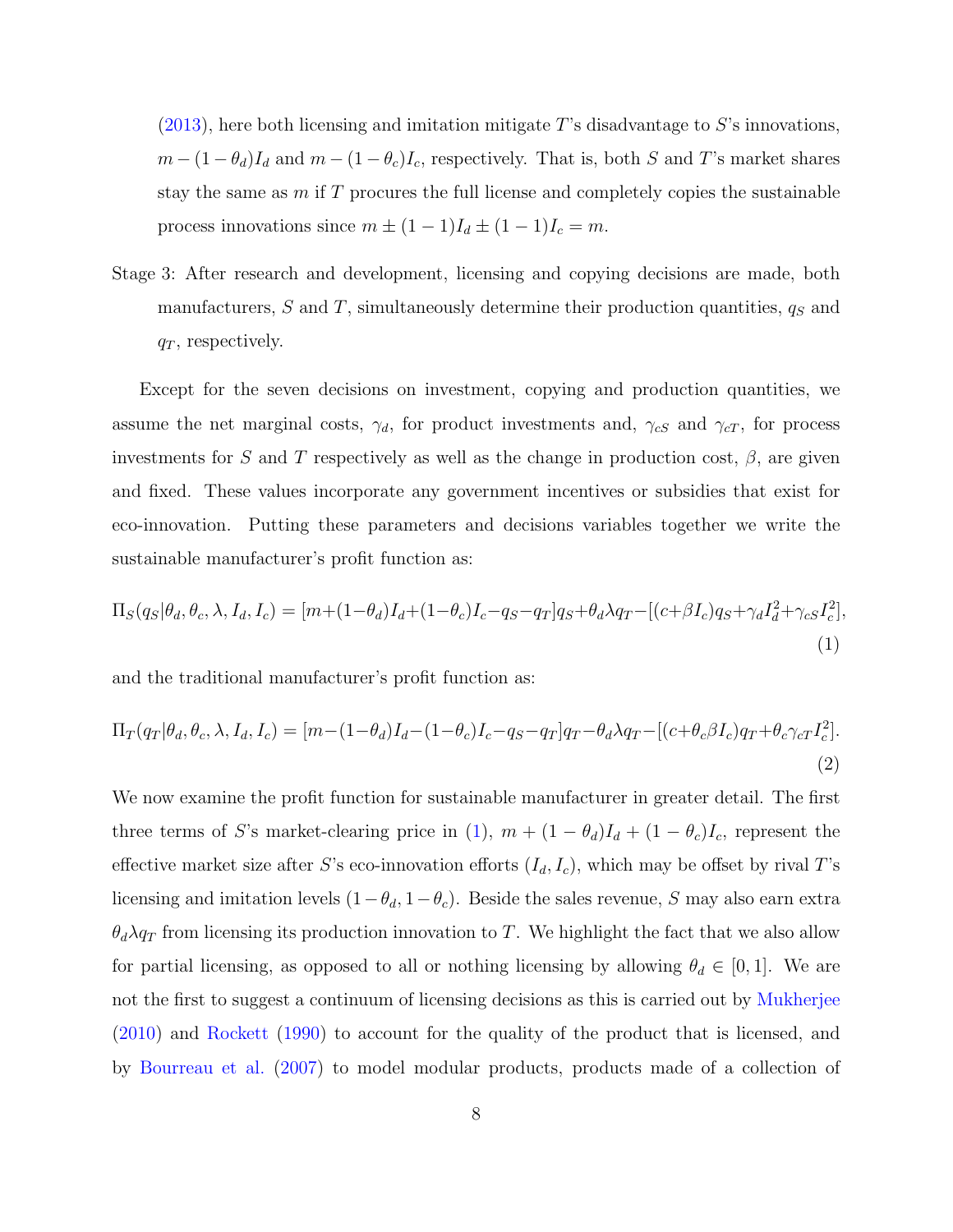components, such as a computer. As commonly used in this stream of literature [\(Bourreau](#page-25-10) [et al.,](#page-25-10) [2007;](#page-25-10) [Rockett,](#page-29-10) [1990\)](#page-29-10), we assume the partial licensing decisions between the two firms are made sequentially. The cost term consists of variable cost for production as well as fixed costs for product and process innovations. We note that in our model,  $c+\beta I_c$ ,  $\beta \in \mathbb{R}$ , reflects the change in the unit production cost as a result of process innovation. In contrast to the R&D literature in the field of Industrial Organization, which focuses on the cost-reducing effect and thus restricts  $\beta$  to be negative, we allow  $\beta$  to take both positive and negative values to account for the fact sustainable process innovation may increase production cost, something that may be compensated by growth in market size [\(Nidumolu et al.,](#page-28-9) [2009;](#page-28-9) [Stefan](#page-29-11) [and Paul,](#page-29-11) [2008\)](#page-29-11). For the traditional manufacturer  $T$ , the effects of S's innovations on market share are opposite and mitigated by its licensing and imitation, which results in the licensing payment to S and imitation cost.

As both  $c$  and  $m$  are constants for ease of exposition in the remainder of the manuscript we define  $a = m - c$  as in [Arya and Mittendorf](#page-24-7) [\(2013\)](#page-24-7) and rewrite [\(1\)](#page-7-0) and [\(2\)](#page-7-1) as:

<span id="page-8-1"></span>
$$
\Pi_S(q_S|\theta_d, \theta_c, \lambda, I_d, I_c) = [a + (1 - \theta_d)I_d + (1 - \theta_c)I_c - q_S - q_T - \beta I_c]q_S + \theta_d\lambda q_T - \gamma_d I_d^2 - \gamma_c I_c^2
$$
 (3)

<span id="page-8-2"></span> $\Pi_T(q_T|\theta_d, \theta_c, \lambda, I_d, I_c) = [a - (1 - \theta_d)I_d - (1 - \theta_c)I_c - q_S - q_T - \theta_c\beta I_c - \theta_d\lambda]q_T - \theta_c\gamma_cI_c^2$  (4)

A feature of our model, is the product and process imitation fractions,  $\theta_d$  and  $\theta_c$ , the traditional, T, manufacturer determines. As shown in  $(3)$  and  $(4)$ , these fractions have an impact on the innovation costs, market size, and licensing fees transferred between the two manufacturers. In particular, the lower the  $\theta_d$  and  $\theta_c$  values, the higher the differentiation between the sustainable and traditional manufacturers. Table [1](#page-9-0) summarizes the notation used in the model.

#### <span id="page-8-0"></span>4. Analysis

#### Duopoly Cases

We use backward induction to solve S's investment problem: we first find the optimal  $q_S$ and  $q_T$ , then use the updated profit function for T to solve for the optimal product licensing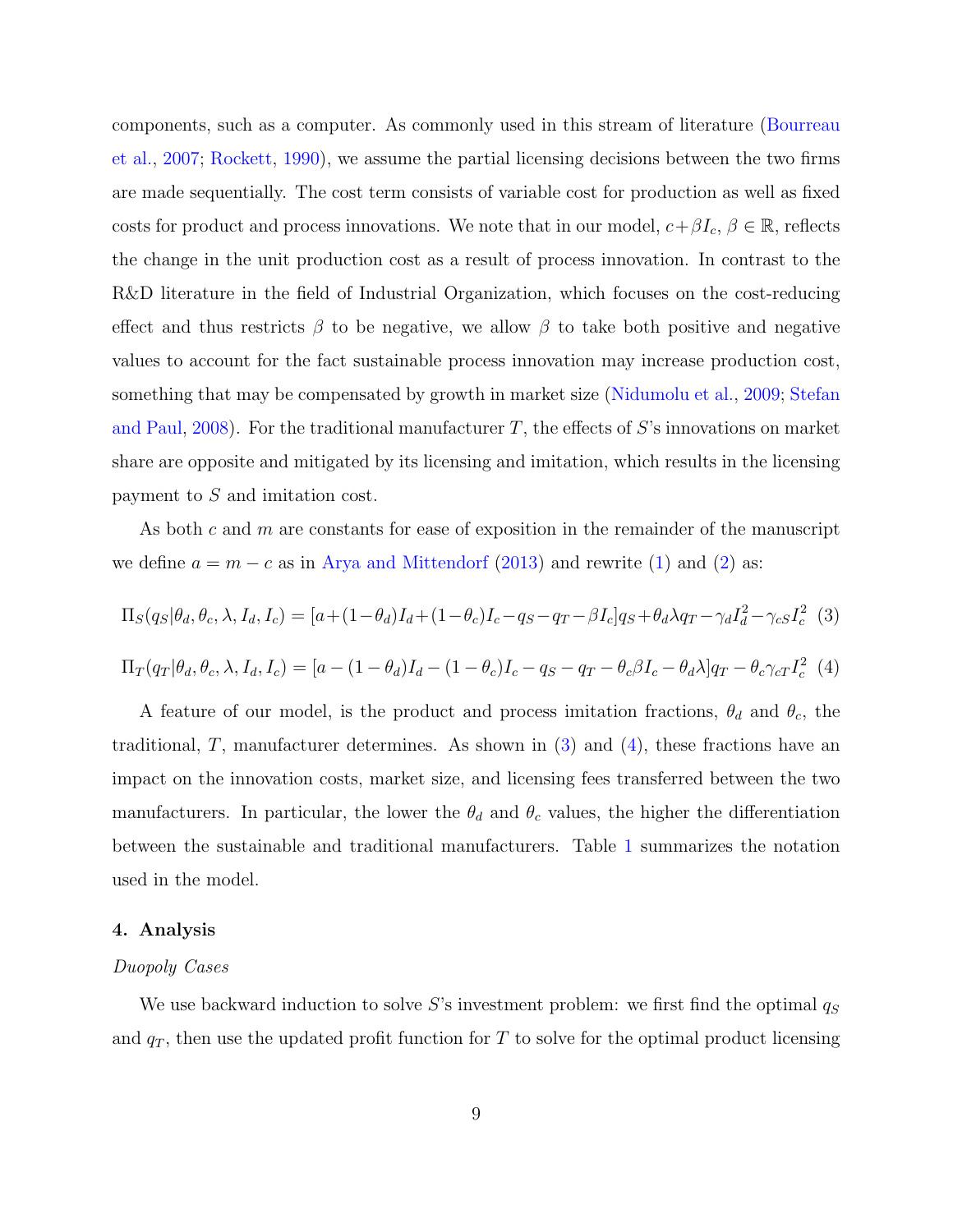<span id="page-9-0"></span>Table 1: Model Notation

| Symbol           | $\mathop{\mathrm{Definition}}$                                   |
|------------------|------------------------------------------------------------------|
| $I_d$            | Effort for sustainable product innovation                        |
| $I_c$            | Effort for sustainable process innovation                        |
| $\lambda$        | Per-unit licensing fee                                           |
| $\theta_d$       | Proportion of product license to procure; $\theta_d \in [0, 1]$  |
| $\theta_c$       | Proportion of process innovation to copy; $\theta_c \in [0,1]$   |
| $q_i$            | Quantity sold by firm $i; i \in \{S, T\}$                        |
| $\gamma_d$       | Marginal cost of product investment                              |
| $\gamma_{ci}$    | Marginal cost of process investment for firm i; $i \in \{S, T\}$ |
| β                | Change of per-unit production cost                               |
| $\boldsymbol{c}$ | Unit production cost                                             |
| $\,m$            | Base market size                                                 |
| $\boldsymbol{a}$ | $= m - c$                                                        |
| $\Pi_i$          | Firm <i>i</i> 's profit function; $i \in \{S, T\}$               |
|                  |                                                                  |

and process copying decisions,  $\theta$ 's, and lastly solve for S's optimal efforts,  $I_d$  and  $I_c$ , and the per unit licensing fee  $\lambda$ .

Given S's efforts and licensing fee  $(I_d, I_c, \lambda)$  as well as T's licensing and imitation levels  $(\theta_d, \theta_c)$ , the two manufacturers' optimal quantity decisions can be determined by jointly solv-ing the First-order Optimality Conditions (FOCs) of [\(3\)](#page-8-1) and [\(4\)](#page-8-2) for  $q_S$  and  $q_T$  respectively:

<span id="page-9-2"></span>
$$
q_S(\theta_d, \theta_c, \lambda, I_d, I_c) = \frac{a}{3} + \left[ (1 - \theta_d)I_d + \frac{\theta_d \lambda}{3} \right] + \left[ (1 - \theta_c)I_c - \frac{(2 - \theta_c)\beta I_c}{3} \right]
$$
(5)

<span id="page-9-3"></span>
$$
q_T(\theta_d, \theta_c, \lambda, I_d, I_c) = \frac{a}{3} - \left[ (1 - \theta_d)I_d + \frac{2\theta_d\lambda}{3} \right] - \left[ (1 - \theta_c)I_c - \frac{(1 - 2\theta_c)\beta I_c}{3} \right]
$$
(6)

Substituting the optimal  $q_S$  and  $q_T$  back in [\(4\)](#page-8-2) yields T's payoff function in  $\theta_d$  and  $\theta_c$ given  $S$ 's investment levels and licensing fee:

<span id="page-9-1"></span>
$$
\Pi_T(\theta_d, \theta_c | \lambda, I_d, I_c) = \left(\frac{a}{3} - \left[ (1 - \theta_d)I_d + \frac{2\theta_d \lambda}{3} \right] - \left[ (1 - \theta_c)I_c - \frac{(1 - 2\theta_c)\beta I_c}{3} \right] \right)^2 - \theta_c \gamma_c T I_c^2
$$
\n(7)

It can be seen from [\(7\)](#page-9-1) that both the levels of product licensing and process imitation have impact on T's profit. With a higher level of licensing,  $T$  aims to reduce its competitive disadvantage in the marketplace to S's new sustainable product; while with a higher imitation level,  $T$  is able to reduce the negative (market-stealing) effect of  $S$ 's process innovation but at a cost of exerting effort to copy the process, which may further increase the per unit pro-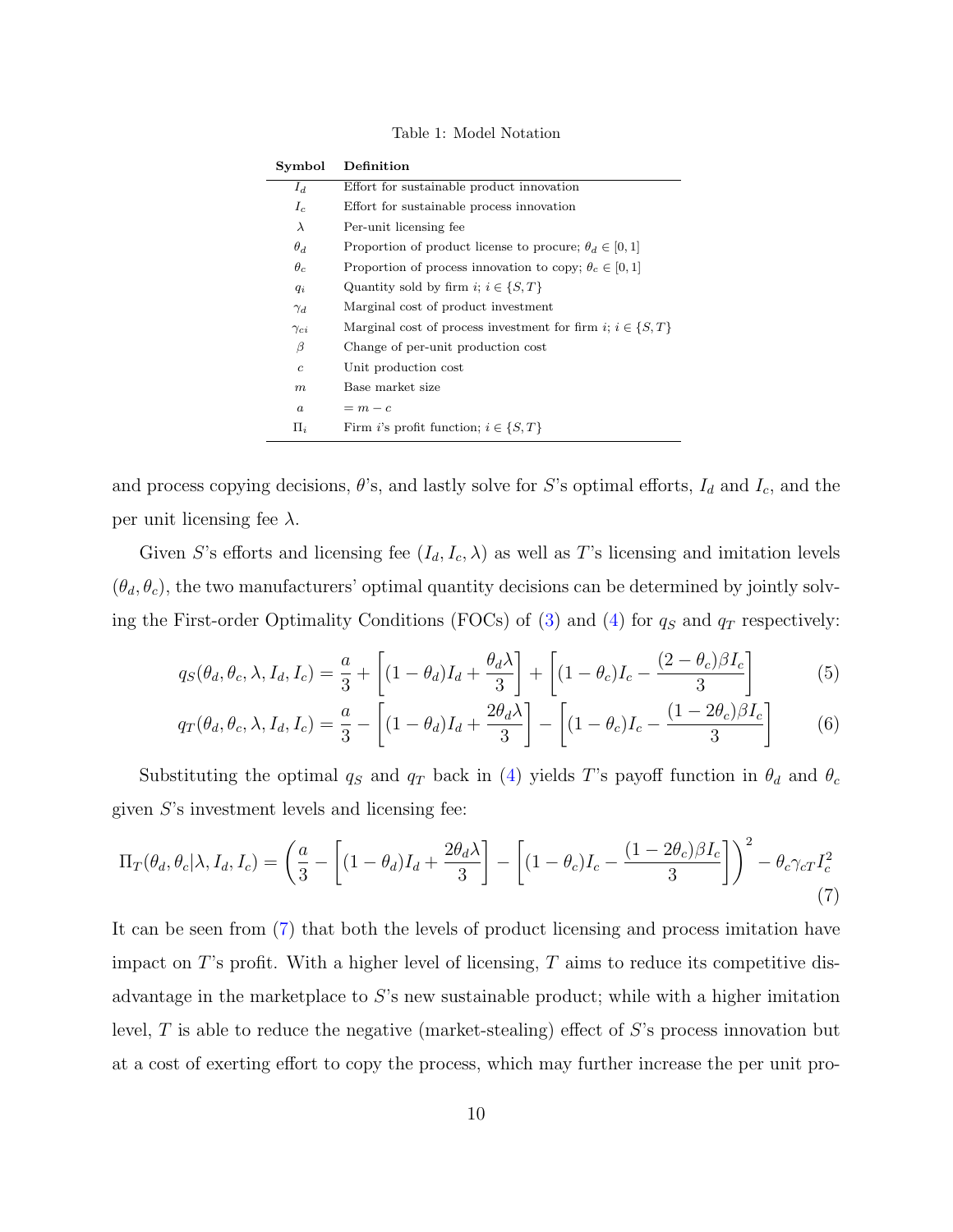duction cost as well, depending on the sign of  $\beta$ . Continuing with our backward induction, we solve for T's optimal  $\theta$  values. The optimal  $\theta$ 's decisions, however, can be shown to take only extreme values, i.e., 0 or 1, though they may take any value on  $[0, 1]$ . This follows from the fact that  $\Pi_T(\theta_d, \theta_c | \lambda, I_d, I_c)$  is jointly convex in  $\theta_d$  and  $\theta_c$  for all  $\mathbb{R}^2$  [\(Bazaraa et al.,](#page-24-8) [2006\)](#page-24-8). It immediately follows that holding either  $\theta_d$  or  $\theta_c$  fixed, the value of the remaining free variable that maximizes  $\Pi_T(\theta_d, \theta_c | \lambda, I_d, I_c)$  over  $[0, 1]^2$  must be either 0 or 1. Iteratively applying this observation leads to the following result.

# <span id="page-10-1"></span>Proposition 1.

<span id="page-10-0"></span>
$$
(\theta_d(\lambda, I_d, I_c), \theta_c(\lambda, I_d, I_c)) = \begin{cases} (1, 1) & \text{if } I_d > \frac{2\lambda}{3} \text{ and } I_c < \left(\frac{2a}{3} - \frac{4\lambda}{3}\right) \left(\frac{1 - \frac{2\beta}{3}}{1 - \frac{2\beta}{3} + \gamma_c T}\right) \\ (1, 0) & \text{if } I_d > \frac{2\lambda}{3} \text{ and } I_c > \left(\frac{2a}{3} - \frac{4\lambda}{3}\right) \left(\frac{1 - \frac{2\beta}{3}}{1 - \frac{2\beta}{3} + \gamma_c T}\right) \\ (0, 1) & \text{if } I_d < \frac{2\lambda}{3} \text{ and } I_c < \left(\frac{2a}{3} - 2I_d\right) \left(\frac{1 - \frac{2\beta}{3}}{1 - \frac{2\beta}{3} + \gamma_c T}\right) \\ (0, 0) & \text{if } I_d < \frac{2\lambda}{3} \text{ and } I_c > \left(\frac{2a}{3} - 2I_d\right) \left(\frac{1 - \frac{2\beta}{3}}{1 - \frac{2\beta}{3} + \gamma_c T}\right) \end{cases} (8)
$$

All proofs can be found in the Appendix.

We find that T's licensing decision  $(\theta_d)$  depends solely on the parameters related to product innovation, that is, whether the licensing cost  $(\lambda)$  is high or not with respect to S's effort in product differentiation through innovation  $(I_d)$ : T procures the full license of S's product innovation if  $\lambda < \frac{3}{2}I_d$ ; and does not procure the license at all otherwise. T's copying decision, however, depends on S's effort in process innovation  $(I_c)$  with respect to the change in production cost ( $\beta$ ), marginal cost of mimicking ( $\gamma_{cT}$ ) and  $\lambda$  or  $I_d$ : T tends to completely imitate S's process innovation under low innovation effort, low production cost increase (or high production cost saving), or low marginal cost of copying process innovation. We note that the licensing decision (either full or no licensing) further influences T's imitation decision as the cutoffs on  $I_c$  are decreasing in licensing fee when licensing is desired but decreasing in  $I_d$  if no licensing is preferred. Imitation decision, on the other hand, does not affect the licensing decision in any way.

Substituting [\(5\)](#page-9-2), [\(6\)](#page-9-3) and [\(8\)](#page-10-0) in [\(3\)](#page-8-1) yields four profit functions for S in  $\lambda$ ,  $I_d$ , and  $I_c$ corresponding to each of the four  $(\theta_d, \theta_c)$  combinations (see [\(A.11\)](#page-32-0) in Appendix). However, two of the four scenarios never occur: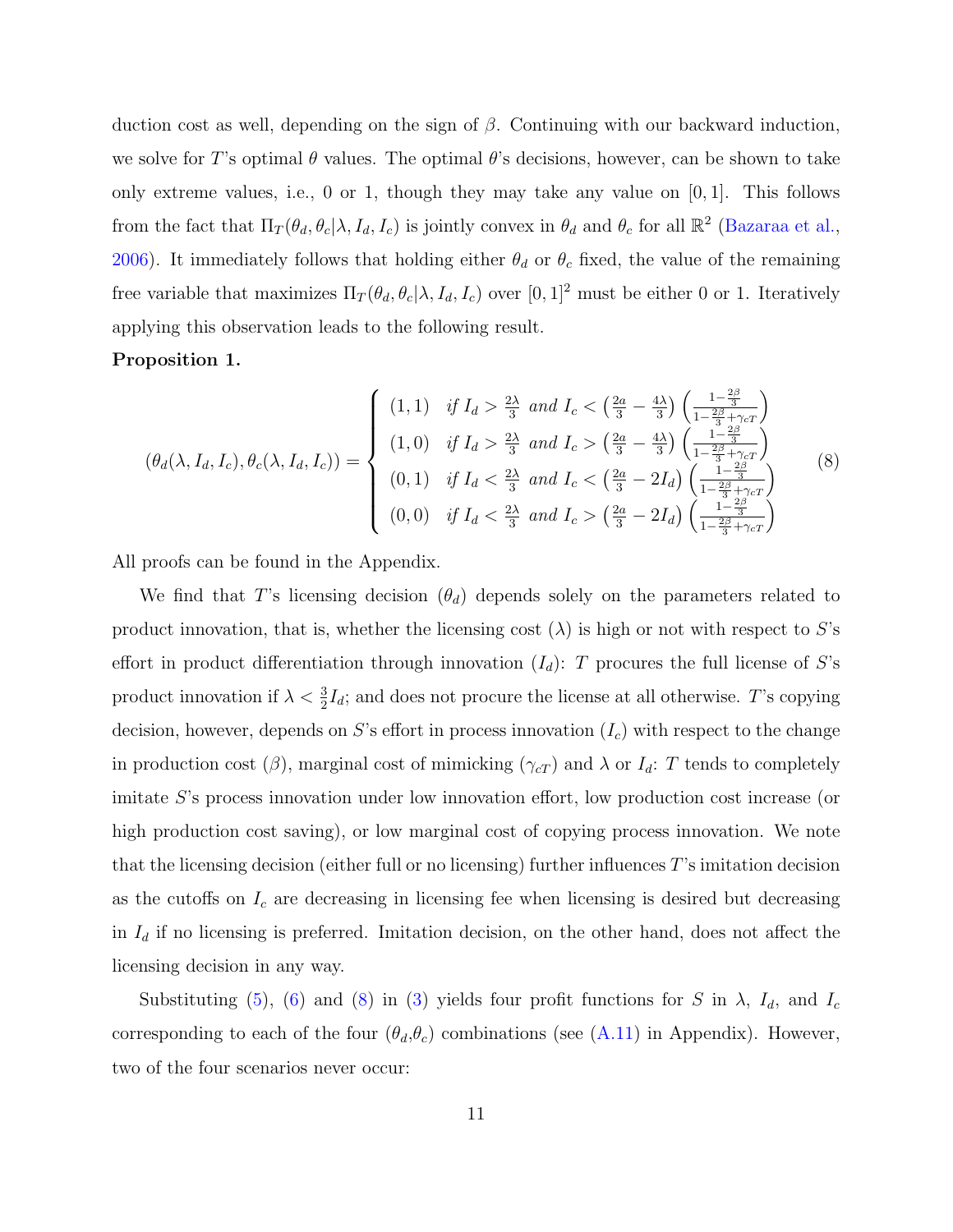<span id="page-11-0"></span>**Proposition 2.** For all  $\lambda$ , S's optimal product innovation effort is  $I_d^* < \frac{2}{3}$  $\frac{2}{3}\lambda$ . The relationship between  $\lambda$  and  $I_d^*$  implies  $\theta_d^* = 0$ .

Proposition [2](#page-11-0) states that regardless of the licensing fee, S will always set  $I_d^*$  such that  $\theta_d^* = 0$ , thus T does not have any incentive to procure the license of S's product innovation. Not licensing to the rival is the optimal decision because  $T$  always procures the full license of S's product innovation if at all, which leaves S no advantage in product differentiation but rather only the licensing fee revenue from T. Such full licensing behavior discourages S's product innovation investment, which in turn makes licensing less profitable than not licensing to T. This result is consistent with early empirical findings that for firms with complementary assets to R&D, i.e., marketing and manufacturing capability (like our firm  $S$ ) are less likely to license because of high patent effectiveness of product innovations [\(Arora and](#page-24-6) [Ceccagnoli,](#page-24-6) [2006;](#page-24-6) [Teece,](#page-29-2) [1986\)](#page-29-2), however unlike these studies we characterize the effect of R&D licensing (or not) on imitation. Specifically, licensing not only loses some of S's competitive advantage in differentiating its product to  $T$ , but it also makes  $T$  more likely to imitate  $S$ 's process innovation (Proposition [1\)](#page-10-1). For licensing to take place,  $I_d > \frac{2\lambda}{3}$  $\frac{2\lambda}{3}$  implies  $\left(\frac{2a}{3} - 2I_d\right)$  <  $\left(\frac{2a}{3} - \frac{4\lambda}{3}\right)$  $\left(\frac{1\lambda}{3}\right)$ . If  $I_c$  is selected such that  $I_c \in \left[\left(\frac{2a}{3} - 2I_d\right)\left(\frac{1-\frac{2\beta}{3}}{1-\frac{2\beta}{3}+\gamma_{cT}}\right), \left(\frac{2a}{3} - \frac{4\lambda}{3}\right)\right]$  $\frac{1\lambda}{3}$ )  $\left(\frac{1-\frac{2\beta}{3}}{1-\frac{2\beta}{3}+\gamma_{cT}}\right)$ , then copycatting would occur so  $S$ 's effective market size remains the same as  $m$  and so does T's since  $\theta_d = \theta_c = 1$ . However, if S raises it licensing fees and does not license its product, i.e.,  $I_d < \frac{2\lambda}{3}$  $\frac{d\lambda}{3}$ , copycatting would not occur so S's effective market size increases to  $m+I_d+I_c$ while T's reduces to  $m - I_d - I_c$  since  $\theta_d = \theta_c = 0$ .

When the option of licensing is removed, only two cases remain: copycat and no copycat (either  $\theta_c = 1$  or 0 while  $\theta_d^* = 0$ ):

$$
\Pi_S^0(I_d, I_c) = \left[\frac{a}{3} + I_d + \left(1 - \frac{2\beta}{3}\right)I_c\right]^2 - \gamma_d I_d^2 - \gamma_c I_c^2 \qquad \text{if } I_c \ge \bar{I}_c \tag{9}
$$

$$
\Pi_S^1(I_d, I_c) = \left[\frac{a}{3} + I_d - \frac{\beta}{3}I_c\right]^2 - \gamma_d I_d^2 - \gamma_{cs} I_c^2 \qquad \text{if } I_c < \bar{I}_c \tag{10}
$$

where  $\bar{I}_c = \left(\frac{2a}{3} - 2I_d\right) \left(\frac{1-\frac{2\beta}{3}}{1-\frac{2\beta}{3}+\gamma_{cT}}\right)$ , and  $\Pi_S^0$  corresponds to the case in which  $\theta_c = 0$  while  $\Pi_S^1$  represents the case of  $\theta_c = 1$ . The two profit functions have the following structural properties as shown in the lemma below: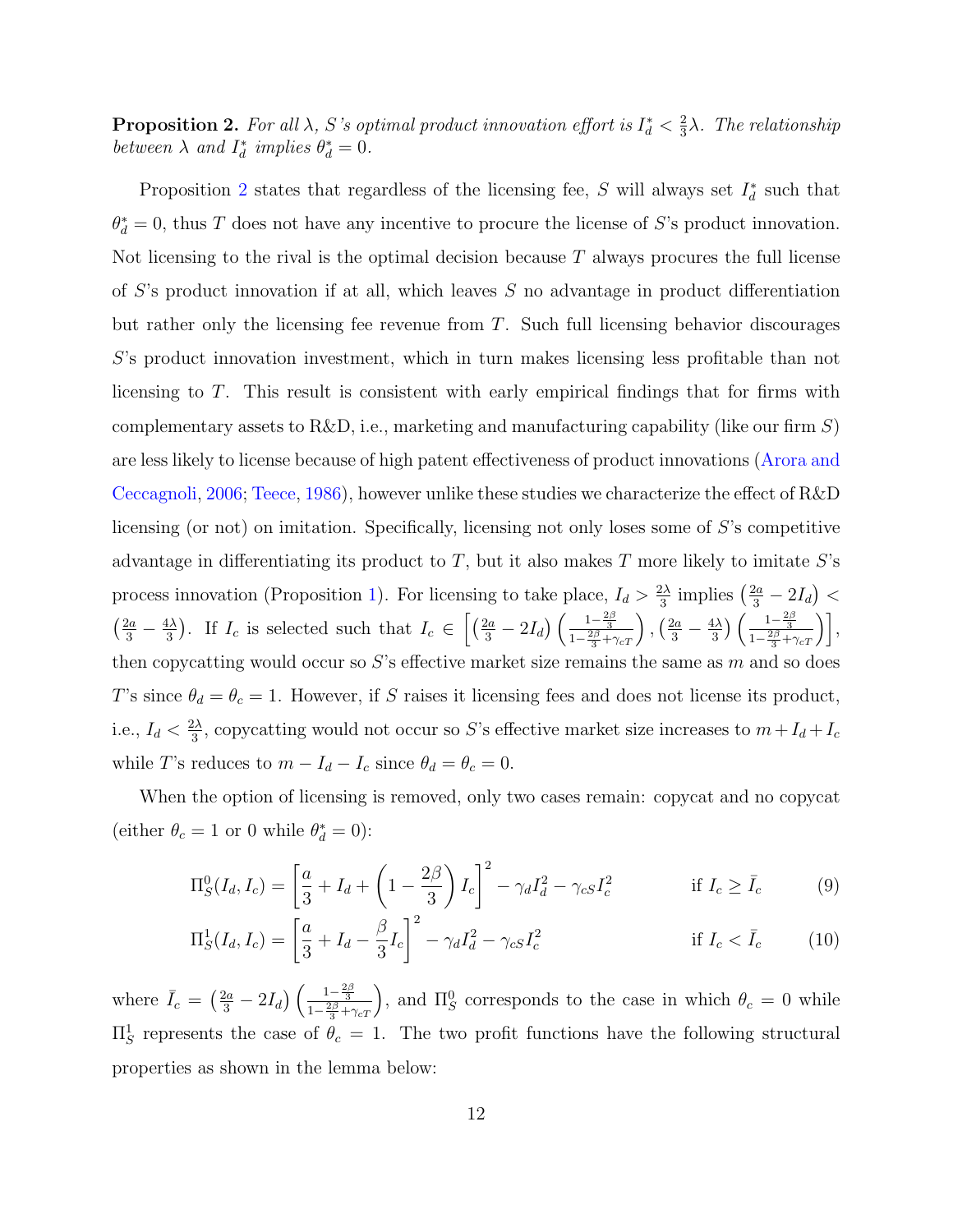<span id="page-12-0"></span>**Lemma 1.** Given any  $I_d$ ,

- (i)  $\Pi_S^0(I_d, I_c) > \Pi_S^1(I_d, I_c)$  for all  $I_c > 0$  if  $\beta < 3$ ,
- (*ii*)  $\Pi_S^0(I_d, I_c) = \Pi_S^1(I_d, I_c)$  at  $I_c = 0$ .

By bounding  $\beta < 3$ , which will be later shown irrelevant, Lemma [1](#page-12-0) facilitates subsequent analysis by establishing the following structural properties: 1) if an interior solution for the no copycat case  $(\theta_c = 0)$  is feasible (satisfying the boundary constraint,  $I_c \geq \overline{I_c}$ ), then it is indeed globally optimal since  $\Pi_S^0(I_c^*) \geq \Pi_S^0(I_c) > \Pi_S^1(I_c)$ ,  $\forall I_c \in \mathbb{R}^+$ ; 2) a boundary solution  $(I_c = \overline{I}_c)$  in the no copycat case  $(\theta_c = 0)$  dominates that in the copycat case  $(\theta_c = 1)$  since  $\Pi_S^0$  >  $\Pi_S^1$  for all  $I_c$  including the boundary point; 3) corner solutions  $(I_c = 0)$  have the same objective function value in both cases,  $\Pi_S^0(I_d, 0) = \Pi_S^1(I_d, 0)$ ; and 4) the no copycat boundary solution  $(I_c = \overline{I}_c$  when  $\theta_c = 0)$  may be dominated by the copycat interior solution  $(I_c < \overline{I_c}$  when  $\theta_c = 1)$ . The lemma simplifies subsequent analysis by eliminating two possible solutions, the copycat boundary solution  $(I_c = \overline{I}_c)$  which is always dominated by the no copycat boundary solution, and the copycat corner solution  $(I_c = 0)$  which is equivalent to the no copycat corner solution.

For S's optimal innovations, we first present the results in which  $T$  does not mimic S's process, i.e.,  $\theta_c = 0$  that requires  $I_c \ge \bar{I}_c$ , as all three types of S's solutions could be a global optimum:

<span id="page-12-1"></span>**Proposition 3** (No copycatting). For  $\theta_c = 0$ , S's optimal innovation decisions can be characterized as follows:

$$
(I_d^{0*}, I_c^{0*}) = \begin{cases} \left(\frac{4a}{3H^0} \cdot \gamma_{cS}, \frac{4a}{3H^0} \cdot \left(1 - \frac{2\beta}{3}\right) \gamma_d\right) & \text{if} \qquad \beta < \beta_1 \quad (No\ copycating) \\ \left(I_d^{0*}, I_c^{0*}\right) = \begin{cases} \left(I_d^{0B}, \left(\frac{2a}{3} - 2I_d^{0B}\right) \left(\frac{1 - \frac{2\beta}{3}}{1 - \frac{2\beta}{3} + \gamma_{cT}}\right)\right) & \text{if } \beta_1 \leq \beta < \beta_2 \quad (Copycat\, \text{deterrence}) \\ \left(\frac{a}{3(\gamma_d - 1)}, 0\right) & \text{if } \beta_2 \leq \beta \quad (No\ Process\,1n\tag{11}) \end{cases} \end{cases}
$$

where 
$$
H^0 = 4\left[ (\gamma_d - 1)\gamma_{cS} - \gamma_d \left(1 - \frac{2\beta}{3}\right)^2 \right]
$$
,  
\n
$$
I_d^{0B} = \left( \frac{a}{3} \right) \left[ \frac{1 + 4\left[ \gamma_{cS} - \left(1 - \frac{2\beta}{3}\right)^2 \right] \left( \frac{1 - \frac{2\beta}{3}}{1 - \frac{2\beta}{3} + \gamma_{cT}} \right)^2}{\gamma_d - 1 + 4\left(1 - \frac{2\beta}{3}\right) \left( \frac{1 - \frac{2\beta}{3}}{1 - \frac{2\beta}{3} + \gamma_{cT}} \right) + 4\left[ \gamma_{cS} - \left(1 - \frac{2\beta}{3}\right)^2 \right] \left( \frac{1 - \frac{2\beta}{3}}{1 - \frac{2\beta}{3} + \gamma_{cT}} \right)^2} \right],
$$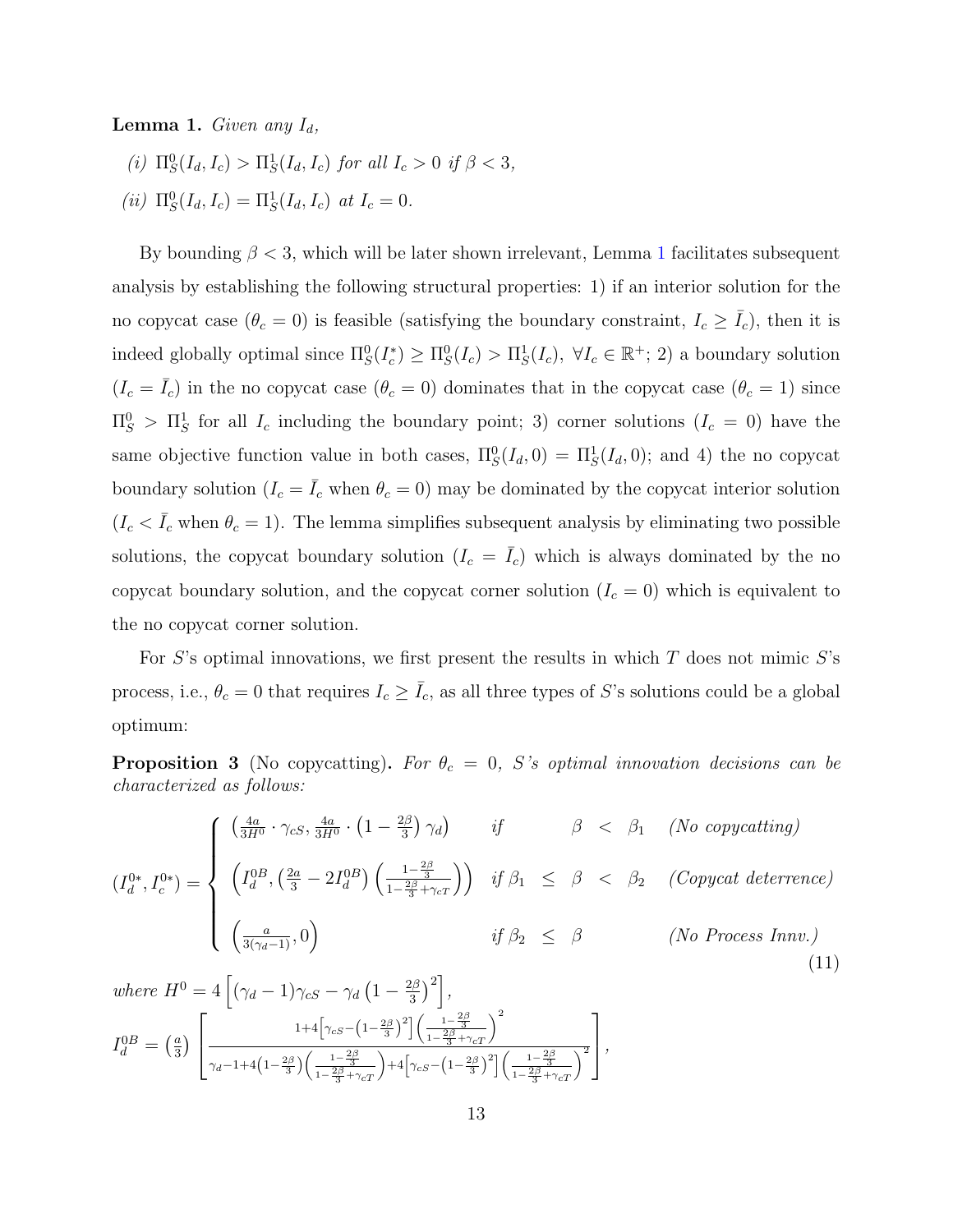$$
\beta_1 = \frac{3}{2} \left[ \frac{5}{4} - \frac{1}{4} \sqrt{1 - 8\gamma_{cT} + 16\gamma_{cS} \left(1 - \frac{2}{\gamma_d}\right)} \right] \text{ and}
$$
\n
$$
\beta_2 = \min \left\{ \frac{3}{2} \left[ \frac{3}{2} - \frac{2 + \sqrt{(\gamma_d - 2)(\gamma_d - 2 + 4\gamma_d(\gamma_{cS} - \gamma_{cT}) - 8\gamma_{cS})}}{2\gamma_d} \right], \frac{3}{2} \right\}.
$$

As noted in Proposition [3,](#page-12-1) three types of non-copycatting equilibrium could possibly occur: first, at low production cost increase from process innovation ( $\beta < \beta_1$ ), no copycatting is the best strategy where S's optimal process innovation (denoted  $I_d^{0I}$  and  $I_c^{0I}$  where superscript 0*I* indicates interior solution satisfying FOCs, i.e.,  $(I_d^{0I}, I_c^{0I}) = \left(\frac{4a}{3H}\right)$  $\frac{4a}{3H^0} \cdot \gamma_{cS}, \frac{4a}{3H}$  $\frac{4a}{3H^0} \cdot (1 - \frac{2\beta}{3})$  $(\frac{2\beta}{3})\,\gamma_d\big))$ is high enough ( $\geq \bar{I}_c$ ) that leaves T no incentive to copy; second, at a higher cost increase  $(\beta_1 \leq \beta < \beta_2)$ , copycat-deterrence strategy should be adopted where S has to compromise by making a higher investment level  $(=\bar{I}_c)$  to deter T from copying as otherwise the interior optimal investment would have enticed  $T$  to completely copy the process innovation; and third, even without copycatting, no process innovation would occur if it would raise the production cost significantly  $(\beta \ge \beta_2)$ . As noted in Lemma [1,](#page-12-0) while the first and third types of equilibrium, when attainable, are surely globally optimal, the copycat-deterrence strategy may be sub-optimal if  $S$  is better off investing in process innovation but allowing copycatting as the gain from cost-reducing innovation outweighs the loss to copycatting.

<span id="page-13-0"></span>Proposition 4 (Copycatting). When copycatting is allowed, S's optimal investment decisions can be characterized as follows:

$$
(I_d^{1I}, I_c^{1I}) = \left(\frac{4a}{3H^1} \cdot \gamma_{cS}, \ \frac{4a}{3H^1} \cdot \frac{-\beta \gamma_d}{3}\right) \ \ if \ \beta_3 \le \beta < 0 \tag{12}
$$

where  $H^1 = 4 \left[ (\gamma_d - 1) \gamma_{cS} - \gamma_d \left( \frac{\beta}{3} \right) \right]$  $\left[\frac{\beta}{3}\right]^2$  and  $\beta_3$  satisfies  $\Pi_S^1(I_d^{1I}, I_c^{1I}) = \Pi_S^0(I_d^{0B}, I_c^{0B})$ .

We first note that for  $S$  to allow  $T$  to totally copy its process innovation and negate its advantage in differentiating itself since  $(1 - \theta_c)I_c = 0$ , the investment in process innovation must result in a lower production cost  $(\beta < 0)$ . Otherwise, the costly innovation effort raises production cost yet has no positive effect on S's demand. Second, copycatting may be permitted in S's optimal strategy if the savings in production are relatively small ( $\beta_3 \leq \beta$ ) 0) since big savings would drive S to invest more, which in turn either deters or keeps  $T$  from copying the innovation. Ultimately, if the potential savings are extremely large  $(\beta \ll \beta_1)$ ,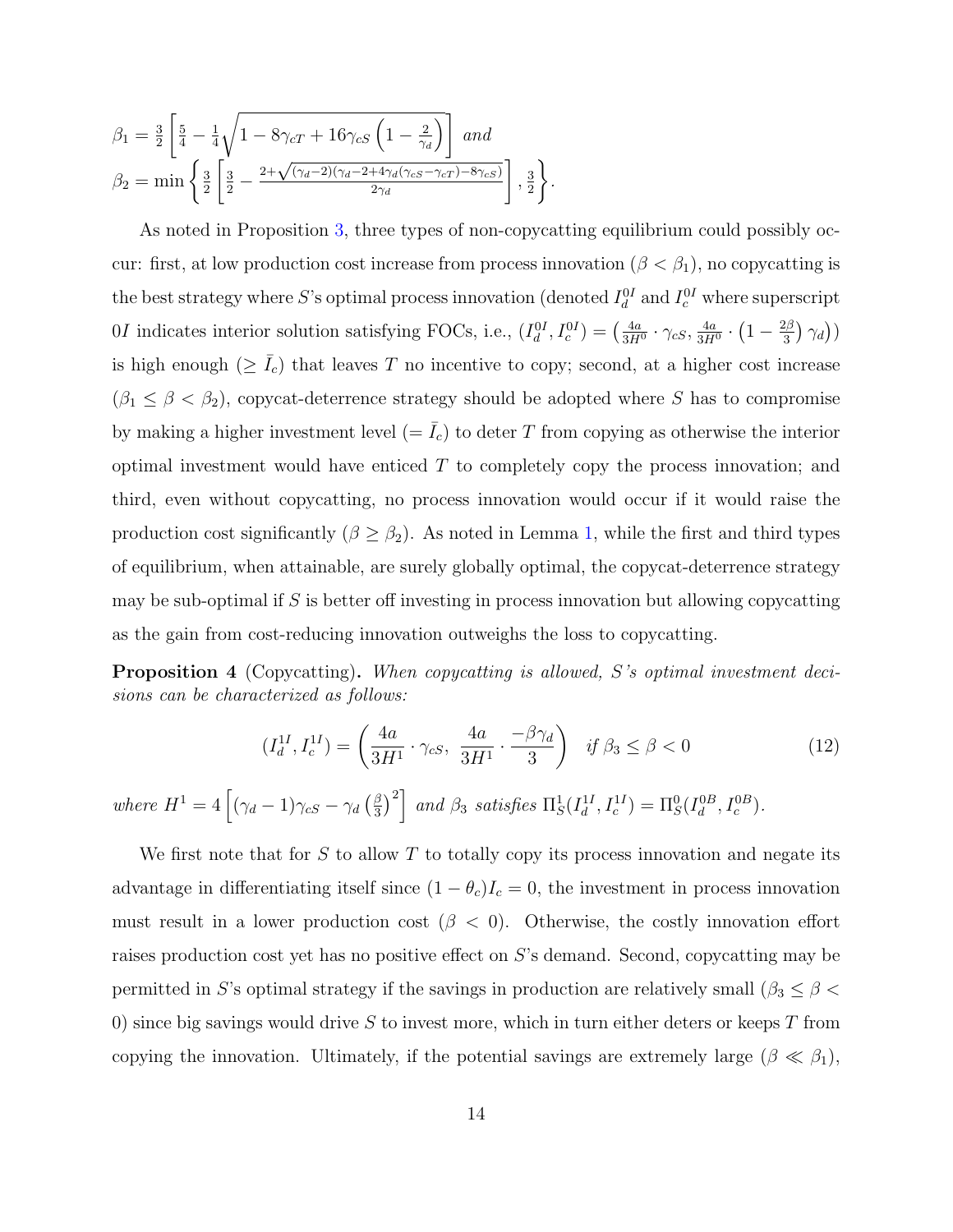$S$ 's investment in process innovation could be substantial enough to totally drive  $T$  out of the market  $(q_T^* \, < \, 0)$  and duopolist market degenerates to a monopolist market. Before we analyze the monopoly case, we compare our copycatting and non-copycatting results to derive further insights:

<span id="page-14-0"></span>Corollary 1. If  $\beta < 0$ ,

- (i)  $I_d^{1I} < I_d^{0I}$  and  $I_c^{1I} < I_c^{0I}$ .
- (ii)  $I_d^{1I}$ ,  $I_c^{1I}$ ,  $I_d^{0I}$  and  $I_c^{0I}$  are all decreasing in  $\beta$ ,  $\gamma_{cS}$  and  $\gamma_d$ , but independent of  $\gamma_{cT}$ .

(iii) 
$$
\frac{I_d^{1I}}{I_c^{1I}} = \frac{3\gamma_{cS}}{-\beta\gamma_d}
$$
 and  $\frac{I_d^{0I}}{I_c^{0I}} = \frac{3\gamma_{cS}}{(3-2\beta)\gamma_d}$ , and  $\frac{I_d^{1I}}{I_c^{1I}} > \frac{I_d^{0I}}{I_c^{0I}}$ .

Note that in the corollary and the following discussion, we restrict  $\beta$  to be negative to have  $I_c^{1I} > 0$  so we can then examine the consequences of neglecting copycatting  $(I_c^{0I})$  for  $\beta$  < 0 is sub-optimal against the optimal  $I_c^{0I}$ ). The comparative statics, however, for the non-copycatting scenario alone work for  $\beta < \beta_1$ . Corollary [1\(](#page-14-0)i) shows that T's copycatting behavior makes S cautious about its easy-to-copy process development and thus reduces such innovation  $(I_c^{11} < I_c^{0I})$  when the threat of imitation is present. In addition, imitation may also lower protected, product, innovation  $(I_d^{11} < I_d^{01})$ , which implies that the overall innovation by  $S, (I_d^{1I} + I_c^{1I})$ , shrinks due to copycatting. Interestingly, such complementary effects between the two types of innovations are also observed when varying S's cost parameters ( $\beta$ ,  $\gamma_{cS}$ and  $\gamma_d$ ) as in part (ii). On the other hand, for either scenario, copycatting or not, T's cost of imitation  $\gamma_{cT}$  does not influence S's innovation decisions since T's copycatting decisions are all or nothing decisions. However,  $\gamma_{cT}$  does influence which scenario would occur as it implicitly affects  $\beta_3$ , the threshold in  $\beta$  above which copycatting behavior is observed. Though S's two distinct types of innovation react to all parameters and T's copycatting strategy in a similar fashion, the degree to which each reacts is different. As part (iii) shows within either scenario, the ratio of  $S$ 's product to process innovation are increasing in its marginal process innovation cost  $(\gamma_{cS})$ , and decreasing in the marginal product innovation cost ( $\gamma_d$ ) and per-unit production cost savings ( $-\beta$ ). This is also true when examining the effect on the ratio between the two scenarios (copycatting v.s. non-copycatting) as though both innovations are negatively affected by imitation (from part (i)), copycatting discourages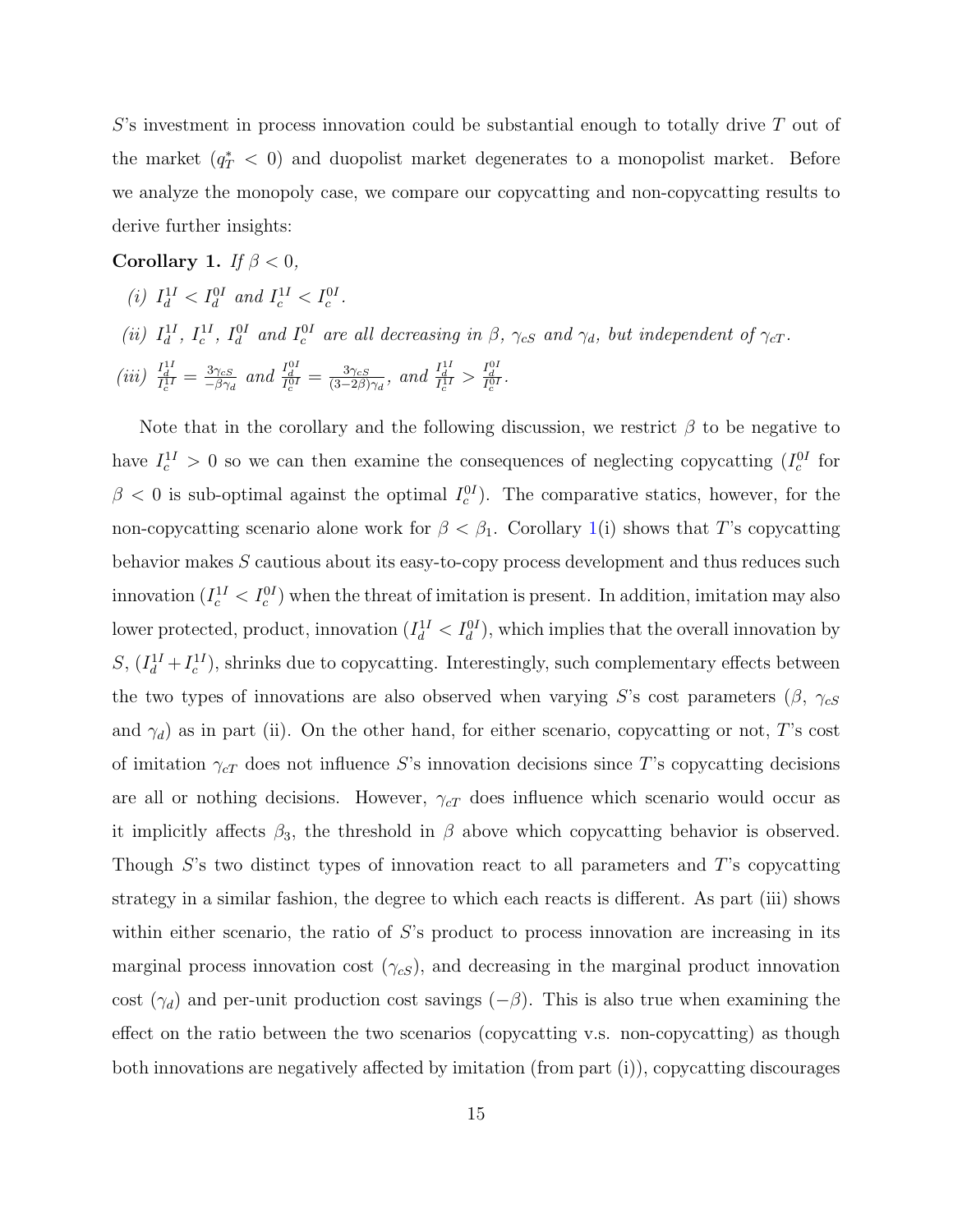process innovation more and thus results in a higher product-to-process innovation ratio. However, we find that the possibility of copycatting by  $T$  increases the sensitivity to process innovation resulting in a larger ratio.

# Monopoly Cases

In the case of monopoly, S's profit function can be rewritten by removing  $q_T$ ,  $\theta_d$ ,  $\lambda$ , and  $\theta_c$  in [\(3\)](#page-8-1):

<span id="page-15-1"></span>
$$
\Pi_S^M(q_S|I_d, I_c) = (a + I_d + I_c - q_S - \beta I_c)q_S - \gamma_d I_d^2 - \gamma_{cs} I_c^2
$$
\n(13)

The analysis of monopolistic setting is analogous to that under the duopolistic environment, and takes into account the two boundary scenarios, to deter either copycat entry or non-copycat entry. We summarize the monopolistic results below:

<span id="page-15-0"></span>**Proposition 5** (Monopoly). For the monopolistic S, its optimal investment decisions can be characterized as follows:

$$
(I_d^{M*}, I_c^{M*}) = \begin{cases} \begin{array}{l} \left(\frac{a\gamma_{cS}}{H^M}, \frac{a\gamma_d(1-\beta)}{H^M}\right) & \text{if } \beta_0 \leq \beta < \beta_4 \quad (Monopoly) \\\\ \left(I_d^{M1}, \frac{a-3I_d^{M1}}{\beta+3\sqrt{\gamma_{cT}}}\right) & \text{if } \beta_4 \leq \beta < \beta_5 \quad (Copycat-entry \, \, \text{deterrence}) \\\\ \left(I_d^{M0}, \frac{a-3I_d^{M0}}{3-\beta}\right) & \text{if } \beta_5 \leq \beta < \beta_6 \quad (Noncopycat-entry \, \, \text{deterrence}) \end{array} \end{cases} \tag{14}
$$

where  $H^M = 4\gamma_d\gamma_{cS} - \gamma_{cS} - \gamma_d(1-\beta)^2$ ,  $I_d^{M1} =$  $\frac{(3\sqrt{\gamma_c}T+1)(3\sqrt{\gamma_c}T-3+4\beta)+12\gamma_c s}{4\gamma_d(\beta+3\sqrt{\gamma_c}T)^2+36\gamma_c s-(3\sqrt{\gamma_c}T-3+4\beta)^2},$   $I_d^{M0}$  =  $a \cdot \frac{(2-\beta)\beta+3\gamma_{cS}}{(3-\beta)^2\gamma_{c}+9\gamma_{cS}}$  $\frac{(2-\beta)\beta+3\gamma_{cS}}{(3-\beta)^2\gamma_d+9\gamma_{cS}-\beta^2},\ \beta_0\,=\,1-\sqrt{\frac{(4\gamma_d-1)\gamma_{cS}}{\gamma_d}}$  $\frac{(-1)\gamma_{cS}}{\gamma_d},\ \beta_4\,=\,1\,-\,\left(\frac{4\gamma_{cS}}{1+3\sqrt{\gamma_{cT}}}\right)\left(\frac{\gamma_d-1}{\gamma_d}\right)$  $\Big), \ \beta_5 = \frac{3-3\sqrt{\gamma_{cT}}}{2}$  $\frac{\sqrt{\gamma_c_T}}{2}$ , and  $\beta_6 = \frac{7}{4}$  –  $^{t+}$  $\gamma_d(\gamma_d+24\gamma_{cS}(\gamma_d-2))$  $\frac{4\gamma_{cS}(\gamma_d - 2)}{4\gamma_d}$ .

It is first noted that monopolistic cases occur only at low and negative  $\beta$ 's, i.e., costreducing process innovation. The monopolistic cutoffs  $\beta_4$ ,  $\beta_5$ , or  $\beta_6$  are much smaller, in absolute value terms, than the duopolistic cutoffs  $\beta_1$ ,  $\beta_2$ , or  $\beta_3$ . When  $\beta$  is extremely low (between  $\beta_0$  and  $\beta_4$ ), the interior monopolistic investments are significant to keep T from entering the market. At a higher  $\beta$  ( $\beta_4 < \beta < \beta_5$ ), S loses some of its monopoly power as it will not invest as much, which may give  $T$  the opportunity to copy its process innovation and enter the market if not deterred by S through entry-deterrence investment strategy; on the other hand, for even higher  $\beta$  ( $\beta_5 < \beta < \beta_6$ ), S needs only to deter T's entry with no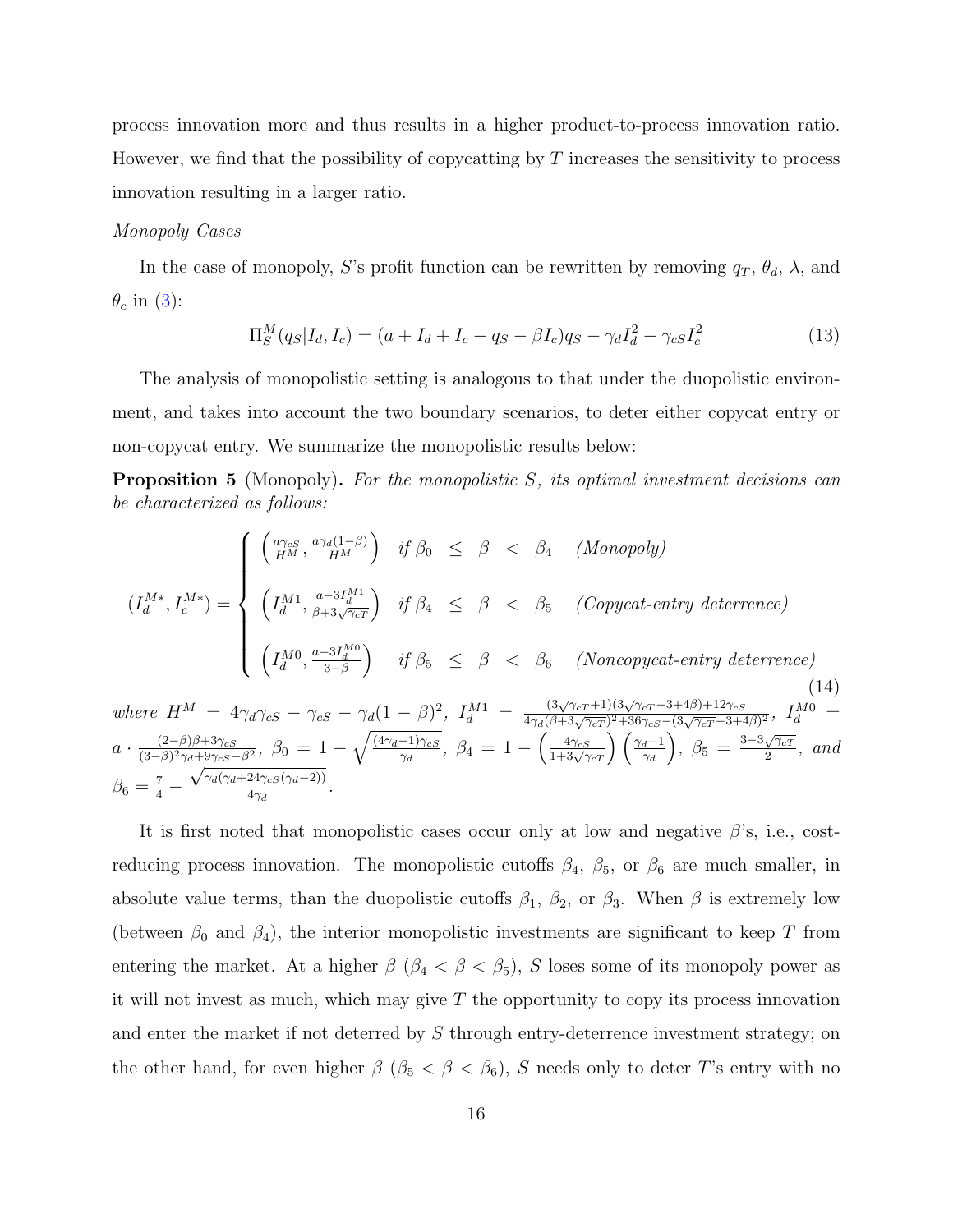copying intention as copycatting is too costly for  $T$ . Lastly, for sufficiently high cost increase, deterring the entry of T can be costly to S so duopolistic outcomes will prevail as shown in earlier analysis.

# Analysis Summary

| Condition                                       | Equilibrium                  |
|-------------------------------------------------|------------------------------|
| $\beta_0 \leq \beta < \beta_4$                  | Monopoly                     |
| $\beta_4 \leq \beta < \beta_5$                  | Copycat Entry Deterrence     |
| $\beta_5 \leq \beta < \beta_6$                  | Non-copycat Entry Deterrence |
| $\beta_6 \leq \beta < \beta_1$                  | No Copycat Duopoly           |
| $\beta_1 \leq \beta < \min\{\beta_2, \beta_3\}$ | Copycat Deterrence Duopoly   |
| $\beta_3 \leq \beta < 0$                        | Copycat Duopoly              |
| $\max\{0,\beta_2\} \leq \beta$                  | No Investment Duopoly        |

We summarize the monopolistic and duopolistic equilibrium in Table [2.](#page-16-0) We note from the

<span id="page-16-0"></span>Table 2: A summary of the equilibrium.

table that if not considered by an innovator, copycatting may lead to reduced profits, but not in all cases. When  $\beta$ , the post-innovation production cost change, is sufficiently low (between  $\beta_0$  and  $\beta_4$ ), as a monopolist the innovator need not consider copycatting. However, when  $\beta$ is just a little higher,  $\beta \in [\beta_4, \beta_5)$ , copycatting must be taken into account to deter the entry of an imitator. Interestingly, as  $\beta$  further increases to  $[\beta_5, \beta_1]$ , the impact of copycatting needs not to be considered again since the optimal strategies are to deter or compete with non-copycat entrant. These non-contiguous regions of  $\beta$  mean that an innovating firm should be wary of copycat firms, but not always and imitation may be deterred.

Thus far, we categorize the equilibrium types based on the post-innovation production cost change,  $\beta$ . However, since the  $\beta$  cutoffs at which the equilibrium type changes are functions of other investment parameters,  $\gamma_d$ ,  $\gamma_{cS}$  and  $\gamma_{cT}$ , we further examine the interaction among these factors and how they jointly affect the equilibrium outcome in the numerical section.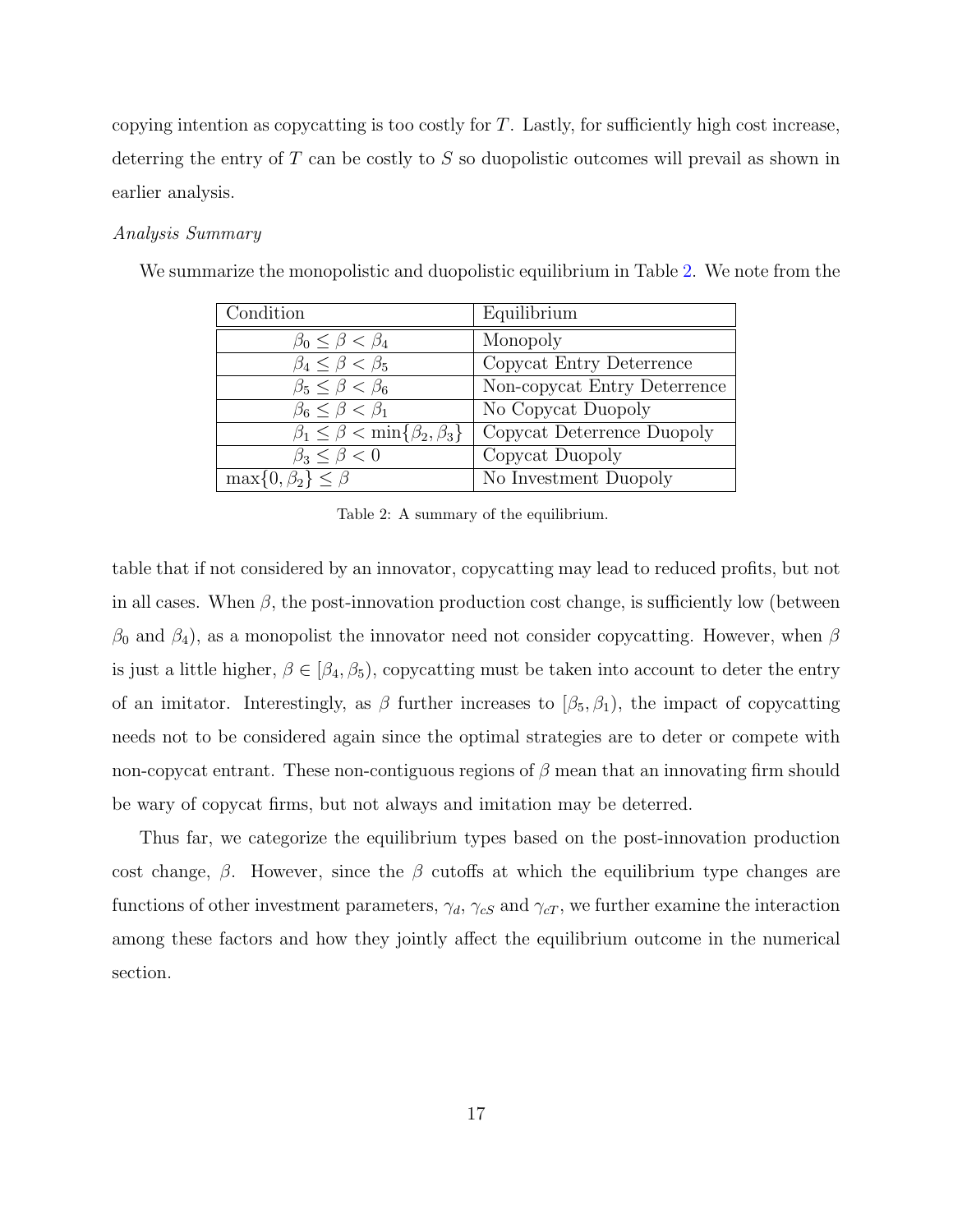#### <span id="page-17-0"></span>5. Numerical Studies

Having completed the analysis of the duopolistic game between  $S$  and  $T$  as well as the monopolistic analysis for  $S$ , in this section we use numerical studies to further explore how S should strategically invest in response to its process-related costs ( $\gamma_{cS}$  and  $\beta$ ), marginal product vs. process innovation costs ( $\gamma_d$  and  $\gamma_{cS}$ ), and T's vs. S's marginal process innovation cost ( $\gamma_{cT}$  and  $\gamma_{cS}$ ). We would like to note and leave out the discussion of product-related innovation decision as it has been shown analytically that S should never issue licenses for its product innovation to  $T$  (Property [2\)](#page-11-0). Henceforth, we focus our discussion only on the process-related decisions.



<span id="page-17-1"></span>Figure 2: Equilibrium in S's process innovation cost and production cost change

Let  $\gamma_d = 6$  and  $\gamma_{cT} = 2$  $\gamma_{cT} = 2$ , Figure 2 first confirms the earlier analytical results regarding how the process investment decision is affected by the production cost change ( $-1 \le \beta \le$ 1 where a negative value corresponds to production cost reduction): for instance, when faced with intermediate marginal cost for process innovation ( $4 \leq \gamma_{cS} \leq 5$ ), the duopolistic outcomes would transit from non-copycat, copycat deterrence, to no investment as  $\beta$  increases (Proposition [3\)](#page-12-1); for high marginal cost ( $\gamma_{cS} \geq 7$ ), it may be too costly to deter T from copying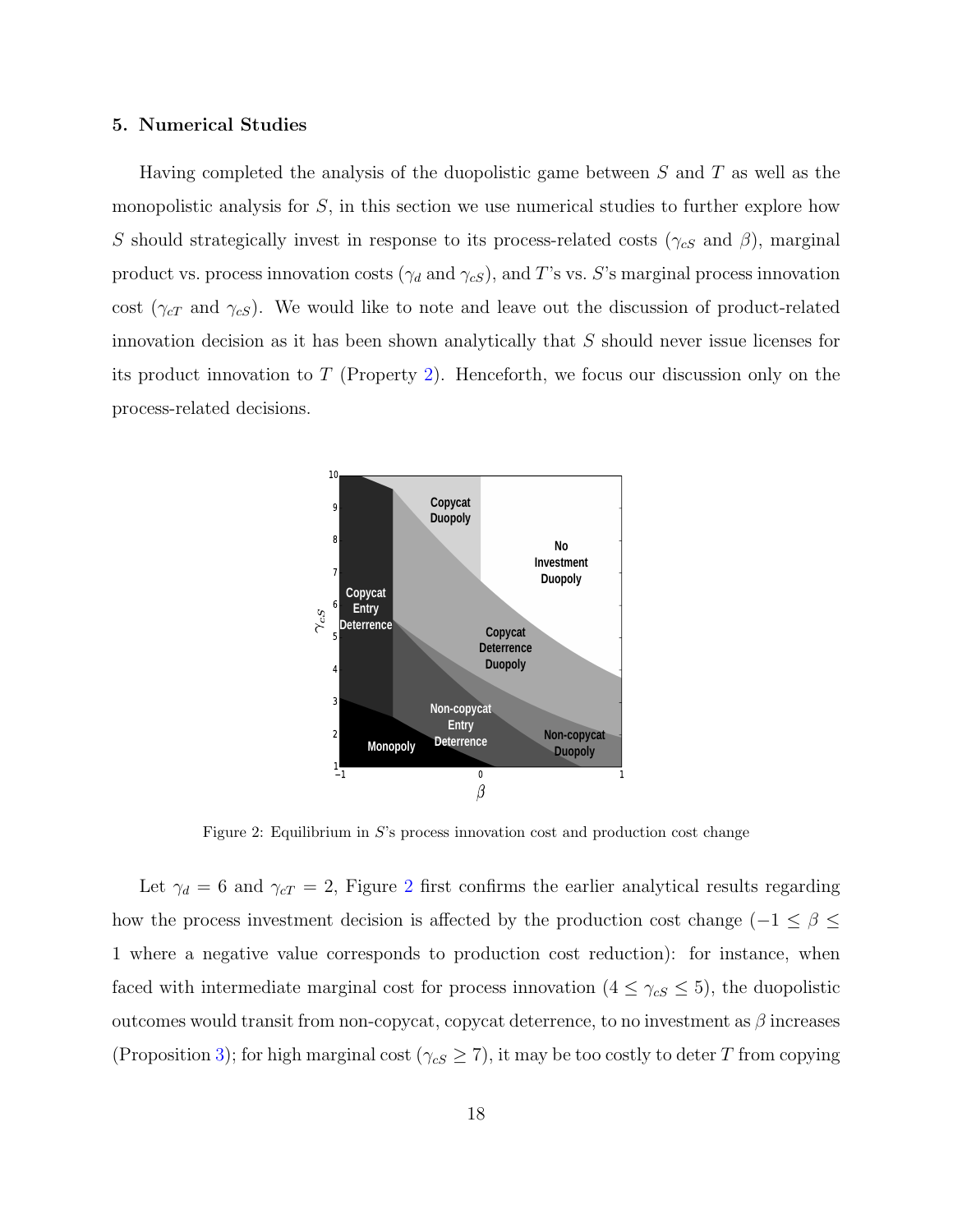the innovation so allowing copycatting may still prove beneficial if sufficient production cost savings can be made (Proposition [4\)](#page-13-0); for either low marginal innovation cost or high production cost saving (small  $\gamma_{cS}$  or  $\beta$ ), as Proposition [5](#page-15-0) depicts, monopolistic outcomes prevail. It is worth noting that in terms of monopolistic deterrence strategies, the monopolist S would have to exert more effort to deter copycat entry when  $\beta$  is low ( $\lt$  -0.7) and noncopycat entry when  $\beta$  takes values in the middle of the considered range. Interestingly, though S's two process-related factors,  $\gamma_{cS}$  and  $\beta$ , are mostly substitutes in determining the optimal strategy (the same equilibrium type remains when one parameter increases while the other decreases for the most part of Figure [2\)](#page-17-1), T's entry decision is mainly influenced by the production cost change  $(\beta)$  as seen from the two straight vertical  $\beta$  cutoffs of the copycat entry deterrence and copycat equilibrium types (at  $\beta = .65$  and  $\beta = 0$ , respectively).

We next explore the tradeoff between S's two innovation costs,  $\gamma_d$  vs.  $\gamma_{cS}$ . To isolate the effect of  $\beta$  on process innovation, we assume  $\beta = 0$  so that there is no production cost change.

<span id="page-18-1"></span>

<span id="page-18-2"></span><span id="page-18-0"></span>Figure 3: Equilibrium in S's marginal product and process innovation cost

As is clear from Figure [3,](#page-18-0) whether  $T$  copies  $S$ 's innovation depends on its marginal process innovation cost  $\gamma_{cT}$ , which in turn determines if  $\beta > \beta_5$ . When the cost for copying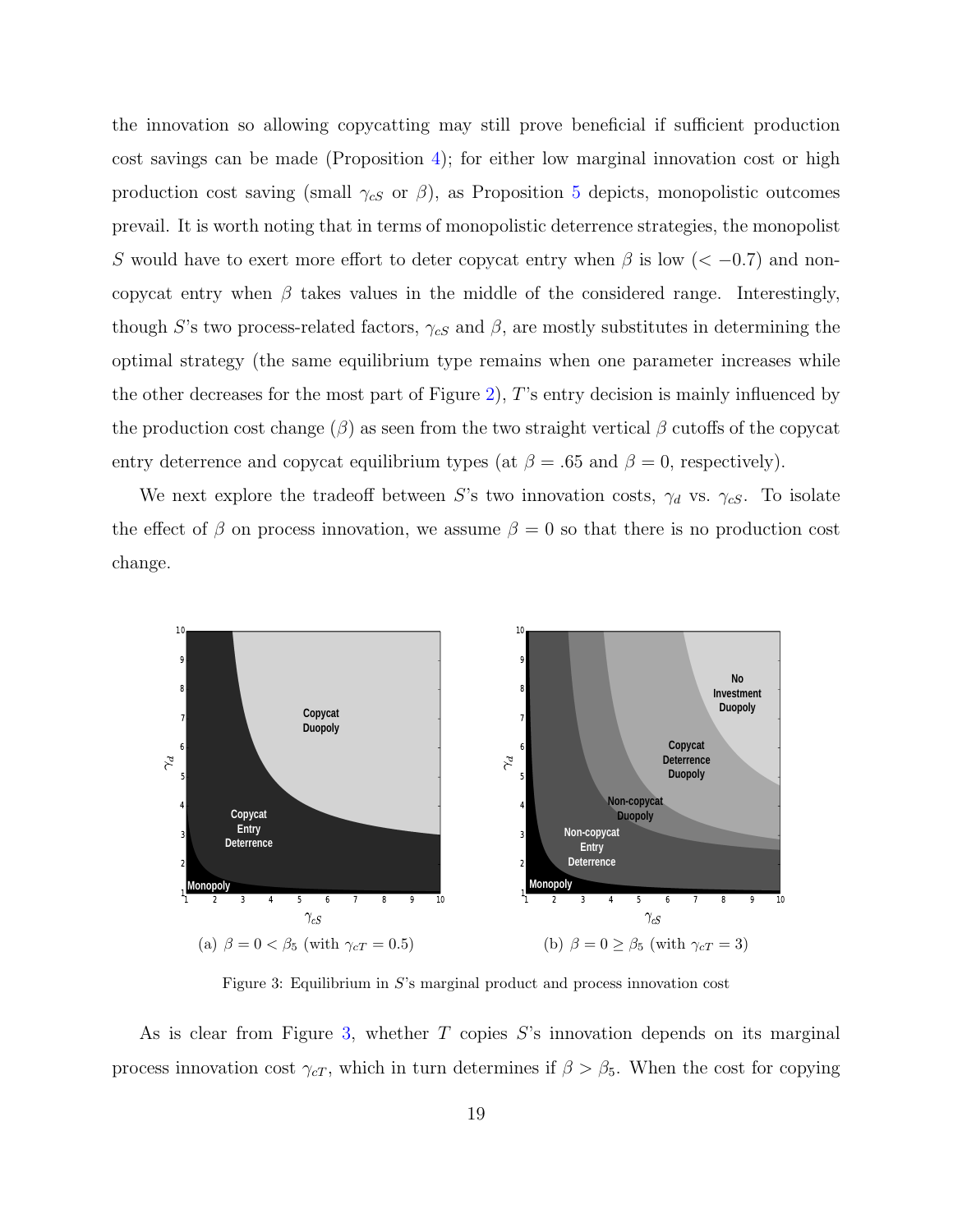is relatively cheap (Figure  $3(a)$ ), we find T has the incentive to enter the market even though it would not save any production costs ( $\beta = 0$ ) but negates the loss of market to  $S(\theta_c = 1)$ ; on the other hand,  $T$  has no interest in copying  $S$ 's process if the process innovation cost is high (Figure  $3(b)$ ). In both cases, however, the equilibrium regions are nearly symmetric to S's two marginal innovation costs,  $\gamma_d$  and  $\gamma_{cS}$ . This implies that with no effect on production cost changes, the two costs are close substitutes to each other. Lastly, we examine the relative process development costs between S and T.



<span id="page-19-0"></span>Figure 4: Equilibrium in T's and S's marginal process innovation costs ( $\gamma_d = -0.5$  and  $\beta = -0.5$ )

Since  $\gamma_{cS}$  is the true innovation cost while  $\gamma_{cT}$  is the copying cost, it may be reasonable to assume  $\gamma_{cS} \geq \gamma_{cT}$  and therefore we only focus on the lower-right triangle of Figure [4.](#page-19-0) It is notable that when the cost is high for S to innovate while low for T to copy, S has no choices but to let T copy which offsets some of its savings from production cost reduction because of negative  $\beta$  (the upper-right corner would be "no process innovation" if  $\beta > 0$ ). On the other hand, when the costs are relatively the same for both the innovator and copycat (45-degree diagonal line), then  $S$  should be more aggressive and leave  $T$  no incentive to copy.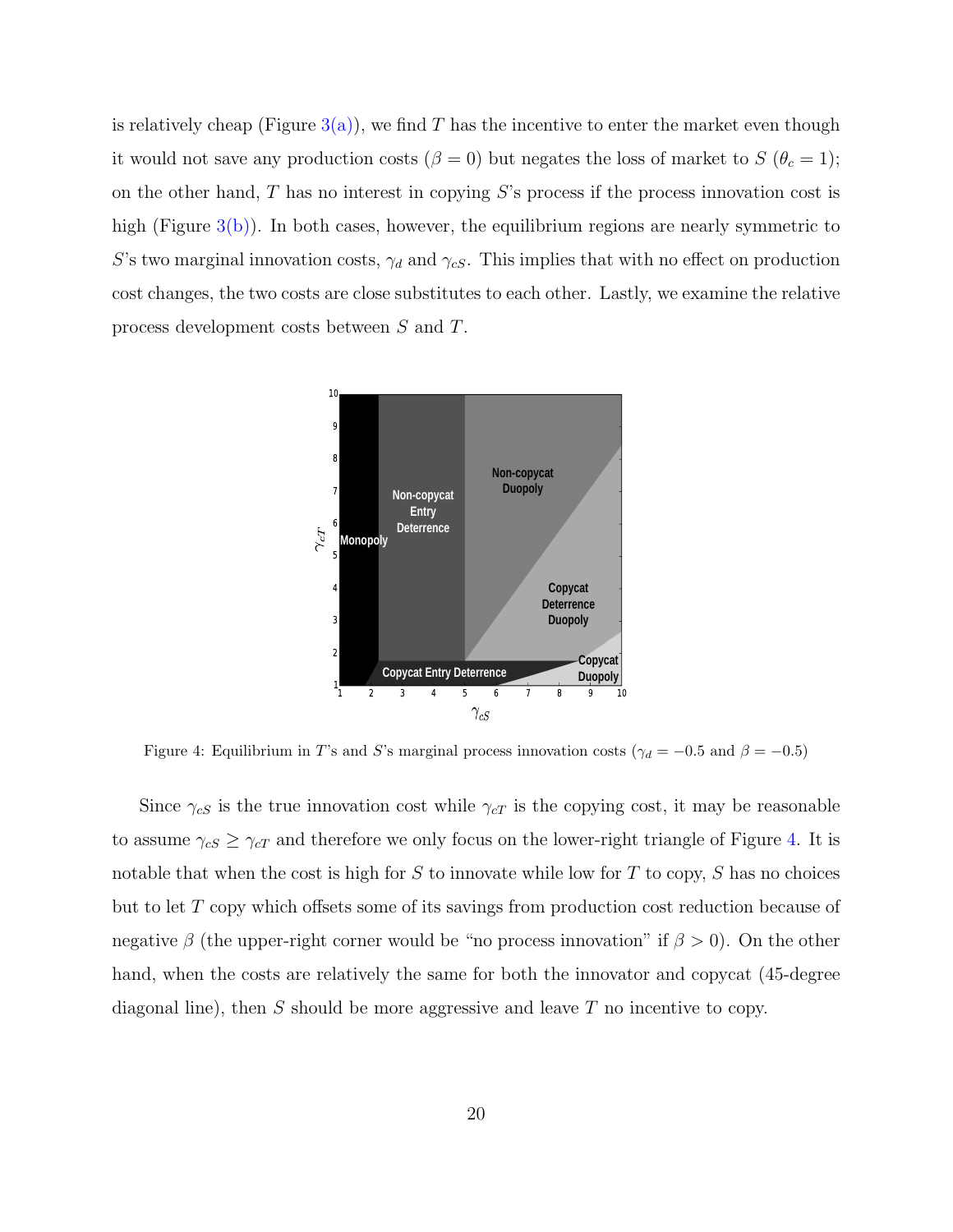#### <span id="page-20-1"></span>6. Discussion

In this section we discuss some managerial takeaways from our work as well as some natural extensions one may consider of the proposed model.

# 6.1. Summary of Results and Implications

Copycatting behavior may be a threat but not always, and it might be deterred. We show that though mostly overlooked in the literature of innovation, imitation like licensing should be of strategic importance for both the eco-innovator and traditional imitator as copycatrelated equilibria are fairly commonly observed (Figures [2-](#page-17-1)[4\)](#page-19-0). This finding is consistent with earlier empirical and case studies that find that most value of innovation is captured by the copycats [\(Shenkar,](#page-29-3) [2010a\)](#page-29-3). Our results suggest that not only should the traditional firm imitate strategically (Proposition [1\)](#page-10-1), the sustainable firm should also take rival's potential imitation behavior into consideration before carrying out any innovations (Propositions [4](#page-13-0) and [5\)](#page-15-0). However, the threat of imitation may not always be credible, and imitation might be deterred through strategic innovation management (Table [2](#page-16-0) and Figure [2\)](#page-17-1). In addition, we find that imitation leads to an across the board reduction in innovation (Corollary [1\)](#page-14-0). One potential takeaway from this is that a regulatory body may want to provide additional incentives for innovation in order to curtail the threat of innovation imitation. Specifically, when eco-innovation can lead to cost savings, the innovator may tolerate imitation (Proposition [4\)](#page-13-0). For example, Apple was among the first companies, but the only smartphone maker, to start the Conflict-Free Smelter Program (CFSP) [\(Conflict-Free-Sourcing-Initiative,](#page-26-9)  $2016$  $2016$ ),<sup>2</sup> which benefits late participants from the smartphone industry. Compared to regular member companies like Samsung, that pay only small membership fees, an initiator like Apple had to provide substantial initial funding. However, joint efforts with large firms from other industries (like GE, HP, Intel and Microsoft) saves Apple tremendous amount of money when engaging in auditing tasks of shared suppliers, with firms via the CFSP.

<span id="page-20-0"></span><sup>2</sup>The CFSP program was started in the wake of the Dodd-Frank Reform Act to ensure manufacturers used conflict-free materials. The program shares supply chain auditing costs across multiple industries to ensure compliance with the act.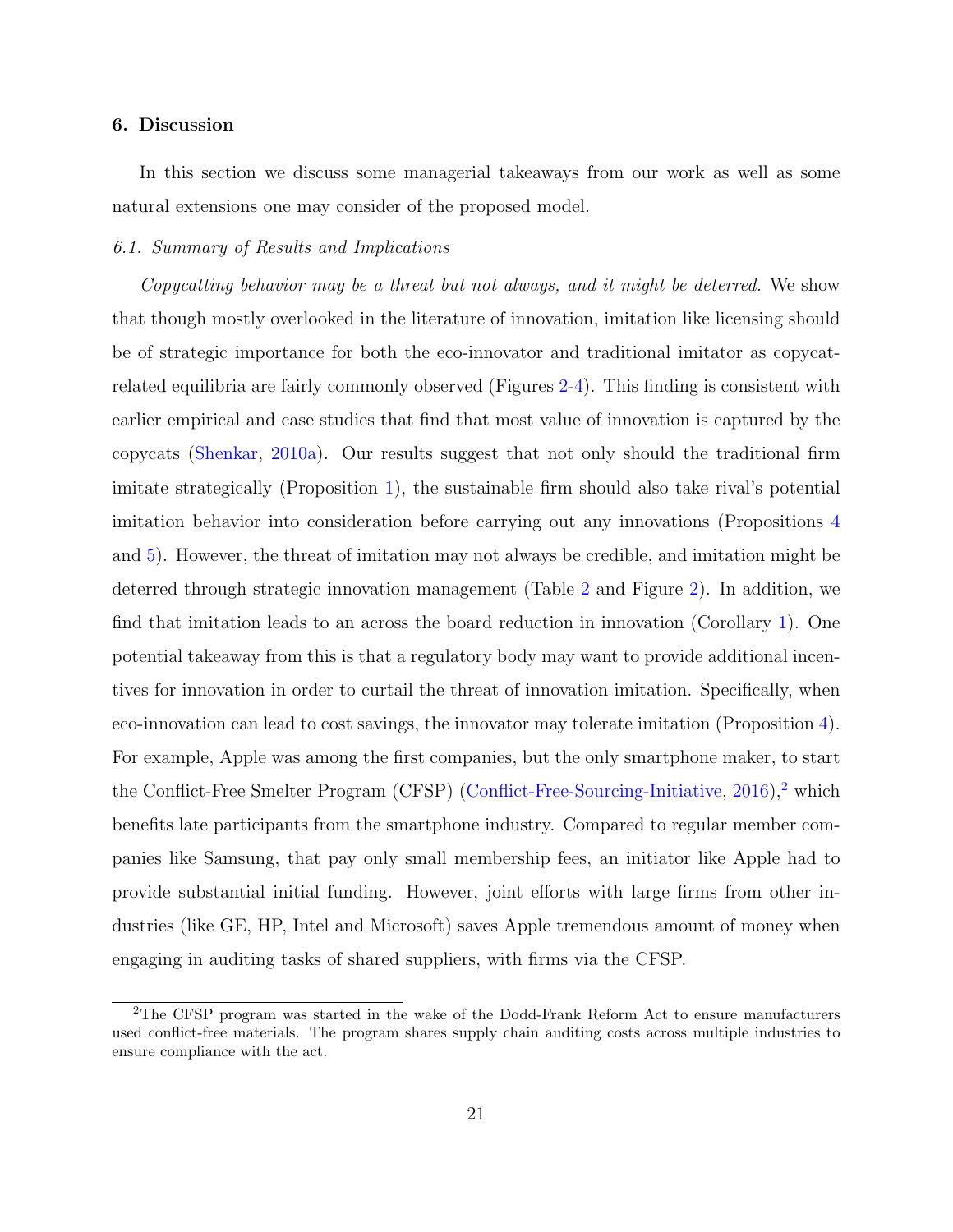Licensing eco-innovation may do more harm than good to the innovator and further induce imitation of its unprotected, process, innovation. Though many companies, including startup and mature firms, use licensing extensively to generate revenue and recoup development cost from their innovations, we show that licensing sustainable product innovation deprives the sustainable manufacturer of the competitive advantage in product differentiation, and licensing is always undercompensated from the appropriated rents (Proposition [2\)](#page-11-0). Our finding is in line with the empirical and case studies [\(Arora and Ceccagnoli,](#page-24-6) [2006;](#page-24-6) [Teece,](#page-29-2) [1986\)](#page-29-2) that licensing is not recommended if the innovator possesses complementary manufacturing and marketing assets. In addition, by incorporating two distinct types of innovations and the possibility of a copycat, our results extend earlier studies by understanding the effect of holding back licensing on a rival's copycatting behavior. We show that holding all else equal, not licensing patented innovation to build a differentiated product and thus stronger brand also helps reduce the possibility of copycatting (Proposition [1\)](#page-10-1). In fact, Siemens in their 2015 Annual Report stated that their R&D activities lead to innovative and sustainable solutions that safeguard their competitiveness by holding 56,200 granted patents worldwide [\(Kaeser](#page-27-9) [and Busch,](#page-27-9) [2015\)](#page-27-9). Our results suggest Siemens should keep most patents themselves and not license to direct competitors in order to sustain the leadership in eco-innovations and discourage potential imitators.

In summary, our analytical and numerical results illustrate that the optimal (equilibrium) innovation strategy is sensitive to various cost-related factors, including per unit production cost change, marginal product and process innovation costs, and marginal imitation cost (Table [2](#page-16-0) and Figures [2-](#page-17-1)[4\)](#page-19-0). No single factor dominates the others and there exist strong interactions among factors that jointly determine the optimal innovation strategy. It is also important to highlight that innovation should not be treated equally and independently as we show enforceable, patents, and unenforceable, trade secret, innovation efforts have opposing impacts on a competitor's copycat decisions (Propositions [3-](#page-12-1)[5\)](#page-15-0). All of these factors must be balanced carefully by an innovating firm, and the type of innovation, product (enforceable) or process (unenforceable), must also be distinguished in developing its eco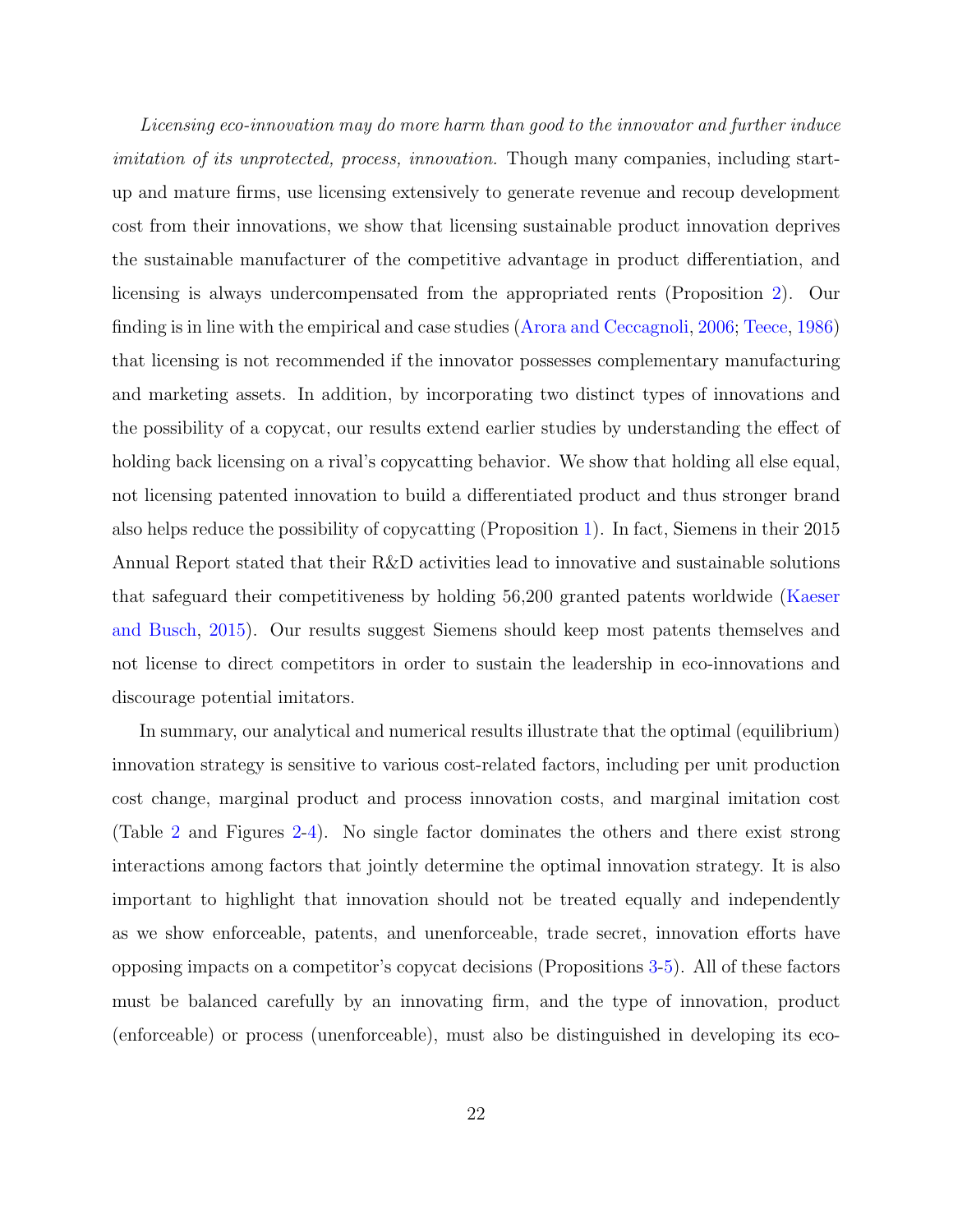innovation strategy. When used properly, a proactive strategy may keep the follower from imitating eco-innovation, or even deter the entrance altogether and thus give the leader monopolistic power.

#### 6.2. Model Limitations and Future Work

In the presented work, the marginal innovation costs have incorporated any government incentives, which are all set a priori. A natural extension to the presented work is to include the government as third player in the game, interested in driving an entire industry sector to adopt sustainable manufacturing practices. Though in the presented work a government can perform sensitivity analysis given any set of incentives, finding the equilibrium incentives is of importance to see how sustainable innovations can benefit society as a whole. In addition, we assumed that the production cost and market size are the same for both the sustainable and traditional firms, referred to as symmetric production costs. In a preliminary exploration, we note that even with asymmetric production costs, a traditional firm will still choose all or nothing licensing and copying decisions. However, imitation is more likely to occur when the production cost is lower for the traditional firm, which puts its sustainable rival in an even more disadvantageous position relative to the symmetric case. In the future, further exploring model parameter asymmetry between the two firms may be of interest to allow better understanding to the best decisions for both firms. Further, we would also like to incorporate consumer response to different products, for example some customers may prefer traditional products as opposed to sustainable products. Considering a heterogeneous set of customers, it is interesting to determine if there are settings in which it is optimal to offer both sustainable and traditional products, regardless of government incentives. Also, it may be insightful to study how competition affects the equilibrium outcome, such as an oligopoly settings where multiple innovators and imitators coexist and may collaborate in innovations. These market structure extensions may bridge the findings to those of the diffusion models which assume some pooled innovation spillovers. Lastly, another possible reason to take copycatting seriously is that it may be required to make an impactful innovation, as discussed by Steve Jobs regarding the impactful Apple Macintosh: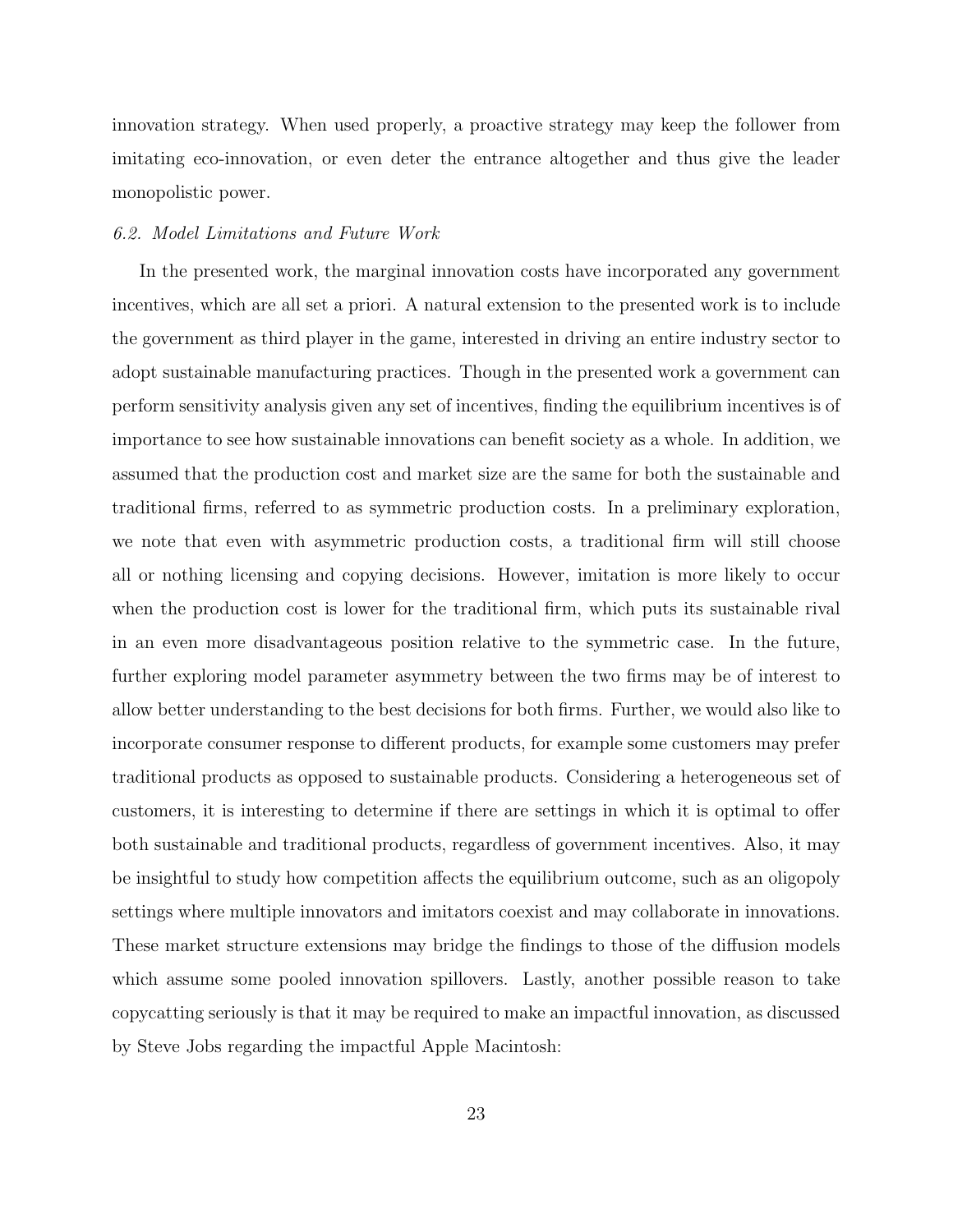"Picasso had a saying, he said, 'Good artists copy. Great artists steal.' And we have always been shameless about stealing great ideas." [\(Jobs,](#page-27-10) [1994\)](#page-27-10)

#### <span id="page-23-0"></span>7. Conclusion

While most extant R&D literature in operations management focuses on cost-reducing innovation, many companies these days invest in costly innovations that do not necessarily reduce production cost but rather aim to increase its competitive advantage to traditional manufacturers in the marketplace. However, though most product innovations can be protected by a patent and may generate additional revenue for firms through licensing, process innovations, on the other hand, may be subject to the threat of imitation due to the difficulty of proving infringement. In this paper, we considered a sustainable manufacturer's decisions in product and process innovations, followed by a traditional manufacturer's decisions whether to procure the license and/or copy the innovations. We think that our results are of use to not only managers, as discussed in Section [6,](#page-20-1) but we also make a contribution to the sustainable innovation literature by incorporating the impact of various innovation effort types on the optimal licensing the copying decisions by each firm.

## Acknowledgements

Both authors would like to thank Bonwoo Koo for his helpful feedback in improving this manuscript. Jen-Yi Chen would like to thank Monte Ahuja College of Business Dean's Faculty Development grant and University Research Council at Cleveland State University for a Graduate Faculty Travel Grant in support of this project. Stanko Dimitrov would like to acknowledge funding he received from the Natural Sciences and Engineering Research Council of Canada (NSERC) that supported his work on this manuscript.

#### References

<span id="page-23-1"></span>Acemoglu, D., Linn, J., 2004. Market size in innovation: Theory and evidence from the pharmaceutical industry. Quarterly Journal of Economics (3), 1049–1090.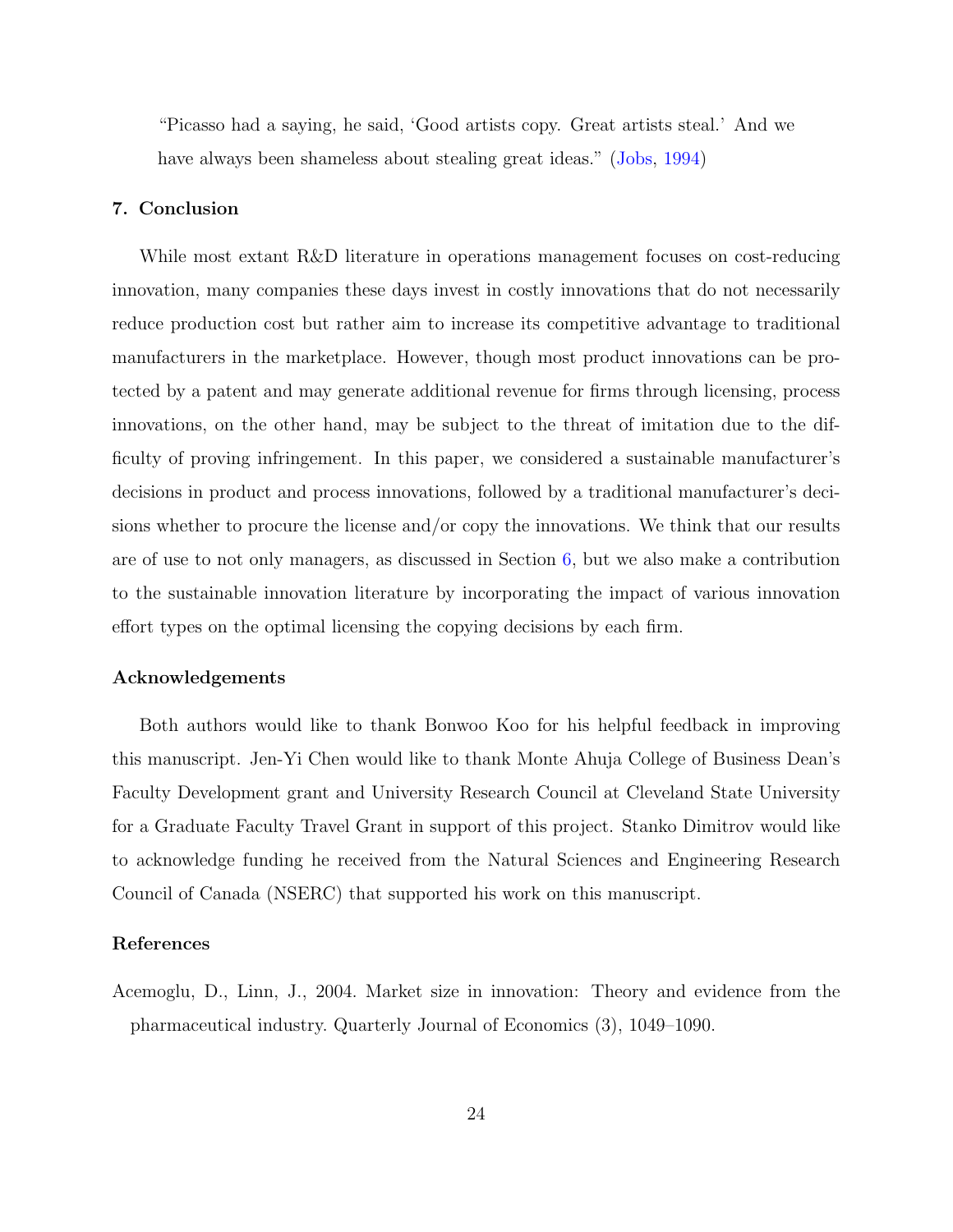- <span id="page-24-0"></span>Adams, A.-T., 2014. Global consumers are willing to put their money where their heart is when it comes to goods and services from companies committed to social responsibility. http://www.nielsen.com/us/en/press-room/2014/global-consumers-are-willing-toput-their-money-where-their-heart-is.html[Online; accessed 2-January-2017].
- <span id="page-24-2"></span>Alwi, S. R. W., Manan, Z. A., Klemeš, J. J., Huisingh, D., 2014. Sustainability engineering for the future. Journal of Cleaner Production 71, 1–10.
- <span id="page-24-6"></span>Arora, A., Ceccagnoli, M., 2006. Patent protection, complementary assets, and firms' incentives for technology licensing. Management Science 52 (2), 293–308.
- <span id="page-24-3"></span>Arundel, A., Kabla, I., 1998. What percentage of innovations are patented? Empirical estimates for European firms. Research Policy 27 (2), 127–141.
- <span id="page-24-7"></span>Arya, A., Mittendorf, B., 2013. The changing face of distribution channels: Partial forward integration and strategic investments. Production and Operations Management 22 (5), 1077–1088.
- <span id="page-24-5"></span>Atasu, A., Subramanian, R., 2012. Extended producer responsibility for e-waste: Individual or collective producer responsibility? Production and Operations Management 21 (6), 1042–1059.
- <span id="page-24-4"></span>Avagyan, V., Esteban-Bravo, M., Vidal-Sanz, J. M., 2014. Licensing radical product innovations to speed up the diffusion. European Journal of Operational Research 239 (2), 542–555.
- <span id="page-24-8"></span>Bazaraa, M. S., Sherali, H. D., Shetty, C. M., 2006. Nonlinear Programming: Theory and Algorithms, 3rd Edition. Wiley-Interscience.
- <span id="page-24-1"></span>Bhupendra, K. V., Sangle, S., 2016. Strategy to derive benefits of radical cleaner production, products and technologies: a study of indian firms. Journal of Cleaner Production 126, 236–247.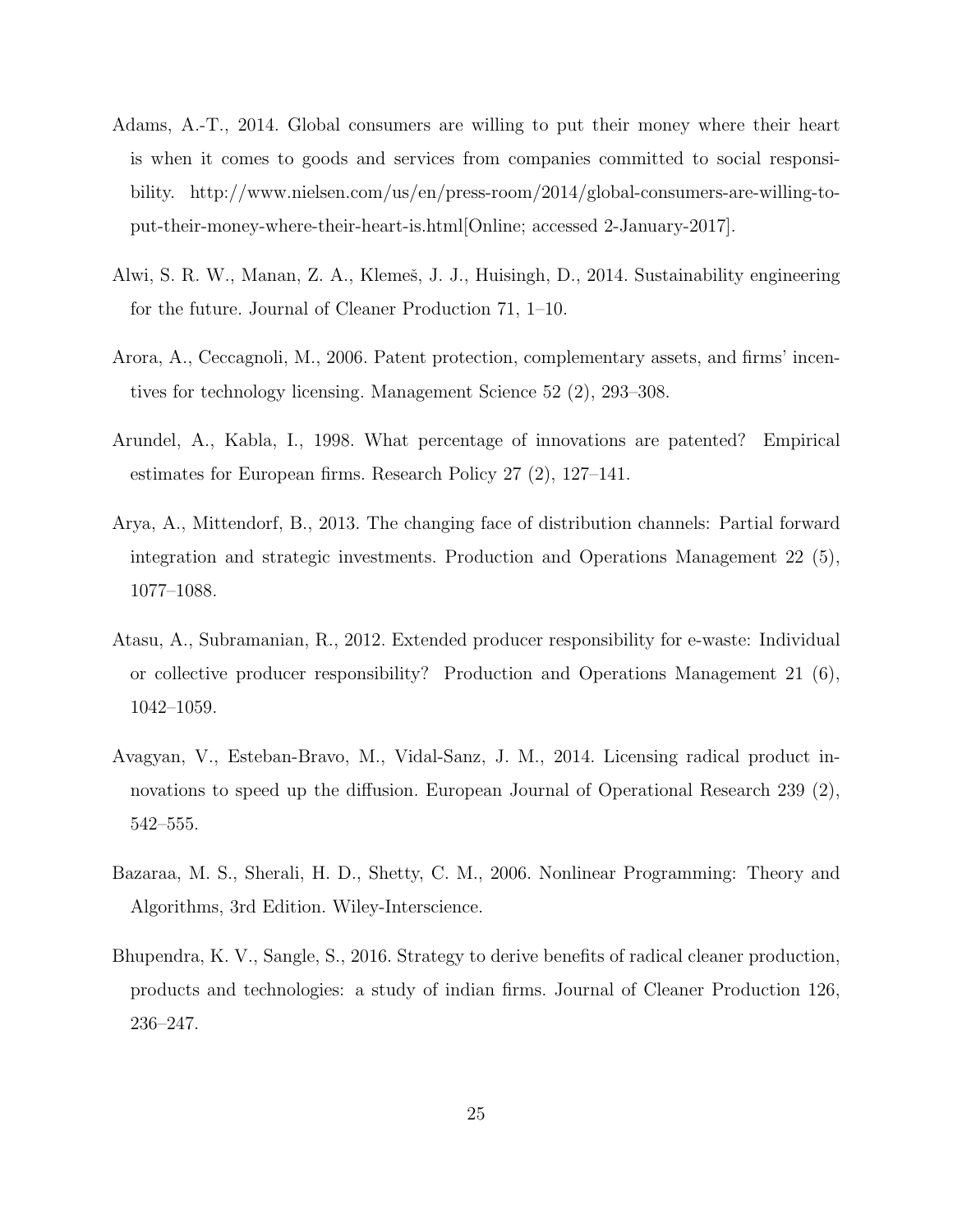- <span id="page-25-1"></span>Bonini, S., Swartz, S., 2014. Profits with purpose: How organizing for sustainability can benefit the bottom line. Tech. rep., McKinsey & Company.
- <span id="page-25-2"></span>Bounds, G., 2006. More Than Squeaking By. Wall Street Journal (May 23).
- <span id="page-25-10"></span>Bourreau, M., Dogan, P., Manant, M., 2007. Modularity and product innovation in digital markets. Review of Network Economics 6 (2), 175—-193.
- <span id="page-25-3"></span>Brandenburg, M., Govindan, K., Sarkis, J., Seuring, S., 2014. Quantitative models for sustainable supply chain management: Developments and directions. European Journal of Operational Research 233 (2), 299–312.
- <span id="page-25-6"></span>Brouwer, E., Kleinknecht, A., 1999. Innovative output, and a firm's propensity to patent.: An exploration of CIS micro data. Research Policy 28 (6), 615–624.
- <span id="page-25-0"></span>Campbell, C., 2013. Retailers Sign Bangladesh Garment Factory Safety Deal. Time (May).
- <span id="page-25-9"></span>Ceccagnoli, M., 2005. Firm heterogeneity, imitation, and the incentives for cost reducing R&D effort. The Journal of Industrial Economics 53 (1), 83–100.
- <span id="page-25-4"></span>Chang, C.-H., 2011. The Influence of Corporate Environmental Ethics on Competitive Advantage: The Mediation Role of Green Innovation. Journal of Business Ethics 104 (3), 361–370.
- <span id="page-25-8"></span>Chen, J.-Y., Slotnick, S. A., 2015. Supply chain disclosure and ethical sourcing. International Journal of Production Economics 161, 17–30.
- <span id="page-25-5"></span>Chen, Y.-T., Chang, D.-S., 2010. Diffusion effect and learning effect: an examination on msw recycling. Journal of Cleaner Production 18 (5), 496–503.
- <span id="page-25-7"></span>Cohen, W. M., Nelson, R. R., Walsh, J. P., 2000. Protecting their intellectual assets: Appropriability conditions and why U.S. manufacturing firms patent (or not). Tech. rep., NBER Working Paper Series.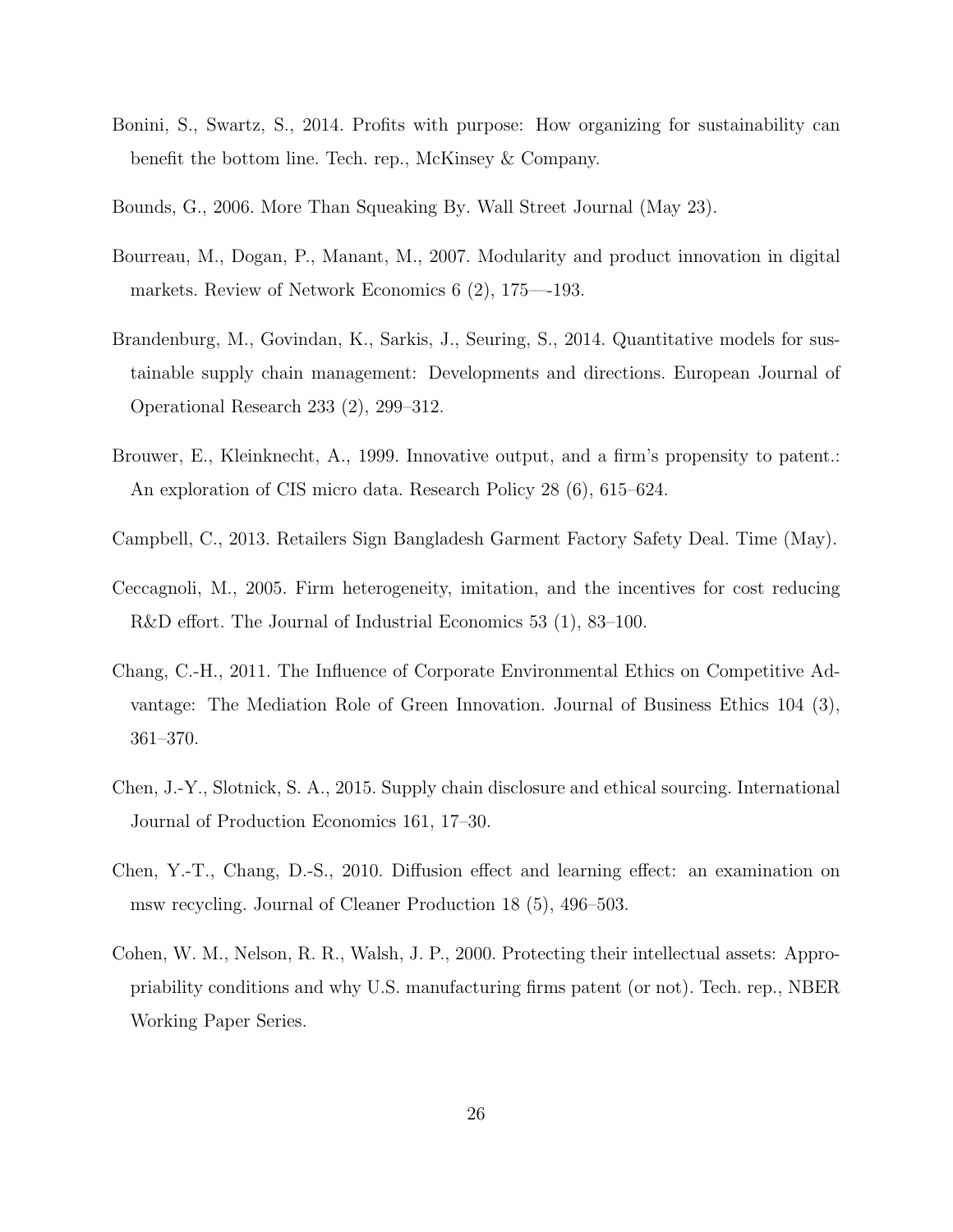- <span id="page-26-9"></span>Conflict-Free-Sourcing-Initiative, 2016. Conflict-Free Smelter Program. http://www.conflictfreesourcing.org/conflict-free-smelter-program[Online; accessed 2-January-2017].
- <span id="page-26-4"></span>Cuerva, M. C., Triguero-Cano, Á., Córcoles, D., 2014. Drivers of green and non-green innovation: empirical evidence in Low-Tech SMEs. Journal of Cleaner Production 68, 104–113.
- <span id="page-26-8"></span>D'Aspremont, C., Jacquemin, A., 1988. Cooperative and noncooperative R & D in duopoly with spillovers. The American Economic Review 78 (5), 1133–1137.
- <span id="page-26-5"></span>Davidson, C., Segerstrom, P., 1998. R&D subsidies and economic growth. The RAND Journal of Economics 29 (3), 548–577.
- <span id="page-26-2"></span>Decker, S., Kaskey, J., 2011. Dupont's Pioneer sues Monsanto over patents for seed-making. http://www.bloomberg.com/news/articles/2011-10-18/dupont-s-pioneer-sues-monsantoover-patents-for-seed-making[Online; accessed 2-January-2017].
- <span id="page-26-6"></span>Du, S., Hu, L., Song, M., 2016. Production optimization considering environmental performance and preference in the cap-and-trade system. Journal of Cleaner Production 112, 1600–1607.
- <span id="page-26-1"></span>Eccles, R. G., Ioannou, I., Serafeim, G., 2014. The impact of corporate sustainability on organizational processes and performance. Management Science 60 (11), 2835–2857.
- <span id="page-26-0"></span>EuropeanUnion, 2008. What is Eco-Innovation? http://ec.europa.eu/environment/ecoinnovation/faq/index en.htm#eco-innovation-background-information[Online; accessed 2- January-2017].
- <span id="page-26-7"></span>Gao, J., Han, H., Hou, L., Wang, H., 2016. Pricing and effort decisions in a closed-loop supply chain under different channel power structures. Journal of Cleaner Production 112, 2043–2057.
- <span id="page-26-3"></span>Glazer, E., 2012. To Clorox CEO, U.S. is bright spot for growth. Wall Street Journal (June 26).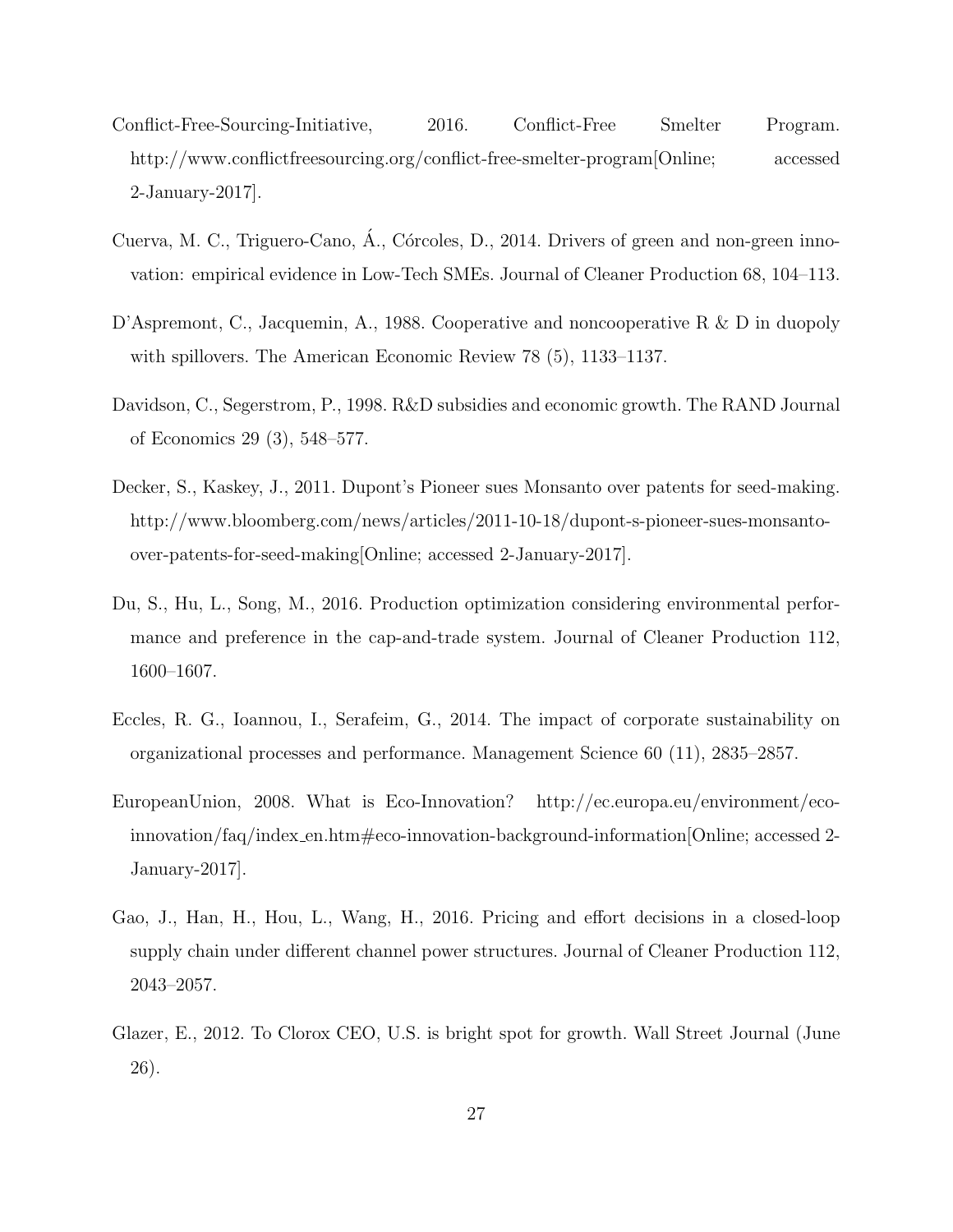- <span id="page-27-1"></span>Golder, P. N., Tellis, G. J., 1993. Pioneer advantage: Marketing logic or marketing legend? Journal of Marketing Research 30 (2), 158.
- <span id="page-27-0"></span>Greenpeace, 2012. People! Zara commits to go toxic-free. http://www.greenpeace.org/international/en/news/features/Zara-commits-to-go-toxicfree[Online; accessed 2-January-2017].
- <span id="page-27-7"></span>Guo, R., Lee, H., Swinney, R., 2013. The Impact of Supply Chain Structure on Responsible Sourcing.
- <span id="page-27-8"></span>Haines, George H., J., 1964. A theory of market behavior after innovation. Management Science 10 (4), 634–658.
- <span id="page-27-10"></span>Jobs, S., 1994. Steve jobs: Good artists copy great artists steal. https://www.youtube.com/watch?v=CW0DUg63lqU[Online; accessed 2-January-2017].
- <span id="page-27-9"></span>Kaeser, J., Busch, R., 2015. Sustainability Information 2015 As addendum to the Siemens Annual Report. Tech. rep., Siemens Co.
- <span id="page-27-5"></span>Kamien, M. I., Muller, E., Zang, I., 1992. Research joint ventures and R&D cartels. The American Economic Review 82 (5), 1293–1306.
- <span id="page-27-6"></span>Katz, M. L., Shapiro, C., 1987. R and D Rivalry with Licensing or Imitation. The American Economic Review 77 (3), 402–420.
- <span id="page-27-3"></span>Kikuchi-Uehara, E., Nakatani, J., Hirao, M., 2016. Analysis of factors influencing consumers' proenvironmental behavior based on life cycle thinking. Part I: effect of environmental awareness and trust in environmental information on product choice. Journal of Cleaner Production 117, 10–18.
- <span id="page-27-2"></span>Kleindorfer, P. R., Singhal, K., Wassenhove, L. N. V., 2005. Sustainable operations management. Production and Operations Management 14 (4), 482–492.
- <span id="page-27-4"></span>Knott, A. M., Posen, H. E., Wu, B., 2009. Spillover asymmetry and why it matters. Management Science 55 (3), 373–388.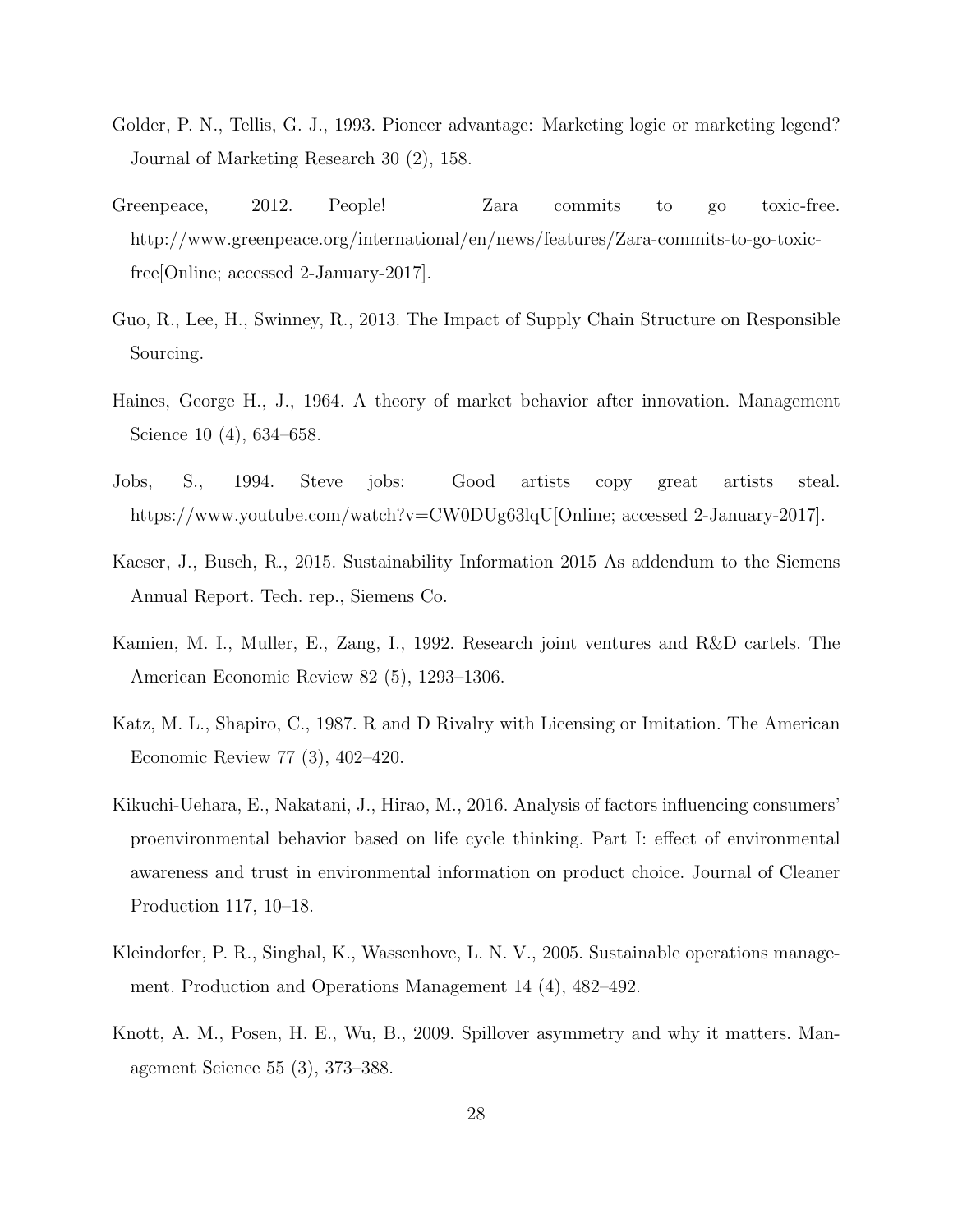- <span id="page-28-7"></span>Kraft, T., Zheng, Y., Erhun, F., 2013. The ngo's dilemma: how to influence firms to replace a potentially hazardous substance. Manufacturing & Service Operations Management 15 (4), 649–669.
- <span id="page-28-3"></span>Li, D., Zheng, M., Cao, C., Chen, X., Ren, S., Huang, M., 2017. The impact of legitimacy pressure and corporate profitability on green innovation: Evidence from China top 100. Journal of Cleaner Production 141, 41–49.
- <span id="page-28-4"></span>Lin, H., Zeng, S., Ma, H., Qi, G., Tam, V. W., 2014. Can political capital drive corporate green innovation? Lessons from China. Journal of Cleaner Production 64, 63–72.
- <span id="page-28-5"></span>Loch, C. H., Huberman, B. A., 1999. A punctuated-equilibrium model of technology diffusion. Management Science 45 (2), 160–177.
- <span id="page-28-2"></span>Maréchal, N. L., 2013. Trade Secrets: Facts & Figures on the Chemical Industry in Europe. Tech. rep., The European Chemical Industry Council.
- <span id="page-28-1"></span>Moore, S. B., Ausley, L. W., 2004. Systems thinking and green chemistry in the textile industry: concepts, technologies and benefits. Journal of Cleaner Production 12 (6), 585– 601.
- <span id="page-28-8"></span>Mukherjee, A., 2010. Competition and welfare: The implications of licensing. The Manchester School 78 (1), 20–40.
- <span id="page-28-9"></span>Nidumolu, R., Prahalad, C. K., Rangaswami, M. R., 2009. Why sustainability is now the key driver of innovation. Harvard business review 87 (9), 56–64.
- <span id="page-28-6"></span>Peeters, C., van Pottelsberghe de la Potterie, B., 2006. Innovation strategy and the patenting behavior of firms. Journal of Evolutionary Economics 16 (1-2), 109–135.
- <span id="page-28-0"></span>Porter, M. E., Kramer, M. R., 2006. The link between competitive advantage and corporate social responsibility. Harvard Business Review (December).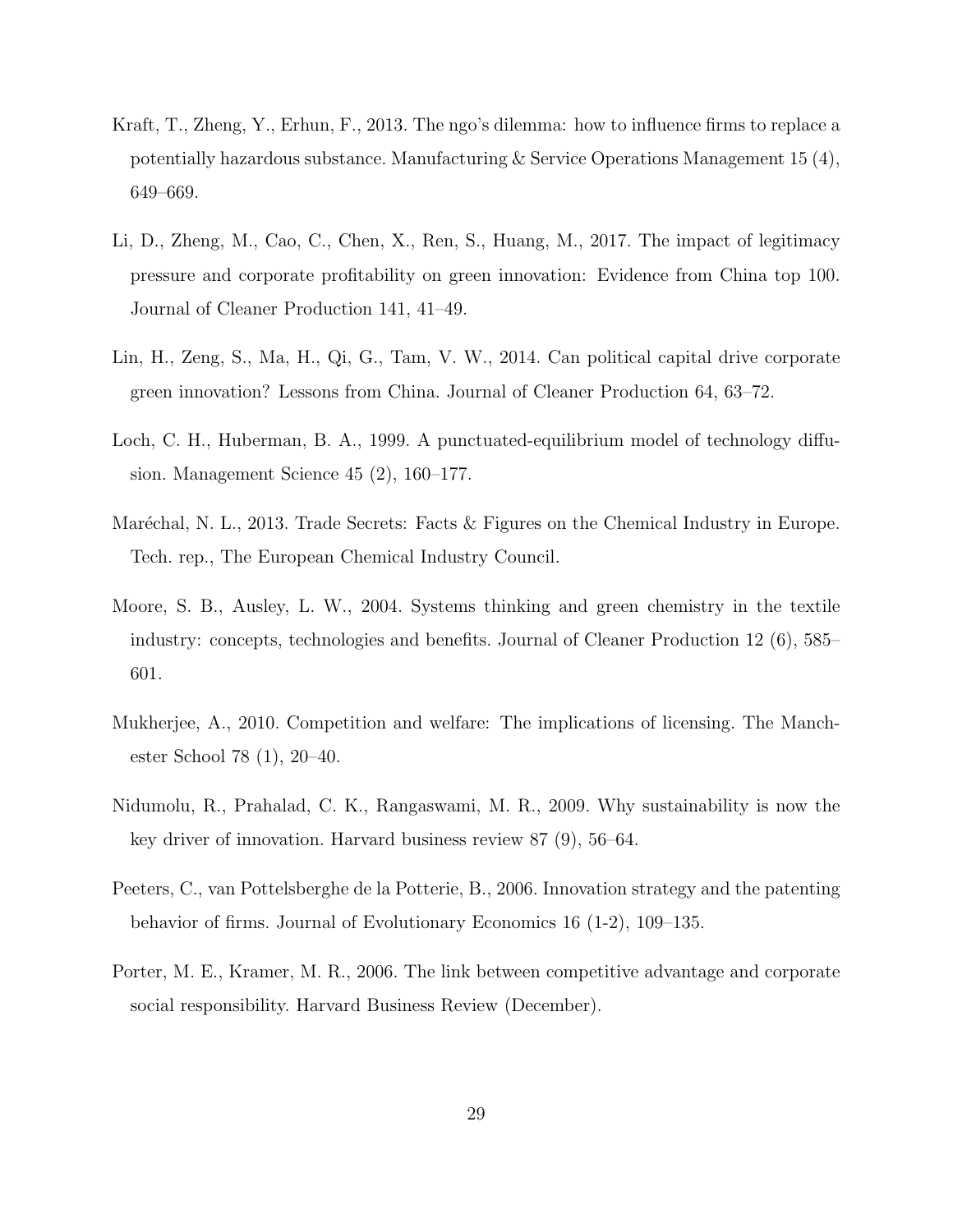- <span id="page-29-1"></span>Przychodzen, J., Przychodzen, W., 2015. Relationships between eco-innovation and financial performance–evidence from publicly traded companies in poland and hungary. Journal of Cleaner Production 90, 253–263.
- <span id="page-29-6"></span>Rennings, K., Rammer, C., 2011. The Impact of Regulation-Driven Environmental Innovation on Innovation Success and Firm Performance. Industry & Innovation 18 (3), 255–283.
- <span id="page-29-10"></span>Rockett, K., 1990. The quality of licensed technology. International Journal of Industrial Organization 8 (4), 559–574.
- <span id="page-29-7"></span>Schiederig, T., Tietze, F., Herstatt, C., 2012. Green innovation in technology and innovation management - an exploratory literature review. R&D Management 42 (2), 180–192.
- <span id="page-29-9"></span>Shamir, N., Shin, H., 2015. Public forecast information sharing in a market with competing supply chains. Management Science.
- <span id="page-29-8"></span>Shane, S. A., Ulrich, K. T., 2004. 50th anniversary article: Technological innovation, product development, and entrepreneurship in management science. Management Science 50 (2), 133–144.
- <span id="page-29-3"></span>Shenkar, O., 2010a. Copycats: How smart companies use imitation to gain a strategic edge.
- <span id="page-29-4"></span>Shenkar, O., 2010b. Imitation is more valuable than innovation. Harvard Business Review (April).
- <span id="page-29-0"></span>Siemens, 2014. Sustainability at Siemens. Tech. rep., Siemens Co.
- <span id="page-29-11"></span>Stefan, A., Paul, L., 2008. Does it pay to be green? A systematic overview. The Academy of Management Perspectives 22 (4), 45–62.
- <span id="page-29-5"></span>Tang, C. S., Zhou, S., 2012. Research advances in environmentally and socially sustainable operations. European Journal of Operational Research 223 (3), 585–594.
- <span id="page-29-2"></span>Teece, D. J., 1986. Profiting from technological innovation: Implications for integration, collaboration, licensing and public policy. Research Policy 15 (6), 285–305.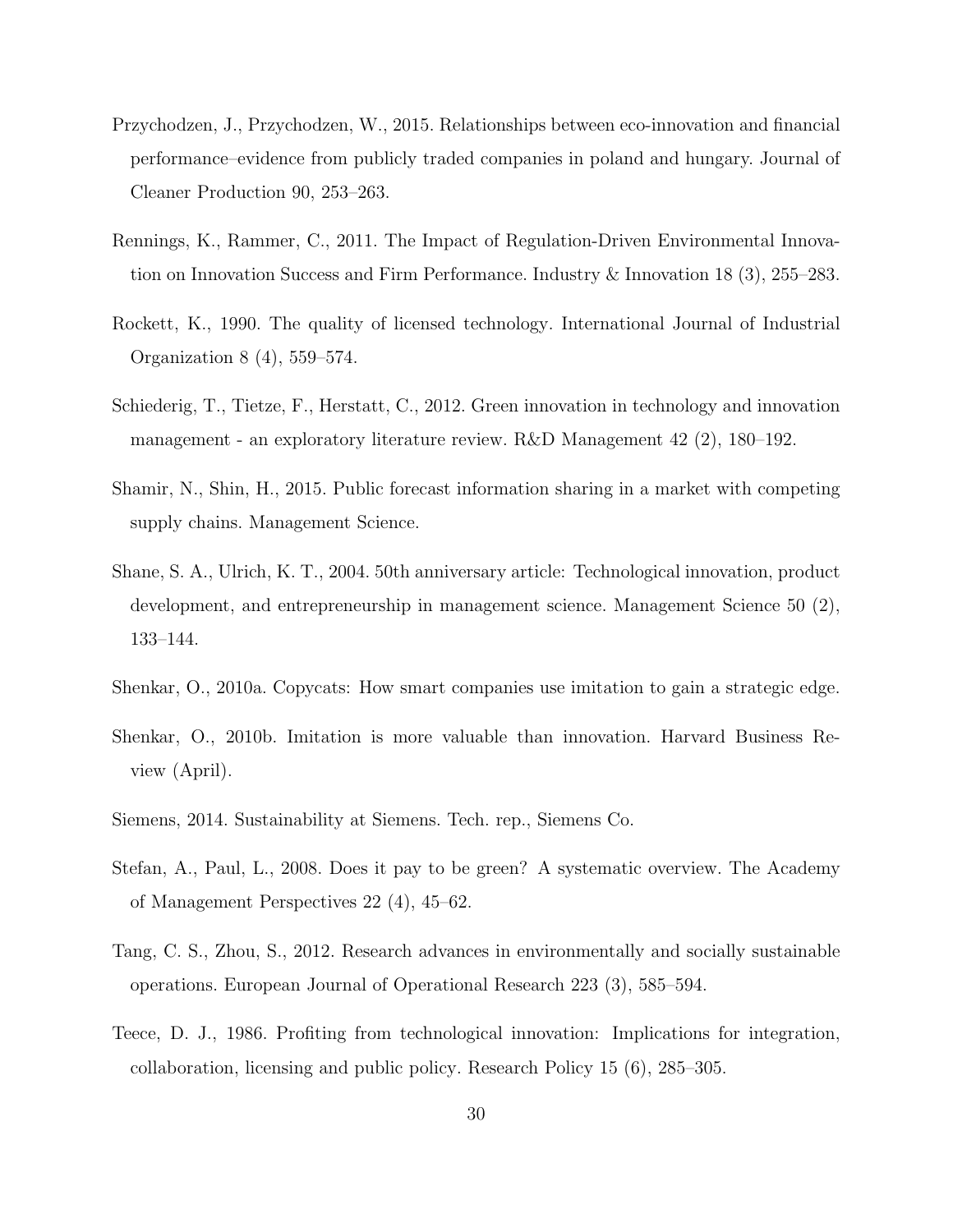- <span id="page-30-3"></span>The Economist, 2012. Pretty profitable parrots: For businesses, being good at copying is at least as important as being innovative. http://www.economist.com/node/21554500 [Online; accessed 2-January-2017].
- <span id="page-30-2"></span>Townsend, M., 2012. Is Nike's Flyknit the swoosh of the future? Bloomberg Businessweek (Mar.).
- <span id="page-30-4"></span>Wang, Z., Wang, C., 2015. How carbon offsetting scheme impacts the duopoly output in production and abatement: analysis in the context of carbon cap-and-trade. Journal of Cleaner Production 103, 715–723.
- <span id="page-30-1"></span>Young, A., 2001. WTO and Integrated Product Policy (IPP): trade law implications for the use of product policy instruments to reduce the risk of exposure and harm from hazardous substances in the life cycle of personal computers. Journal of Cleaner Production 9 (4), 297–311.
- <span id="page-30-0"></span>Zapata, C., Nieuwenhuis, P., 2010. Exploring innovation in the automotive industry: new technologies for cleaner cars. Journal of Cleaner Production 18 (1), 14–20.

# Appendix. Proofs

*Proof of Proposition [1.](#page-10-1)* Since  $\frac{\partial^2 \Pi_T}{\partial \theta^2}$  $\frac{\partial^2 \Pi_T}{\partial \theta_d^2} \geq 0$ ,  $\frac{\partial^2 \Pi_T}{\partial \theta_c^2}$  $\frac{\partial^2 \Pi_T}{\partial \theta_c^2} \ge 0$  and  $|\nabla^2 \Pi_T| = 0$  where

$$
\nabla^2 \Pi_T(\theta_d, \theta_c | \lambda, I_d, I_c) = \begin{bmatrix} 2\left(I_d - \frac{2\lambda}{3}\right)^2 & 2\left(I_d - \frac{2\lambda}{3}\right)\left(I_c - \frac{2\beta I_c}{3}\right) \\ 2\left(I_d - \frac{2\lambda}{3}\right)\left(I_c - \frac{2\beta I_c}{3}\right) & 2\left(I_c - \frac{2\beta I_c}{3}\right)^2 \end{bmatrix}
$$
(A.1)

 $\Pi_T$  is positive semi-definite, which implies corner optimal solutions:  $\theta_d = \{0, 1\}$  and  $\theta_c =$  $\{0, 1\}$ . That is, T either fully licenses the new product innovation or not licenses at all, and same is true regarding whether to copy the process innovation or not. The corresponding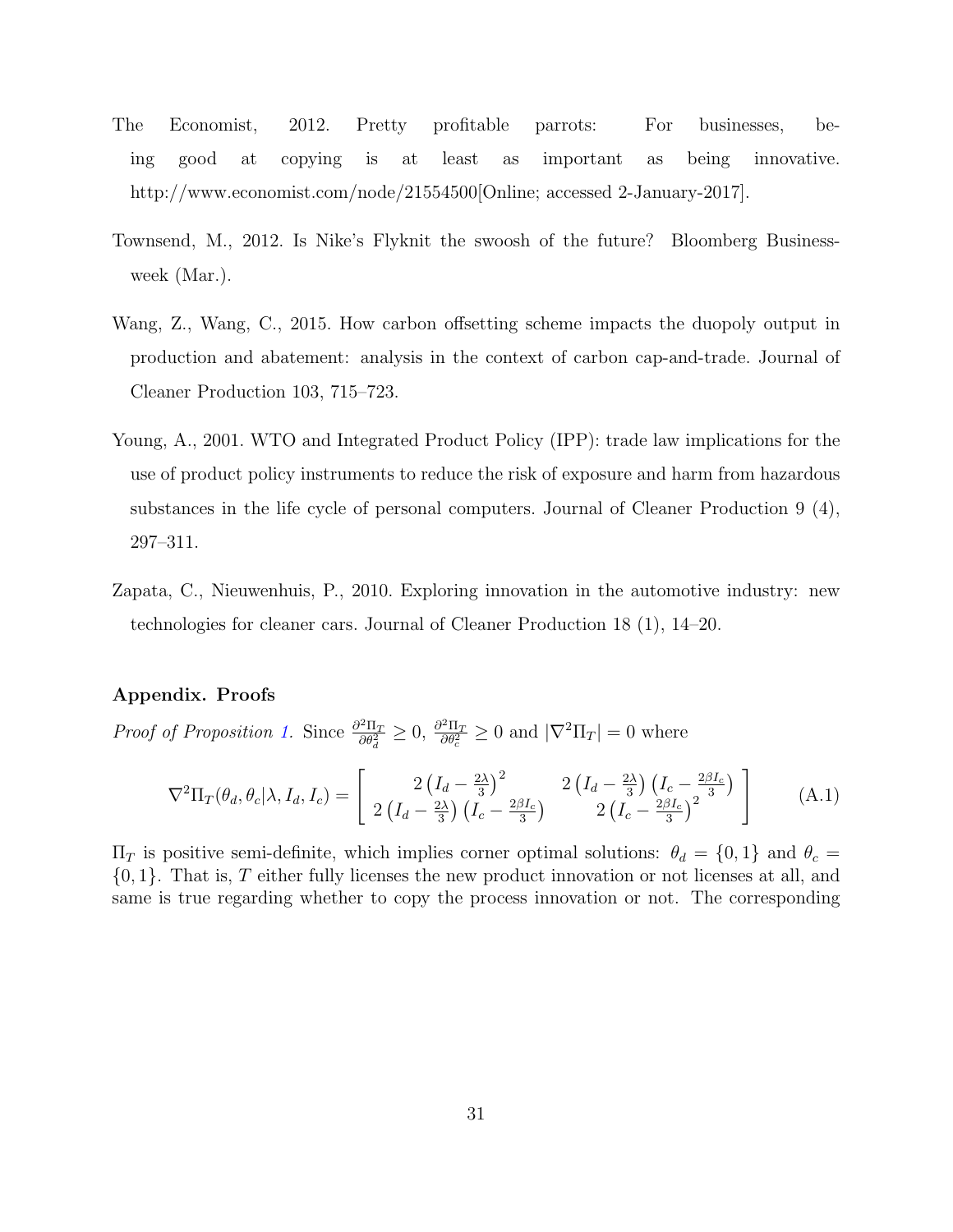profit function for each corner solution are as follows:

$$
\Pi_T(\theta_d = 1, \theta_c = 1 | \lambda, I_d, I_c) = \left(\frac{a}{3} - \left[\frac{2\lambda}{3}\right] - \left[\frac{\beta I_c}{3}\right]\right)^2 - \gamma_{cT} I_c^2
$$
\n(A.2)

$$
\Pi_T(\theta_d = 1, \theta_c = 0 | \lambda, I_d, I_c) = \left(\frac{a}{3} - \left[\frac{2\lambda}{3}\right] - \left[I_c - \frac{\beta I_c}{3}\right]\right)^2\tag{A.3}
$$

$$
\Pi_T(\theta_d = 0, \theta_c = 1 | \lambda, I_d, I_c) = \left(\frac{a}{3} - [I_d] - \left[\frac{\beta I_c}{3}\right]\right)^2 - \gamma_{cT} I_c^2
$$
\n(A.4)

$$
\Pi_T(\theta_d = 0, \theta_c = 0 | \lambda, I_d, I_c) = \left(\frac{a}{3} - [I_d] - \left[I_c - \frac{\beta I_c}{3}\right]\right)^2 \tag{A.5}
$$

To derive the conditions for each solution, we compare the gain/loss when T switches from  $\theta_d = 1$  to  $\theta_d = 0$  and from  $\theta_c = 1$  to  $\theta_c = 0$ :

<span id="page-31-0"></span>
$$
\Pi_T(1,1) - \Pi_T(0,1) = \left(I_d - \frac{2\lambda}{3}\right) \left(\frac{2a}{3} - \left[\frac{2\lambda}{3}\right] - [I_d] - 2\left[\frac{\beta I_c}{3}\right]\right) \tag{A.6}
$$

$$
\Pi_T(1,0) - \Pi_T(0,0) = \left(I_d - \frac{2\lambda}{3}\right) \left(\frac{2a}{3} - \left[\frac{2\lambda}{3}\right] - [I_d] - 2\left[I_c - \frac{\beta I_c}{3}\right]\right) \tag{A.7}
$$

$$
\Pi_T(1,1) - \Pi_T(1,0) = \left(I_c - \frac{2\beta I_c}{3}\right) \left(\frac{2a}{3} - \frac{4\lambda}{3} - I_c\right) - \gamma_c T_c^2 \tag{A.8}
$$

$$
\Pi_T(0,1) - \Pi_T(0,0) = \left(I_c - \frac{2\beta I_c}{3}\right) \left(\frac{2a}{3} - 2I_d - I_c\right) - \gamma_c T_c^2 \tag{A.9}
$$

The differences can then be used to derive bounds on  $I_d$  and  $I_c$  for T's optimal decisions,  $\theta_d$ and  $\theta_c$ .  $\overline{ }$  $\overline{ }$ 2β

$$
(\theta_d, \theta_c) = \begin{cases} (1, 1) & \text{if } I_d > \frac{2\lambda}{3} \text{ and } I_c < \left(\frac{2a}{3} - \frac{4\lambda}{3}\right) \left(\frac{1 - \frac{2\beta}{3}}{1 - \frac{2\beta}{3} + \gamma_c} \right) \\ (1, 0) & \text{if } I_d > \frac{2\lambda}{3} \text{ and } I_c > \left(\frac{2a}{3} - \frac{4\lambda}{3}\right) \left(\frac{1 - \frac{2\beta}{3}}{1 - \frac{2\beta}{3} + \gamma_c} \right) \\ (0, 1) & \text{if } I_d < \frac{2\lambda}{3} \text{ and } I_c < \left(\frac{2a}{3} - 2I_d\right) \left(\frac{1 - \frac{2\beta}{3}}{1 - \frac{2\beta}{3} + \gamma_c} \right) \\ (0, 0) & \text{if } I_d < \frac{2\lambda}{3} \text{ and } I_c > \left(\frac{2a}{3} - 2I_d\right) \left(\frac{1 - \frac{2\beta}{3}}{1 - \frac{2\beta}{3} + \gamma_c} \right) \end{cases} (A.10)
$$

Here all we are doing is for each of the components of  $(8)$ , we solve for a pair of equations  $(A.6)-(A.9)$  $(A.6)-(A.9)$  $(A.6)-(A.9)$  being  $>0$  or  $< 0$ . For example, for  $(1,1)$  being optimal, implies that  $(A.6) > 0$ and  $(A.8) > 0$  $(A.8) > 0$  solving these equations we have the condition on  $(1,1)$  For  $(1,0)$  being optimal, we have  $(A.7) > 0$  $(A.7) > 0$  and  $(A.8) < 0$  $(A.8) < 0$ , etc.  $\Box$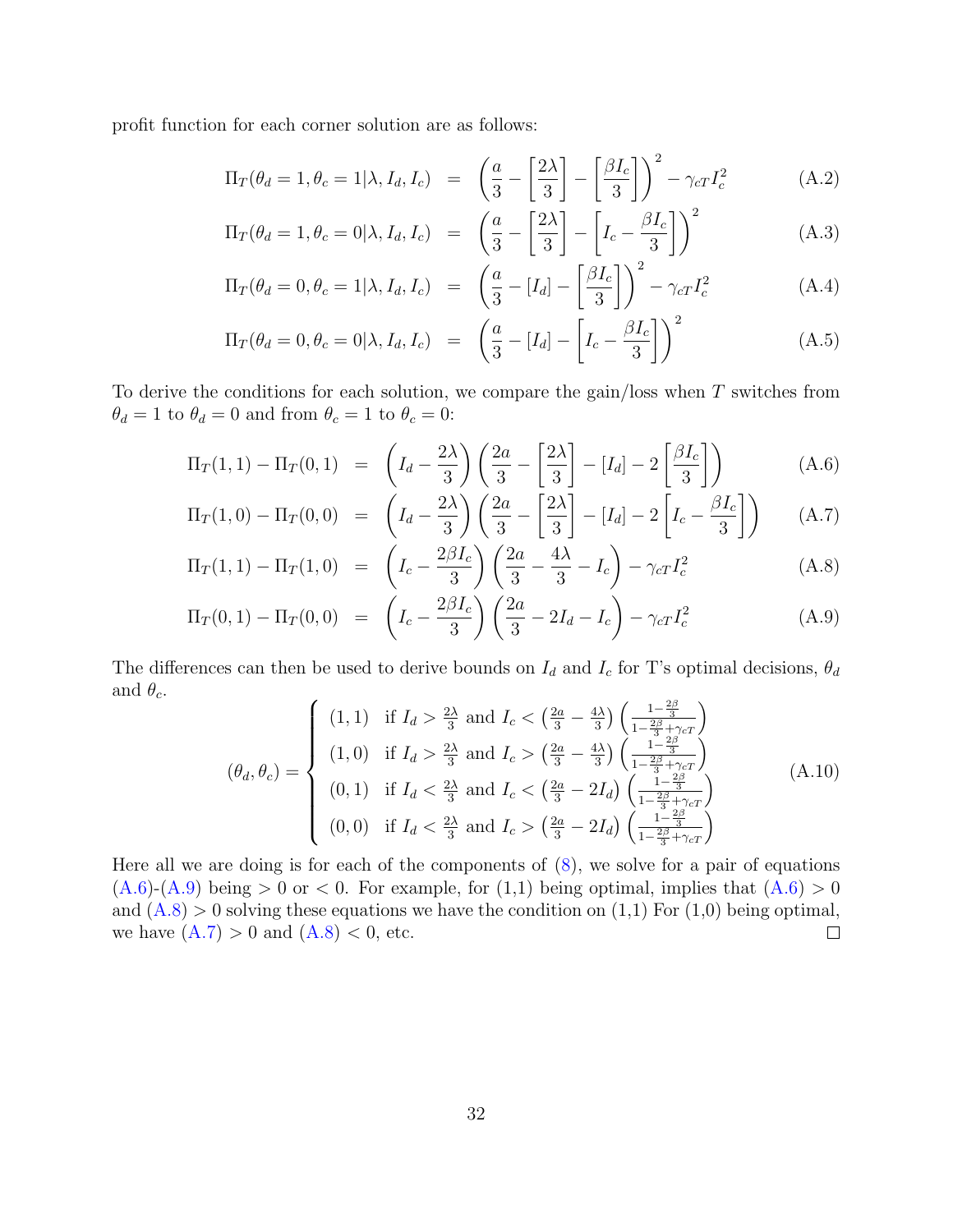Proof of Proposition [2.](#page-11-0)

<span id="page-32-0"></span>
$$
\Pi_{S}(\lambda, I_{d}, I_{c}) = \begin{cases}\n\left(\frac{a+\lambda-\beta I_{c}}{3}\right)^{2} + \lambda \left(\frac{a-2\lambda-\beta I_{c}}{3}\right) - \gamma_{d}I_{d}^{2} - \gamma_{cS}I_{c}^{2} \\
\text{if } I_{d} > \frac{2\lambda}{3} \text{ and } I_{c} < \left(\frac{2a}{3} - \frac{4\lambda}{3}\right) \left(\frac{1-\frac{2\beta}{3}}{1-\frac{2\beta}{3}+\gamma_{cT}}\right) \\
\left(\frac{a+\lambda+3I_{c}-2\beta I_{c}}{3}\right)^{2} + \lambda \left(\frac{a-2\lambda-3I_{c}+\beta I_{c}}{3}\right) - \gamma_{d}I_{d}^{2} - \gamma_{cS}I_{c}^{2} \\
\text{if } I_{d} > \frac{2\lambda}{3} \text{ and } I_{c} > \left(\frac{2a}{3} - \frac{4\lambda}{3}\right) \left(\frac{1-\frac{2\beta}{3}}{1-\frac{2\beta}{3}+\gamma_{cT}}\right) \\
\left(\frac{a+3I_{d}-\beta I_{c}}{3}\right)^{2} - \gamma_{d}I_{d}^{2} - \gamma_{cS}I_{c}^{2} \\
\text{if } I_{d} < \frac{2\lambda}{3} \text{ and } I_{c} < \left(\frac{2a}{3} - 2I_{d}\right) \left(\frac{1-\frac{2\beta}{3}}{1-\frac{2\beta}{3}+\gamma_{cT}}\right) \\
\left(\frac{a+3I_{d}+3I_{c}-2\beta I_{c}}{3}\right)^{2} - \gamma_{d}I_{d}^{2} - \gamma_{cS}I_{c}^{2} \\
\text{if } I_{d} < \frac{2\lambda}{3} \text{ and } I_{c} > \left(\frac{2a}{3} - 2I_{d}\right) \left(\frac{1-\frac{2\beta}{3}}{1-\frac{2\beta}{3}+\gamma_{cT}}\right)\n\end{cases} (A.11)
$$

For the first two cases of [\(A.11\)](#page-32-0) in which  $\theta_d = 1$ ,

$$
\frac{\partial \Pi_S(\lambda, I_d, I_c)}{\partial I_d} = -2\gamma_d I_d \le 0
$$
\n(A.12)

This implies S would never invest more than  $\frac{2\lambda}{3}$  in product innovation so  $\theta_d = 0$  and T would never license the product at all  $(\lambda = 0$  or could be any number since it is irrelevant).  $\Box$ 

Proof of Lemma [1.](#page-12-0)  $\Pi_S^0(I_d, I_c) - \Pi_S^1(I_d, I_c) = \left(1 - \frac{\beta}{3}\right)$  $\left(\frac{\beta}{3}\right)I_c\left[\left(\frac{a}{3}+I_d+\left(1-\frac{2\beta}{3}\right)\right.$  $\left(\frac{2\beta}{3}\right)I_c\big)+\left(\frac{a}{3}+I_d-\frac{\beta}{3}\right)$  $\frac{\beta}{3}I_c\big)\big] >$ 0 iff (if and only if)  $\beta$  < 3 since the two terms in the square brackets represent quantities (non-negative) in the associated cases  $(\theta_c = 0 \text{ and } \theta_c = 1)$ .  $\Pi_S^0(I_d, I_c) - \Pi_S^1(I_d, I_c) = 0$  if  $I_c=0.$  $\Box$ 

Proof of Proposition [3.](#page-12-1)

$$
\nabla\Pi_S(I_d, I_c) = \begin{bmatrix} \frac{2a}{3} - 2(\gamma_d - 1)I_d + 2\left(1 - \frac{2\beta}{3}\right)I_c\\ \frac{2a}{3}\left(1 - \frac{2\beta}{3}\right) + 2\left(1 - \frac{2\beta}{3}\right)I_d + 2\left(1 - \frac{2\beta}{3}\right)^2I_c - 2\gamma_{cS}I_c \end{bmatrix}
$$
(A.13)

$$
\nabla^2 \Pi_S(I_d, I_c) = \begin{bmatrix} -2(\gamma_d - 1) & 2\left(1 - \frac{2\beta}{3}\right) \\ 2\left(1 - \frac{2\beta}{3}\right) & -2\left[\gamma_{cS} - \left(1 - \frac{2\beta}{3}\right)^2\right] \end{bmatrix}
$$
(A.14)

To ensure S's profit function is negative definite, it requires the following SOCs (Secondorder Optimality Conditions):  $\gamma_d > 1$  and  $H^0 \equiv |\nabla^2 \Pi_S^0| = 4 \left[ (\gamma_d - 1) \gamma_{cS} - \gamma_d \left( 1 - \frac{2\beta_d}{3} \right) \right]$  $\left\lfloor \frac{2\beta}{3}\right\rceil^2\right\rfloor >$  $0 \implies \gamma_{cS} > (1 - \frac{2\beta}{3})$  $\left(\frac{\gamma_d}{3}\right)^2 \left(\frac{\gamma_d}{\gamma_d - \gamma_d}\right)$  $\gamma_d-1$ . Jointly solving for the FOCs yields the optimal interior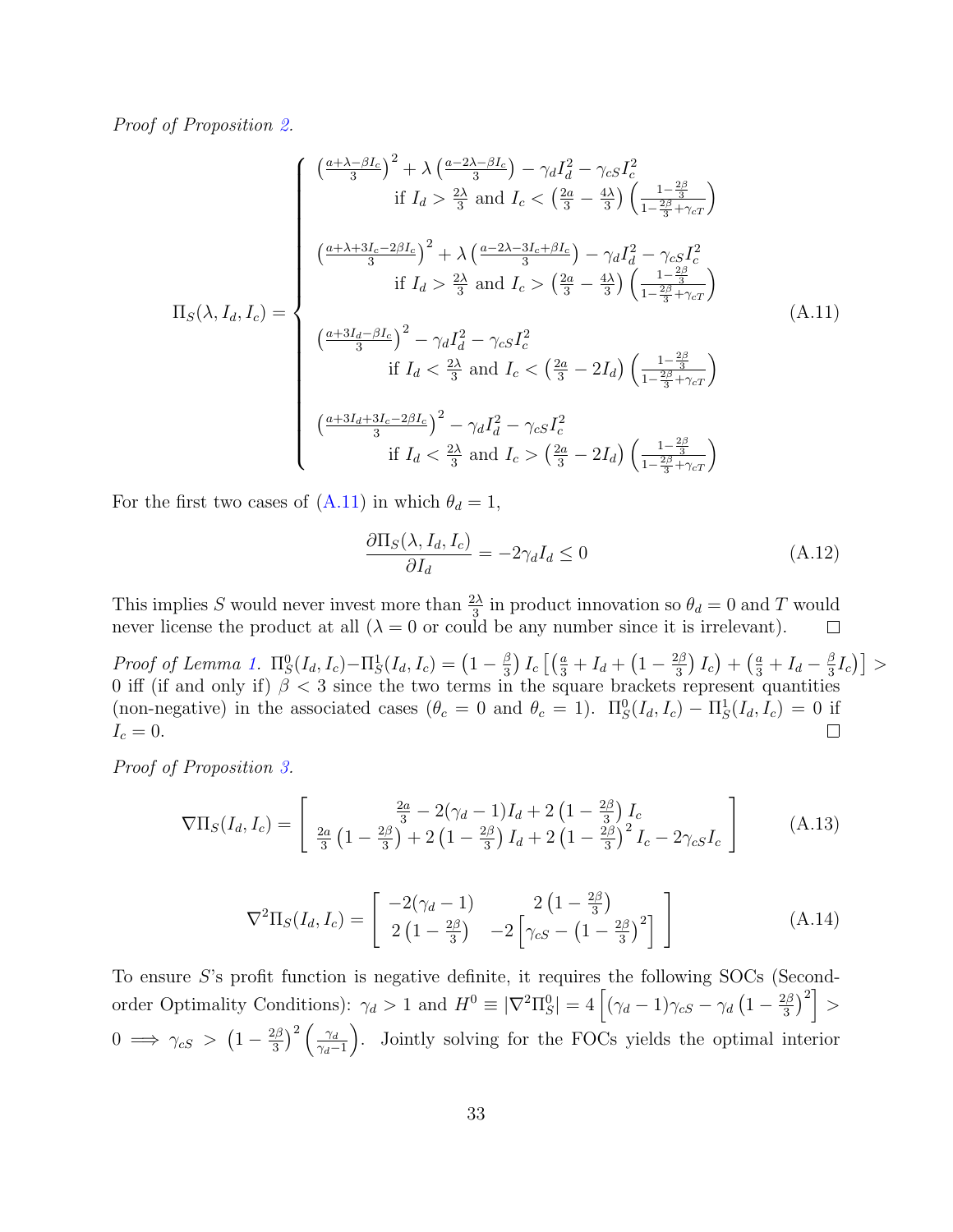solution:

$$
I_d^{0I} = \frac{4a}{3H^0} \cdot \gamma_{cS} \tag{A.15}
$$

$$
I_c^{0I} = \frac{4a}{3H^0} \cdot \left(1 - \frac{2\beta}{3}\right) \gamma_d \tag{A.16}
$$

where the superscript <sup>0I</sup> indicates Interior solution for the case of  $\theta_c = 0$ . Note that  $I_c^{0I} > 0$ iff  $\beta < \frac{3}{2}$ ; otherwise, if  $\beta > \frac{3}{2}$ , then this results in a corner

$$
I_d^{0C} = \frac{a}{3(\gamma_d - 1)} \tag{A.17}
$$

$$
I_c^{0C} = 0 \tag{A.18}
$$

In addition, for feasibility,  $I_d^{0I}$  and  $I_c^{0I}$  must satisfy the condition for which  $\theta_c = 0$ , i.e.,  $I_c > \bar{I}_c$ , which yields the following condition:  $\beta < \frac{3}{2}$  $\left[\frac{5}{4}-\frac{1}{4}\right]$ 4  $\sqrt{1-8\gamma_{cT}+16\gamma_{cS}\left(1-\frac{2}{\gamma_{cT}}\right)}$  $\gamma_d$  $\overline{\setminus}$  $\equiv \beta_1$ . If such inequality condition does not hold, then boundary solution prevails, i.e.,  $I_c = \overline{I}_c =$  $\left(\frac{2a}{3}-2I_d\right)\left(\frac{1-\frac{2\beta}{3}}{1-\frac{2\beta}{3}+\gamma_cT}\right)$ . Substituting such  $I_c$  back in the profit function and solving for  $I_d$ results in

$$
I_d^{0B} = \left(\frac{a}{3}\right) \left[ \frac{1 + 4\left[\gamma_{cS} - \left(1 - \frac{2\beta}{3}\right)^2\right] \left(\frac{1 - \frac{2\beta}{3}}{1 - \frac{2\beta}{3} + \gamma_{cT}}\right)^2}{\gamma_d - 1 + 4\left(1 - \frac{2\beta}{3}\right) \left(\frac{1 - \frac{2\beta}{3}}{1 - \frac{2\beta}{3} + \gamma_{cT}}\right) + 4\left[\gamma_{cS} - \left(1 - \frac{2\beta}{3}\right)^2\right] \left(\frac{1 - \frac{2\beta}{3}}{1 - \frac{2\beta}{3} + \gamma_{cT}}\right)^2} \right] (A.19)
$$

$$
I_c^{0B} = \left(\frac{2a}{3} - 2I_d^{0B}\right) \left(\frac{1 - \frac{2\beta}{3}}{1 - \frac{2\beta}{3} + \gamma_{cT}}\right)
$$
(A.20)

For  $\beta \geq \beta_1$ , to ensure that the boundary solution outperforms the corner solution, it further requires  $\Pi_S^0(I_d^{0B}, I_c^{0B}) > \Pi_S^0(I_d^{0C}, 0)$  which leads to the following condition  $\beta$  < TES  $\frac{\Pi_S(I_d, I_c)}{1 + \sqrt{(\gamma_d - 2)(\gamma_d - 2 + 4\gamma_d(\gamma_{cS} - \gamma_{cT}) - 8\gamma_{cS})}}$  $\min\left\{\frac{3}{2}\right\}$  $\frac{3}{2}$  – 1  $\mathcal{L}$ , 3  $\equiv \beta_2.$ 2  $2\gamma_d$ 2  $\Box$ 

Proof of Proposition [4.](#page-13-0)

$$
\nabla\Pi_S(I_d, I_c) = \begin{bmatrix} \frac{2a}{3} - 2(\gamma_d - 1)I_d - \frac{2\beta I_c}{3} \\ -\frac{2\beta a}{9} - \frac{2\beta I_d}{3} + \frac{2\beta^2 I_c}{9} - 2\gamma_{cS}I_c \end{bmatrix}
$$
(A.21)

$$
\nabla^2 \Pi_S(I_d, I_c) = \begin{bmatrix} -2(\gamma_d - 1) & -\frac{2\beta}{3} \\ -\frac{2\beta}{3} & -2(\gamma_{cS} - \frac{\beta^2}{9}) \end{bmatrix} \tag{A.22}
$$

To ensure S's profit function is negative definite, it requires the following SOCs:  $\gamma_d > 1$ ,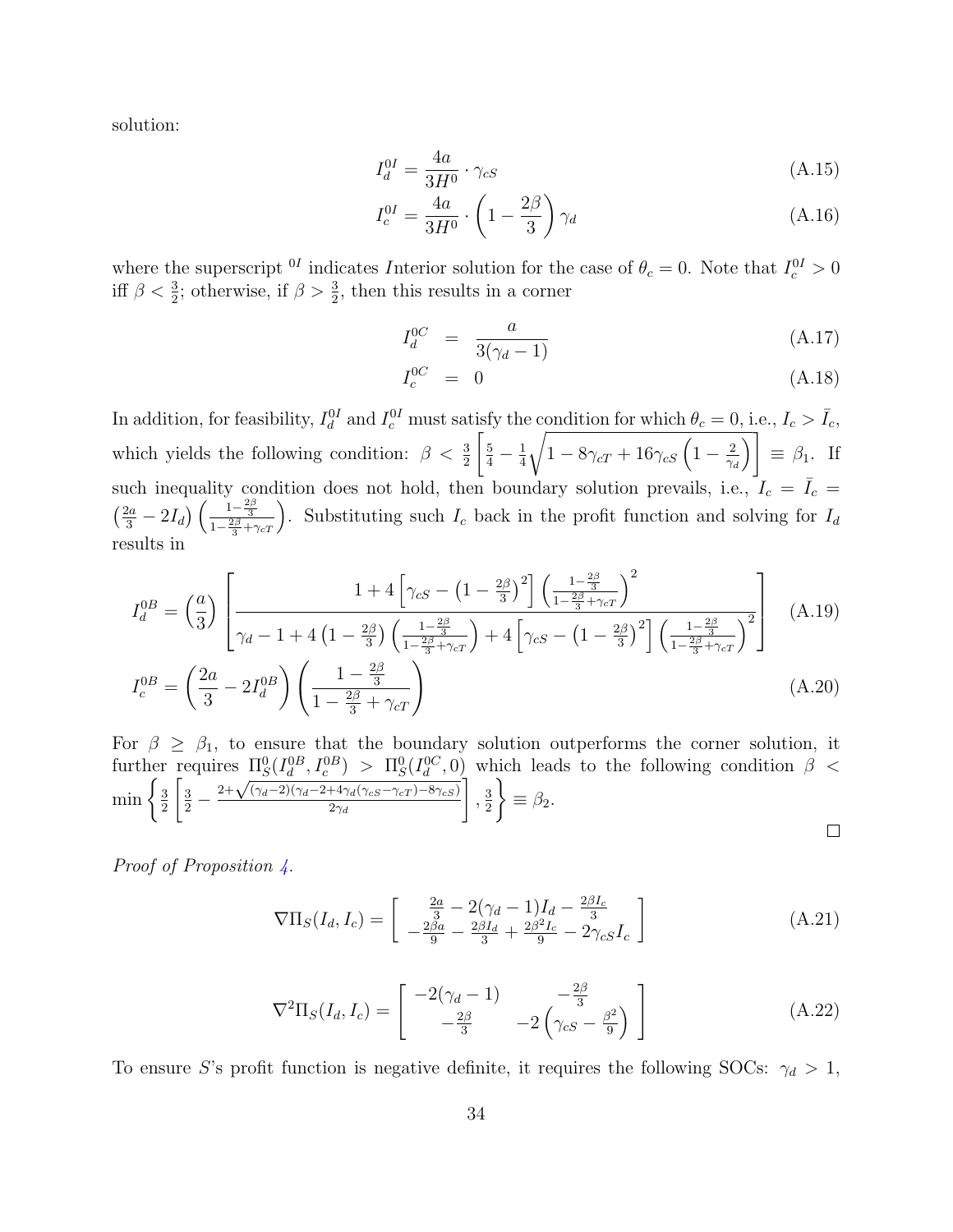$H^1 \equiv \lvert \nabla^2\Pi_S^1 \rvert = 4 \left[ (\gamma_d - 1) \gamma_{cS} - \gamma_d \left( \frac{\beta}{3} \right) \right]$  $\left[\frac{\beta}{3}\right)^2$  > 0  $\Rightarrow \gamma_{cS} > \frac{\beta^2 \gamma_d}{9(\gamma_d-1)}$  Jointly solving for the FOCs yields the optimal solutions:

$$
I_d^{1I} = \frac{4a}{3H^1} \cdot \gamma_{cS} \tag{A.23}
$$

$$
I_c^{1I} = \frac{4a}{3H^1} \cdot \frac{-\beta \gamma_d}{3} \tag{A.24}
$$

 $\Box$ 

Note that  $I_c^{11} > 0$  iff  $\beta < 0$ , and for copycatting  $(\theta_c = 1)$  to be the optimal solution, it requires  $\Pi_S^1(I_d^1, I_c^{1I}) \geq \Pi_S^0(I_d^{0B}, I_c^{0B})$  which leads to  $\beta \geq \beta_3$  where  $\beta_3$  solves  $\Pi_S^1(I_d^{1I}, I_c^{1I}) =$  $\Pi_S^0(I_d^{0B}, I_c^{0B}).$ 

Proof of Corollary 1. (i) 
$$
I_d^{1I} = \frac{a\gamma_{cS}}{3\cdot \left[\left(\gamma_d-1\right)\gamma_{cS}-\gamma_d\left(\frac{-\beta}{3}\right)^2\right]} < I_d^{0I} = \frac{a\gamma_{cS}}{3\cdot \left[\left(\gamma_d-1\right)\gamma_{cS}-\gamma_d\left(1-\frac{2\beta}{3}\right)^2\right]}
$$
 and  $I_c^{1I} = \frac{a\left(\frac{-\beta}{3}\right)\gamma_d}{3\cdot \left[\left(\gamma_d-1\right)\gamma_{cS}-\gamma_d\left(\frac{-\beta}{3}\right)^2\right]} < I_c^{0I} = \frac{a\left(1-\frac{2\beta}{3}\right)\gamma_d}{3\cdot \left[\left(\gamma_d-1\right)\gamma_{cS}-\gamma_d\left(1-\frac{2\beta}{3}\right)^2\right]}$  if  $\frac{-\beta}{3} < \left(1-\frac{2\beta}{3}\right)$ , which is true when  $\beta < 0$ .

- (ii) After rearrangements,  $I_d^{1I} = \frac{a/3}{a \sqrt{1 1}}$  $\frac{a/3}{\gamma_d \left[1-\frac{1}{\gamma_{cS}}\left(\frac{-\beta}{3}\right)^2\right]-1}, I_d^{\{0\}} = \frac{a/3}{\gamma_d \left[1-\frac{1}{\gamma_{cS}}\left(1-\frac{1}{\gamma_{cS}}\right)^2\right]}$  $\frac{a/3}{\gamma_d \left[1-\frac{1}{\gamma_{cS}}\left(1-\frac{2\beta}{3}\right)^2\right]-1},\,I_d^{0I}=\frac{\left(\frac{a}{3}\right)\left(\frac{-\beta}{3}\right)}{\gamma_{cS}\left(1-\frac{1}{\gamma_d}\right)-1}.$  $\gamma_{cS}\Big(1-\frac{1}{\gamma_d}\Big)-\Big(\frac{-\beta}{3}\Big)^2$ and  $I_c^{0I} = \frac{\left(\frac{a}{3}\right)\left(1-\frac{2\beta}{3}\right)}{\alpha \left(1-\frac{1}{3}\right)\left(1-\frac{2\beta}{3}\right)}$  $\frac{(3)(1-3)}{\gamma_{cS}(1-\frac{1}{\gamma_d})-(1-\frac{2\beta}{3})^2}$  are clearly all decreasing in  $\beta$  (for negative  $\beta$ ),  $\gamma_{cS}$  and  $\gamma_d$ , but independent of
- (iii) The first part follows directly by dividing  $I_d$  with  $I_c$  in Propositions [4](#page-13-0) and [3](#page-12-1) respectively; the second part holds if  $-\beta < 3 - 2\beta$ , which is true when  $\beta < 0$ .

*Proof of Proposition [5.](#page-15-0)* For S to drive T out of the market, the individual rationality  $(IR)$ conditions on [\(7\)](#page-9-1),  $\Pi_T(\theta_c | I_d^M, I_c^M) \leq 0$ , must hold under the duopolistic setting  $(q_S^*$  and  $q_T^*$  as characterized in [\(5\)](#page-9-2) and [\(6\)](#page-9-3) respectively).

$$
\Pi_T(\theta_c | I_d^M, I_c^M) = \left(\frac{a}{3} - I_d^M - \left[ (1 - \theta_c)I_c^M - \frac{(1 - 2\theta_c)\beta I_c^M}{3} \right] \right)^2 - \theta_c \gamma_{cT} (I_c^M)^2 \le 0 \quad (A.25)
$$

which leads to the following two conditions:

For  $\theta_c = 1$  (copying entry deterrence):  $I_c^M \ge \frac{a-3I_d^M}{\beta+3\sqrt{\gamma_cT}} \equiv \bar{I}_c^{M1}$ .

For  $\theta_c = 0$  (non-copying entry deterrence):  $I_c^M \ge \frac{a-3I_d^M}{3-\beta} \equiv \bar{I}_c^{M0}$ .

Note that  $\bar{I}_{c}^{M1} > \bar{I}_{c}^{M0}$  iff  $\beta < \frac{3}{2}(1 - \sqrt{\gamma_{cT}}) \equiv \beta_5$ . Therefore, to deter T's entry whether copying or not, S's investment must satisfy:

$$
I_c^M \ge \max\{\bar{I}_c^{M1}, \bar{I}_c^{M0}\} = \bar{I}_c^{M1} \quad \text{if } \beta < \beta_5 \tag{A.26}
$$

$$
I_c^M \ge \max\{\bar{I}_c^{M1}, \bar{I}_c^{M0}\} = \bar{I}_c^{M0} \quad \text{if } \beta \ge \beta_5 \tag{A.27}
$$